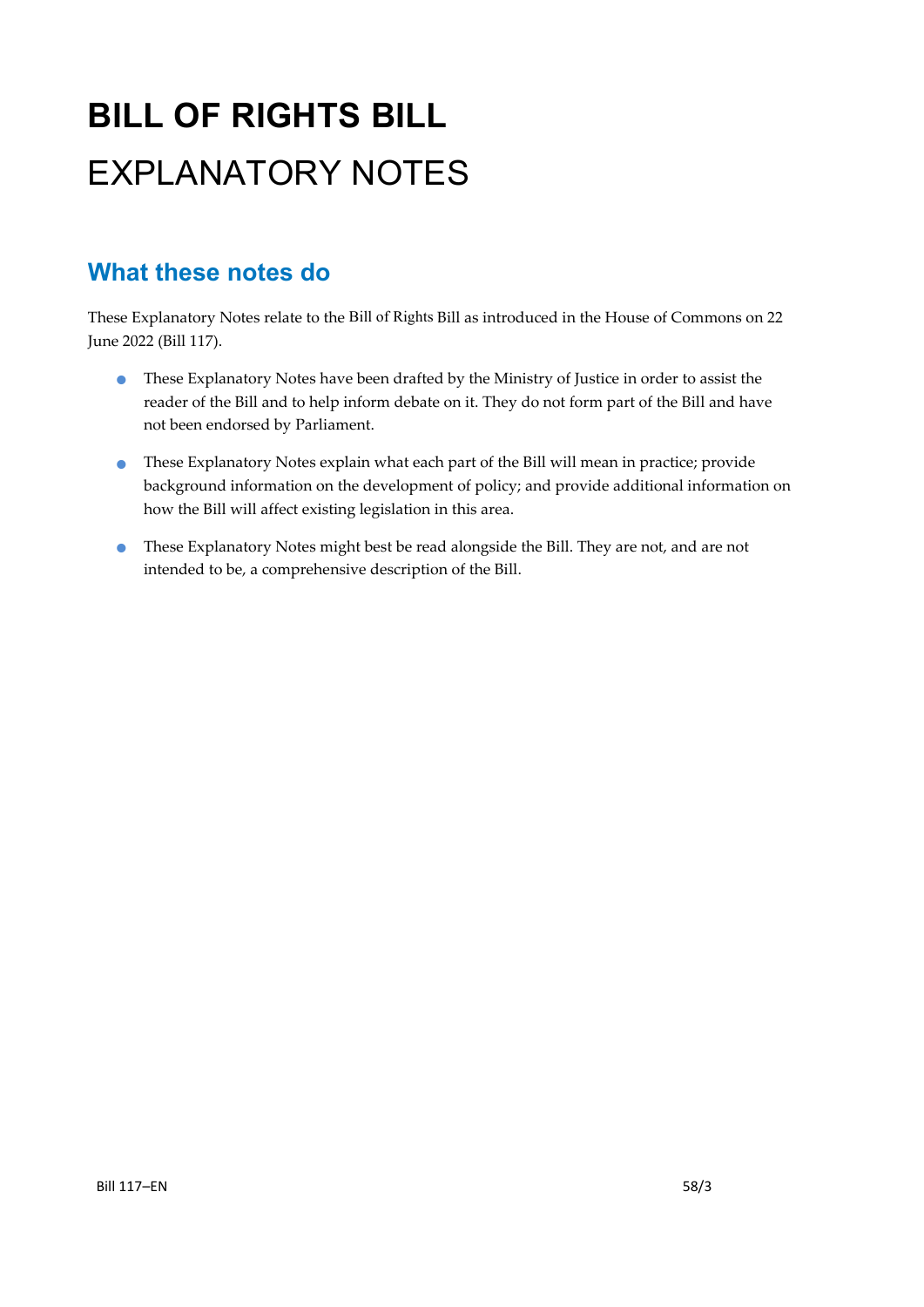## **Table of Contents**

Subject Page of these Notes

| <b>Overview of the Bill</b>                                                                                                       | 4              |
|-----------------------------------------------------------------------------------------------------------------------------------|----------------|
| <b>Policy background</b>                                                                                                          | 4              |
| Consultation                                                                                                                      | 4              |
| <b>Policy Context</b>                                                                                                             | 5              |
| Strengthen domestic institutions and the primacy of UK law                                                                        | 5              |
| Increase democratic oversight of human rights issues                                                                              | 5              |
| Reduce burdens on public authorities                                                                                              | 5              |
| Implement a permission stage to ensure trivial cases do not undermine public confidence in human rights                           | 6              |
| Recognise that responsibilities exist alongside rights                                                                            | 6              |
| Ensure Parliament's role in responding to adverse judgments of the European Court of Human Rights                                 | 7              |
| Strengthen the right to freedom of speech                                                                                         | 7              |
| Protect journalistic sources                                                                                                      | $\overline{7}$ |
| Recognise trial by jury as of fundamental importance to the UK criminal justice system<br>Limit the Bill's extraterritorial scope | 7<br>8         |
| Ensure the importance of public protection is given due regard in the interpretation of rights                                    | 8              |
| Clarify the interpretation of certain rights                                                                                      | 8              |
| Legal background                                                                                                                  | 9              |
| <b>Territorial extent and application</b>                                                                                         | 9              |
| <b>Commentary on provisions of Bill</b>                                                                                           | 10             |
| Introductory                                                                                                                      | 10             |
| Clause 1: Introduction                                                                                                            | 10             |
| The Convention rights                                                                                                             | 10             |
| Clause 2: The Convention rights                                                                                                   | 10             |
| Clause 3: Interpretation of the Convention rights                                                                                 | 10             |
| Clause 4: Freedom of speech                                                                                                       | 11             |
| Clause 5: Positive obligations                                                                                                    | 12             |
| Clause 6: Public protection                                                                                                       | 13             |
| Clause 7: Decisions that are properly made by Parliament                                                                          | 14             |
| Clause 9: Jury trial                                                                                                              | 16             |
| Legislation                                                                                                                       | 16             |
| Clause 10: Declaration of incompatibility                                                                                         | 16             |
| Clause 11: Right of Crown to intervene                                                                                            | 16             |
| Public authorities                                                                                                                | 17             |
| Clause 12: Acts of public authorities                                                                                             | 17             |
| Clause 13: Proceedings<br>Clause 14: Overseas military operations                                                                 | 17<br>18       |
| Clause 15: Permission required to bring proceedings                                                                               | 19             |
| Clause 16: Judicial review: Sufficient Interest                                                                                   | 20             |
| Clause 17: Judicial remedies: general                                                                                             | 20             |
| Clause 18: Judicial remedies: damages                                                                                             | 21             |
| Clause 19: Judicial acts                                                                                                          | 22             |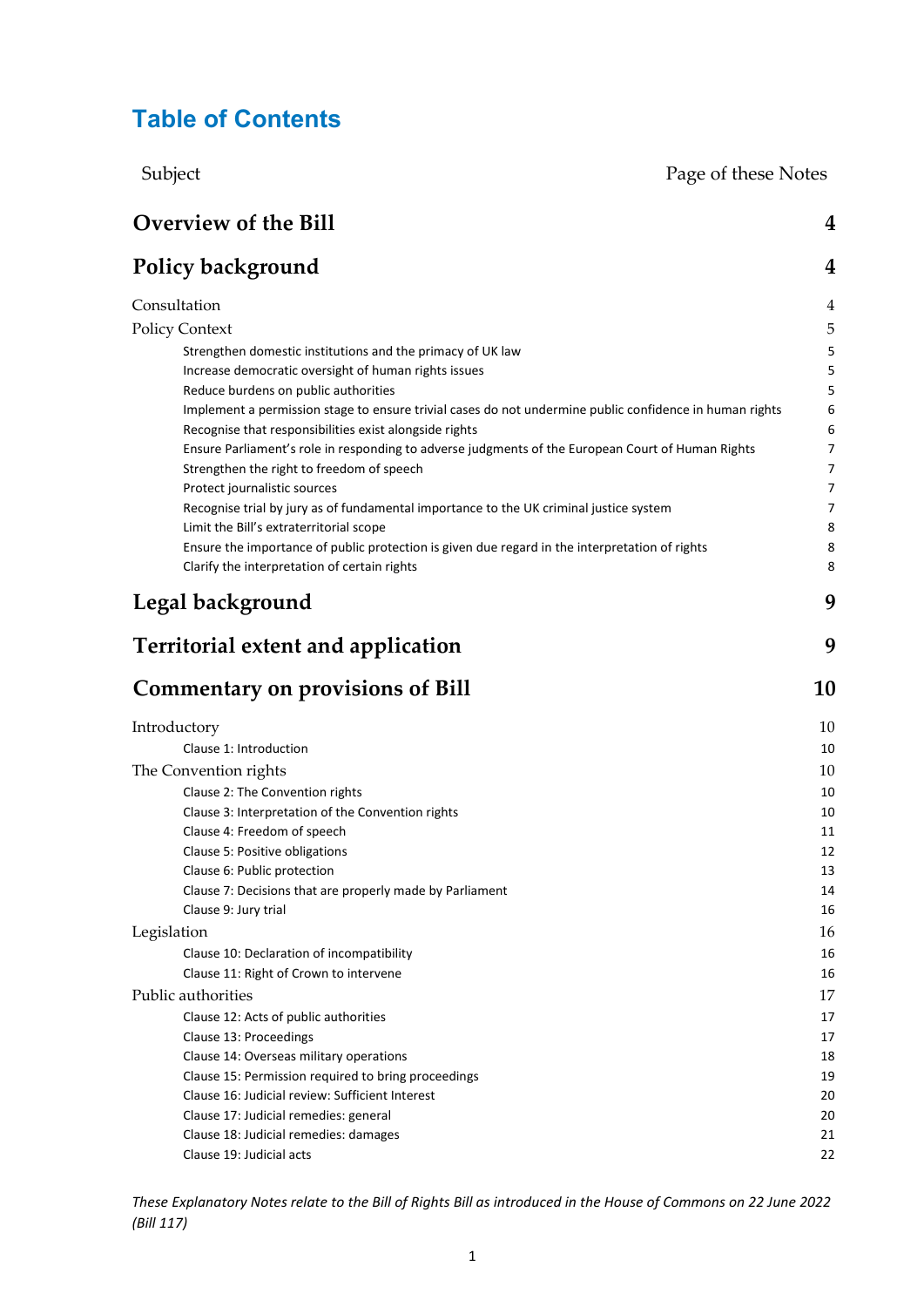| Limits on powers of court etc.                                                                         | 23       |
|--------------------------------------------------------------------------------------------------------|----------|
| Clause 20: Limit on court's power to allow appeals against deportation                                 | 23       |
| Clause 21: Limit on court's power to require disclosure of journalistic sources                        | 24       |
| Clause 22: Limit on court's power to grant relief that affects freedom of expression                   | 24       |
| Clause 23: Freedom of thought, conscience, and religion                                                | 24       |
| Clause 24: Interim measures of the European Court of Human Rights                                      | 25       |
| Remedial action                                                                                        | 25       |
| Clause 25: Duty to notify Parliament of failure to comply with the Convention                          | 25       |
| Clause 26: Power to take remedial action                                                               | 25       |
| Derogations and reservations                                                                           | 26       |
| Clause 27: Derogations                                                                                 | 26       |
| Clause 28: Reservations                                                                                | 27       |
| Clause 29: Designated derogations and reservations to be set out in Schedule 3                         | 28       |
| Judges of the European Court of Human Rights                                                           | 28       |
| Clause 30: Appointment to European Court of Human Rights                                               | 28       |
| Rules and regulations                                                                                  | 29       |
| Clause 31: Rules                                                                                       | 29       |
| Clause 32: Regulations                                                                                 | 29       |
| Clause 33: Regulations subject to made affirmative procedure                                           | 29       |
| Interpretation                                                                                         | 30       |
|                                                                                                        | 30       |
| Clause 34: Meaning of "public authority"<br>Clause 35: Meaning of "Strasbourg jurisprudence"           | 30       |
|                                                                                                        |          |
| Final provisions                                                                                       | 30       |
| Clause 37: Consequential and minor amendments                                                          | 30       |
| Clause 38: Application and extent                                                                      | 30       |
| Clause 39: Commencement                                                                                | 30       |
| Clause 40: Power to make transitional or saving provision                                              | 31<br>31 |
| Clause 41: Short title                                                                                 |          |
| Schedules                                                                                              | 31       |
| Schedule 1: The Articles                                                                               | 31       |
| Part 1: The Convention                                                                                 | 31       |
| Article 2: Right to life                                                                               | 31       |
| Article 3: Prohibition of torture                                                                      | 32       |
| Article 4: Prohibition of slavery and forced labour                                                    | 32       |
| Article 5: Right to liberty and security                                                               | 32       |
| Article 7: No punishment without law                                                                   | 33       |
| Article 8: Right to respect for private and family life                                                | 33       |
| Article 9: Freedom of thought, conscience, and religion                                                | 33       |
| Article 10: Freedom of expression                                                                      | 34       |
| Article 11: Freedom of assembly and association                                                        | 34       |
| Article 12: Right to marry                                                                             | 34       |
| Article 14: Prohibition of discrimination                                                              | 34       |
| Article 16: Restrictions on political activity of aliens<br>Article 17: Prohibition of abuse of rights | 34<br>34 |
| Article 18: Limitations on use of restrictions on rights                                               | 35       |
| Part 2: The First Protocol                                                                             | 35       |
| Article 1: Protection of property                                                                      | 35       |
| Article 2: Right to education                                                                          | 35       |
| Article 3: Right to free elections                                                                     | 35       |
| Part 3: Article 1 of the Thirteenth Protocol                                                           | 35       |
| Article 1: Abolition of the death penalty                                                              | 35       |
| Schedule 2: Remedial regulations                                                                       | 35       |
|                                                                                                        |          |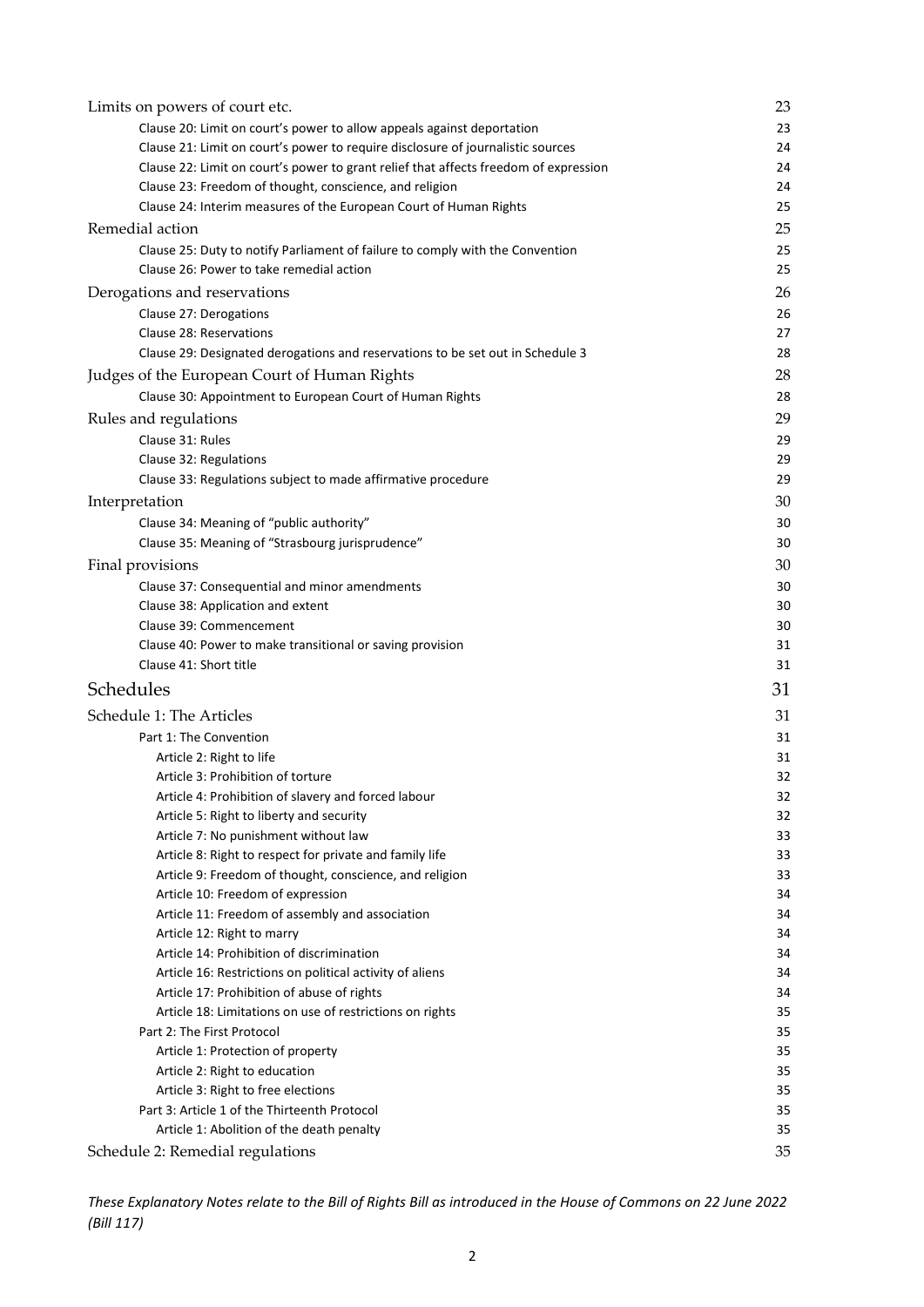| Regulations                                                               | 35 |
|---------------------------------------------------------------------------|----|
| Procedure                                                                 | 36 |
| Regulations laid in draft                                                 | 36 |
| Urgent cases                                                              | 36 |
| Definitions                                                               | 37 |
| Calculating periods                                                       | 37 |
| Schedule 3: Designated reservation                                        | 37 |
| Schedule 4: Judicial pensions                                             | 37 |
| Schedule 5: Consequential and minor amendments and transitional provision | 37 |
| Contempt of Court Act 1981                                                | 37 |
| Human Rights Act 1998                                                     | 37 |
| Government of Wales Act 2006                                              | 38 |
| Commencement                                                              | 38 |
| Financial implications of the Bill                                        | 38 |
| Parliamentary approval for financial costs or for charges imposed         | 38 |
| Compatibility with the European Convention on Human Rights                | 38 |
| Duty under section 20 of the Environment Act 2021                         | 38 |
| <b>Related documents</b>                                                  | 39 |
| Annex- Territorial extent and application in the United Kingdom           | 39 |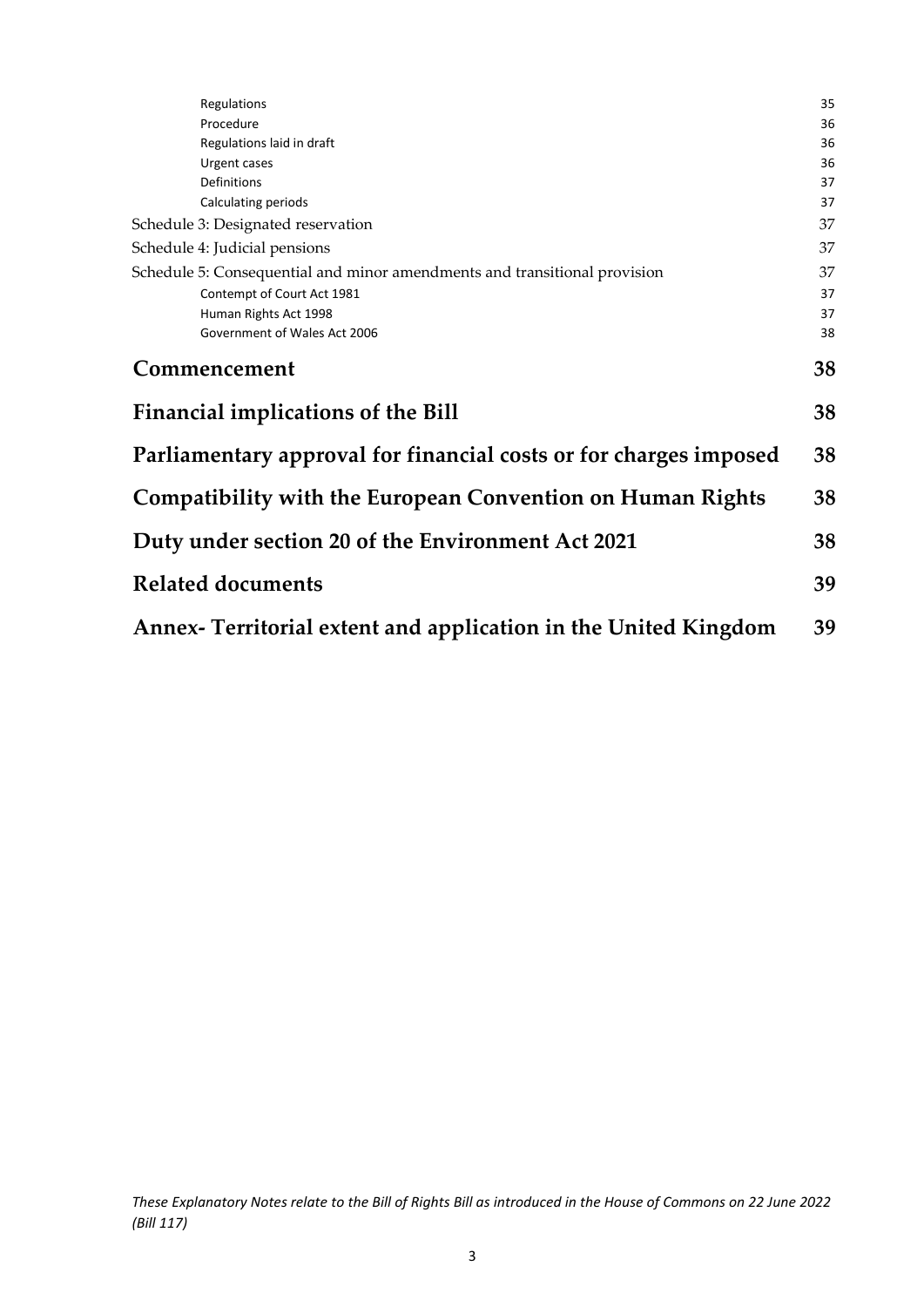## <span id="page-4-0"></span>**Overview of the Bill**

- 1 The Bill of Rights ("the Bill") will replace the Human Rights Act 1998 ("HRA)" and restore a common-sense approach to human rights in the United Kingdom ("UK") context. The Bill will protect people's fundamental rights while safeguarding broader public interest and respecting the will of elected representatives in Parliament.
- 2 The Bill will continue to give effect to the same rights and freedoms the Convention rights drawn from the European Convention on Human Rights ("the Convention"), but will include provisions to:
	- a. ensure rights are not interpreted over-expansively, and considered in view of the UK's distinct contexts;
	- b. increase democratic oversight of human rights issues;
	- c. reduce burdens on public authorities;
	- d. give great weight to the views of Parliament in considerations of public interest;
	- e. implement a permission stage to ensure trivial cases do not undermine public confidence in human rights;
	- f. recognise that responsibilities exist alongside rights;
	- g. ensure Parliament's role in responding to adverse judgments of the European Court of Human Rights ("ECtHR") in Strasbourg;
	- h. strengthen the right to freedom of speech;
	- i. recognise trial by jury as of fundamental importance to the UK criminal justice system;
	- j. limit the Bill's extraterritorial application;
	- k. ensure that the importance of public protection is given due regard in the interpretation of rights; and
	- l. provide that some rights cannot prevent the deportation of foreign criminals, except in very narrow circumstances.

## <span id="page-4-1"></span>**Policy background**

3 The Government's 2019 manifesto pledged to "*[…] update the Human Rights Act and administrative law to ensure there is a proper balance between the rights of individuals, our vital national security and effective government.*"

### <span id="page-4-2"></span>**Consultation**

4 On 14 December 2021, the Government published a consultation ("Human Rights Act Reform: A Modern Bill of Rights") on its proposals to reform the HRA and replace it with a modern Bill of Rights. The proposals considered the findings of the Independent Human Rights Act Review (IHRAR) which examined how the HRA works in practice and whether change is needed. The consultation closed on 8 March 2022, with over 12,000 responses received. A limited extension was granted on 19 April 2022 for those who would benefit from the assistance of an Easy Read or audio version of the consultation document. 106 participants attended ten official-led and three Minister-led events in support of the consultation – and during the extension period officials conducted two events aimed at groups working with and for people with disabilities.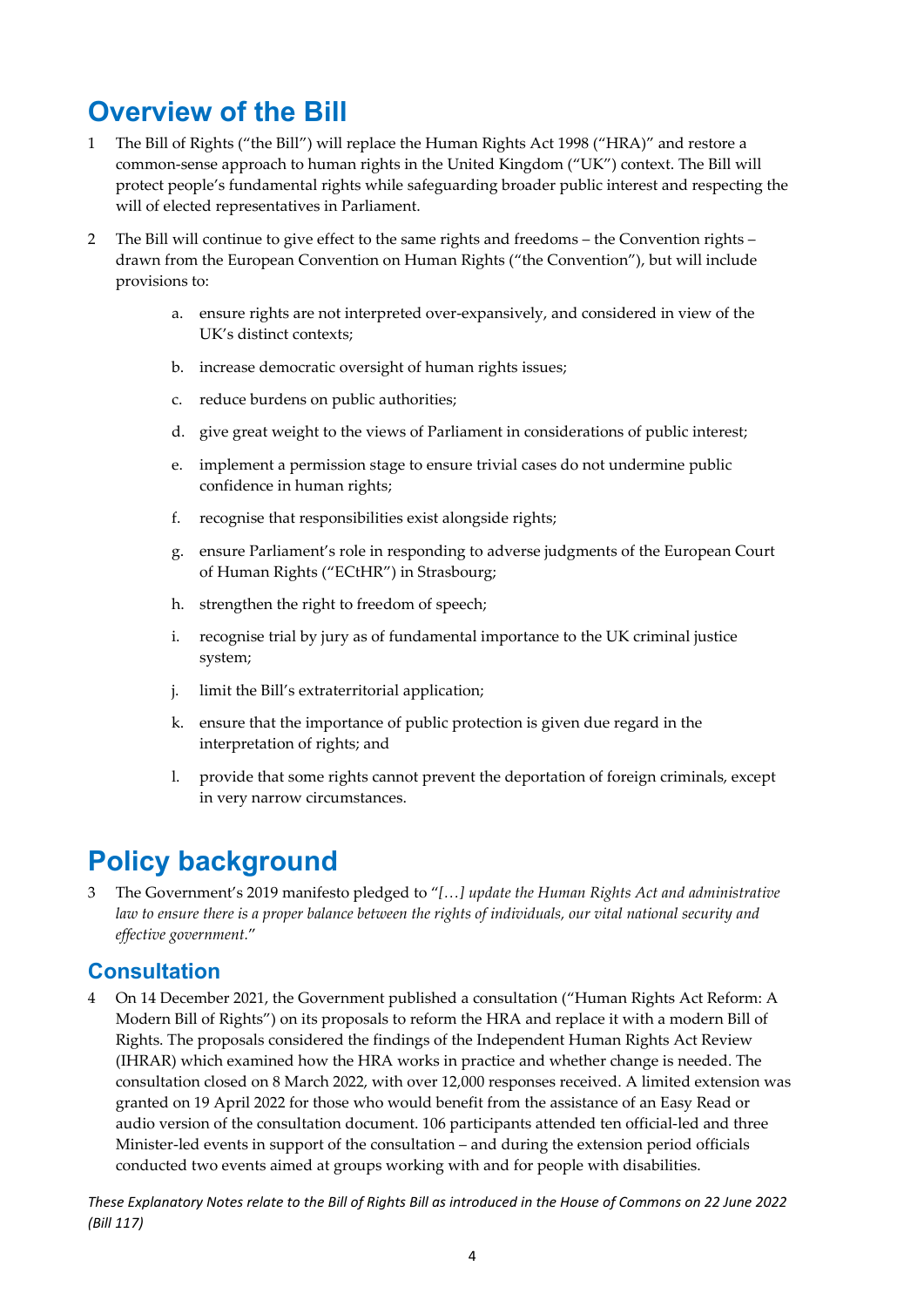## <span id="page-5-0"></span>**Policy Context**

#### <span id="page-5-1"></span>Strengthen domestic institutions and the primacy of UK law

- 5 Under the HRA, the UK courts are directed to 'take into account' Strasbourg jurisprudence when interpreting the Convention rights domestically. In practice, this has meant that they closely follow interpretations of rights that have been taken by the ECtHR. The Bill will set out more considerations for courts when interpreting rights, not just Strasbourg jurisprudence – for instance consideration of the UK's own common law rights traditions, and the text of the rights themselves.
- 6 The Bill will encourage courts to take a more constrained approach to interpreting Convention rights, as compared to the current framework under the HRA. It will set the Strasbourg jurisprudence as a limit, making sure that court do not interpret rights more expansively than the ECtHR has or would. Within this limit, courts will not be bound by Strasbourg jurisprudence. The Bill will explicitly affirm the role of the Supreme Court as the ultimate judicial arbiter of the meaning of the Convention rights in domestic law.

#### <span id="page-5-2"></span>Increase democratic oversight of human rights issues

- 7 Presently, under section 3 of the HRA, courts have a broad duty to interpret legislation to make it compatible with the Convention rights so far as it is possible to do so. The Bill will restore the habitual manner in which courts approach statutory interpretation. These measures aim to rebalance the relationship between the courts and Parliament by requiring that, where legislation cannot be read compatibly with the Convention rights using orthodox principles of construction, it should be for Parliament to address the issue.
- 8 The repeal of section 3 HRA will be accompanied by a regulation-making power allowing the preservation of the effect of interpretations made under that section. This is to ensure legal certainty in situations where an interpretation made under section 3 HRA is an established part of the legislative scheme.
- 9 The remedy will be available where a provision of primary legislation is not compatible with Convention rights will be a declaration of incompatibility. A declaration of incompatibility does not affect the validity or continued operation of the incompatible provision, but instead refers the issue to Parliament in relation to primary legislation, on the initiative of the Government, to consider whether, how, and to what extent to address the incompatibility.
- 10 The Bill will make declarations of incompatibility available as a remedy when subordinate legislation is found to be incompatible with the Convention rights and a court does not quash it or declare it invalid due to the incompatibility.

#### <span id="page-5-3"></span>Reduce burdens on public authorities

11 The Bill will limit the imposition of positive obligations on the UK's public services without proper democratic oversight. It will do this by prohibiting the adoption by the domestic courts of interpretations of the Convention rights which would create new positive obligations, and by limiting the instances in which existing obligations can be applied. The Bill will make clear that where public authorities are giving clear effect to primary legislation, they are not acting unlawfully; and it will remove UK courts' duty to interpret legislation in ways that are not in line with the ordinary meaning of the words and overall purpose of the statute (as described for section 3 HRA above).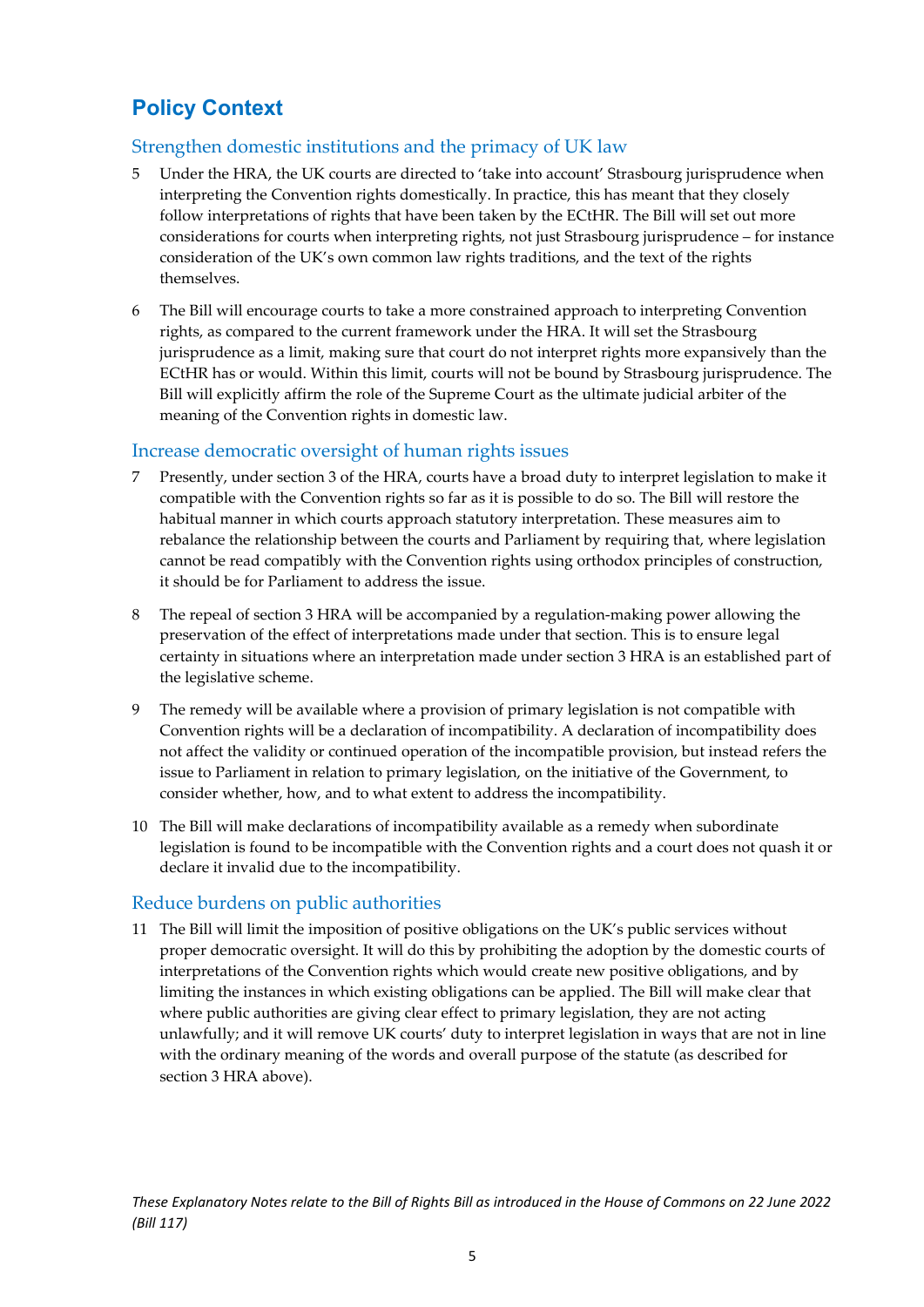#### Give great weight to the views of Parliament in consideration of the public interest

- 12 The Bill will make clear the weight to be given to the views of Parliament. The provision will not encroach on the principle of Parliamentary privilege as set out in Article 9 of the Bill of Rights 1689.
- 13 It will require courts, when determining questions relating to Convention rights in contexts where Parliament has legislated, to give the greatest possible weight to Parliament's view of the public interest.
- 14 The Bill will protect Parliament's ability to exercise its judgement in balancing complex and diverse socio-economic policies, with the wider interests of society.

### <span id="page-6-0"></span>Implement a permission stage to ensure trivial cases do not undermine public confidence in human rights

- 15 Currently under the HRA there is no standalone procedure at the start of legal proceedings to ensure that a human rights claim brought by a claimant against a public authority for an alleged breach of their rights is sufficiently serious to merit the expenditure of court time and resources. This has also resulted in a situation whereby public authorities have incurred significant costs, including legal costs, in defending themselves against trivial claims under the HRA which have later been found not to be sufficiently serious and have wasted court time and public resources.
- 16 The Bill will therefore create a permission stage to ensure trivial claims do not undermine public confidence in human rights more broadly.
- 17 The introduction of a permission stage will ensure that courts focus on serious human rightsbased claims and place responsibility on the claimant to demonstrate that they have suffered a significant disadvantage before a human rights claim can be proceeded to trial. If a claimant cannot demonstrate that they have suffered a significant disadvantage, then a claim could still proceed if the court considers there is a wholly exceptional reason on the grounds of public importance.

#### <span id="page-6-1"></span>Recognise that responsibilities exist alongside rights

- 18 Under the HRA there is no specific legislative requirement for the courts to consider the conduct of the claimant in the awarding of any damages. However, judges do need to consider all the circumstances of the case, including any other remedy already granted in relation to the breach in question, as well as whether an award is actually necessary to rectify the breach found.
- 19 The Bill will re-focus when human rights remedies are provided to ensure that the courts will expressly need to consider a claimant's relevant wider conduct when considering whether to make an award of damages, and the amount thereof, affirming in legislation the connection which exists between rights and responsibilities.
- 20 The Bill will enshrine a set of principles for awarding damages independent of that of the Strasbourg Court, allowing UK courts to consider such awards in a UK context. It will also contain a new provision for courts actively to take account of the public interest when making an award, including expressly considering certain factors such as the impact on a public authority's ability to continue to provide services to society. The Bill will also implement the ECtHR judgment in *SW v United Kingdom*, which became final in September 2021.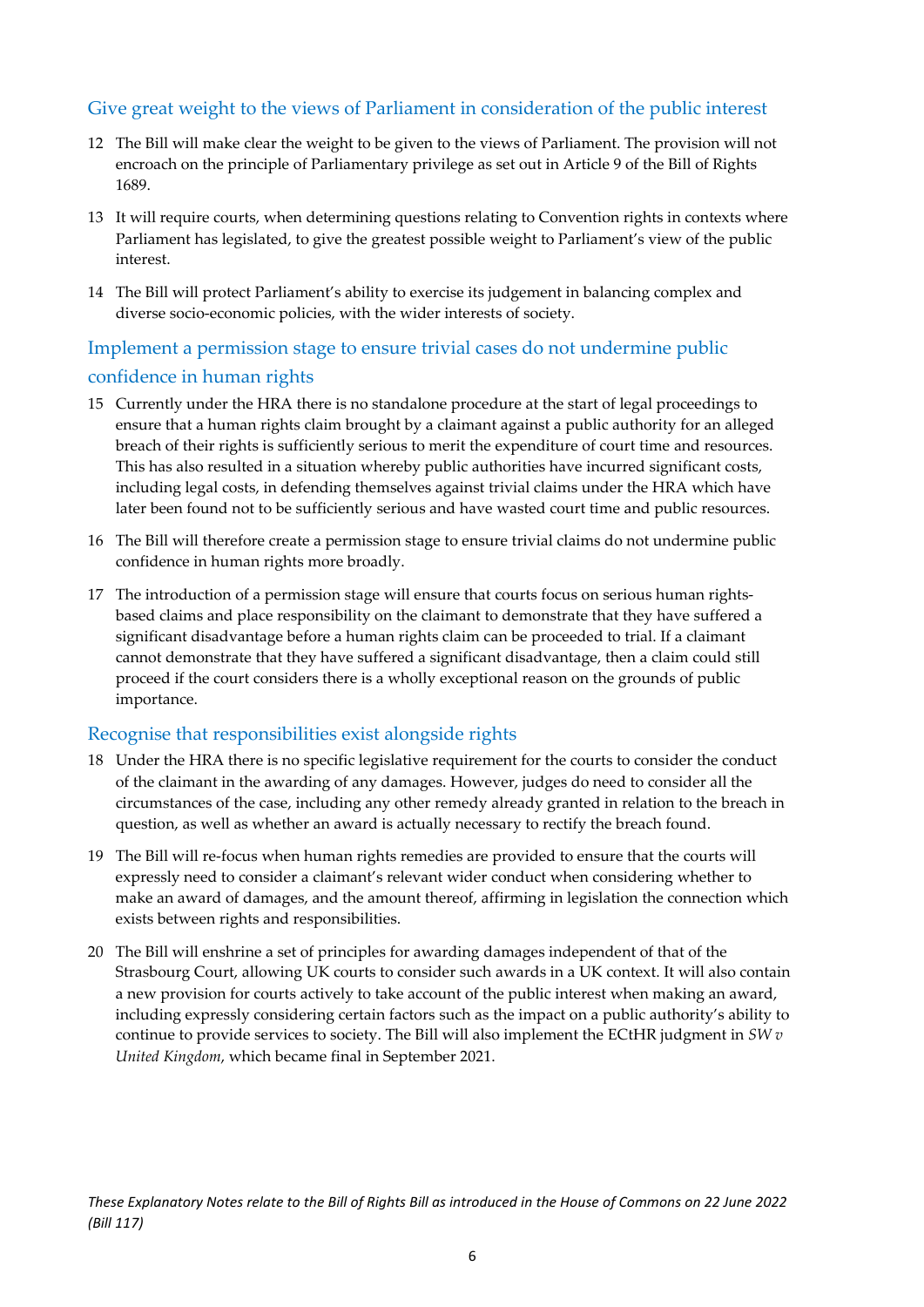#### <span id="page-7-0"></span>Ensure Parliament's role in responding to adverse judgments of the European Court

#### of Human Rights

21 The Bill will ensure Parliament is formally made aware of adverse ECtHR judgments against the UK, including unilateral declarations made by the UK. It is the responsibility of the Government to implement adverse judgments, and Parliament does not currently have a formal or explicit role in that process. The Government believes that Parliament, given its central role in the UK's constitutional arrangements, should be notified when the UK has failed to comply with the Convention. As such, the Bill will introduce a duty on the Government to notify Parliament of adverse Strasbourg rulings against the UK, and where the UK has made a declaration acknowledging a violation of a Convention right. The Minister will be required to lay any such judgment or declaration before Parliament.

#### <span id="page-7-1"></span>Strengthen the right to freedom of speech

- 22 The Bill will strengthen the right to freedom of speech in clause 4. It will introduce a requirement for courts to give great weight to the importance of protecting freedom of speech whenever they are balancing freedom of speech with competing rights (e.g., the Article 8 right to private and family life) in human rights claims.
- 23 Freedom of speech is defined as the right to freedom of expression set out in Article 10 of the Convention, insofar as it consists of the right to impart ideas, opinions, or information by means of speech, writing or images (including in electronic form).
- 24 The Bill will set out exceptions where the provision for strengthened protection for freedom of speech will not apply, and where the requirements set out in Article 10 of the Convention will apply without modification. Where an exception does not apply and the right is strengthened, the strengthened right will continue to be subject to the qualifications set out in Article 10(2) of the Convention.
- 25 The Bill will set out requirements that a court must assess when considering granting relief which might affect the freedom of expression.

#### <span id="page-7-2"></span>Protect journalistic sources

- 26 All sources of information in publications are currently protected under section 10 of the Contempt of Court Act 1981, which provides that no court may require a person to disclose, and no person is guilty of contempt of court (i.e., they cannot be found to be disobeying or ignoring a court order) for refusing to disclose their source of information.
- 27 The Bill will amend the Contempt of Court Act 1981 so that the protection in section 10 no longer applies to journalistic sources, and replace it with a new condition for a court to consider before it can order a journalistic source to be disclosed. The court must be satisfied that there is an exceptional and compelling reason why disclosure is in the public interest and one of the three bases on which disclosure can be ordered (necessary in the interests of justice; national security; or for the prevention of disorder or crime) must be engaged.

#### <span id="page-7-3"></span>Recognise trial by jury as of fundamental importance to the UK criminal justice

#### system

28 Jury trials are an important component of fair trials in criminal proceedings in the UK, subject to provisions within the respective frameworks set out in legislation by the UK Parliament and the devolved legislatures that set out where jury trial is required, or where the defendant may choose whether or not to have a jury trial.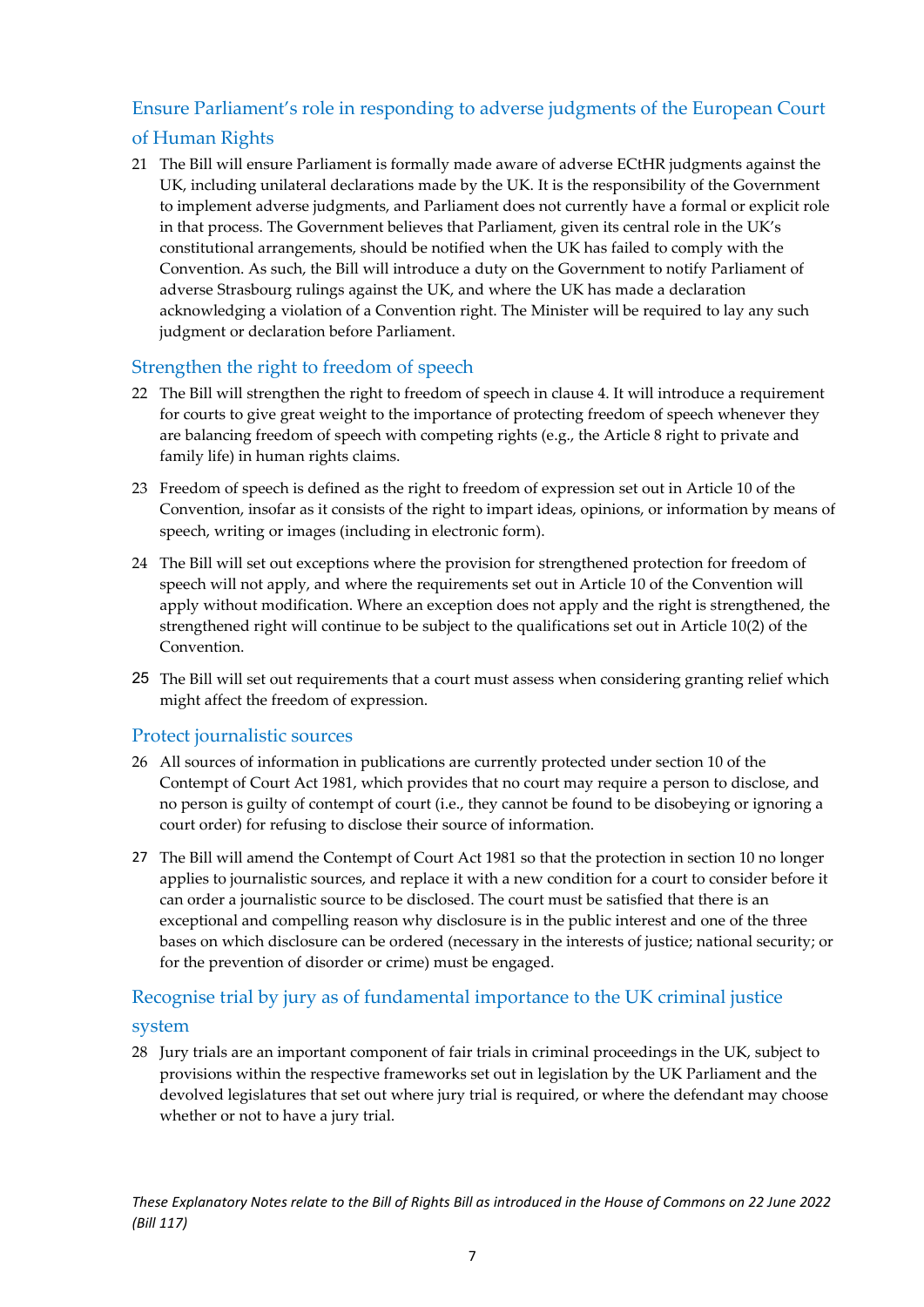- 29 The ECtHR recognises that jury trials are a mode of trial capable of being consistent with the right to a fair trial (protected by Article 6), but jury trials are not expressly protected by the Convention.
- 30 The Bill will recognise trial by jury as one mode of trial capable of providing a fair trial in legislation.
- 31 The provision will apply only insofar as arrangements for trial by jury are determined in and continued to be determined by each jurisdiction, namely under the control of the UK Parliament for England and Wales, and of the Scottish Parliament and Northern Ireland Assembly, respectively.

#### <span id="page-8-0"></span>Limit the Bill's extraterritorial scope

32 The Bill will apply extraterritorially to the extent of the UK's obligations under the Convention, but with an exclusion for military operations overseas. This means that claims will not be able to be made under the Bill in relation to acts done in the context of military operations overseas. The HRA is silent about its own territorial scope. However, by virtue of a series of significant cases, it has been interpreted as broadly mirroring the scope of the UK's obligations under the Convention. The current position therefore is that claims relating to military operations overseas may be brought under the HRA. The Bill will remove the ability to bring a claim for violation of a Convention right in relation to military operations overseas, and later legislation will bring forward alternative remedies to maintain compatibility with the Convention and ensure there is a route to remedy. The provisions in the Bill relating to military operations overseas will not be commenced unless and until the corresponding alternative remedies are in place.

### <span id="page-8-1"></span>Ensure the importance of public protection is given due regard in the interpretation of rights

33 The Bill contains a new provision that applies to courts considering whether certain Convention rights have been breached where the claimant was, at the time of the alleged breach, serving a custodial sentence for a criminal offence. In such cases, courts will be obliged to give the greatest possible weight to the importance of reducing the risk to the public from those who have been convicted of criminal offences and are serving custodial sentences. This will strengthen the Government's forthcoming parole reforms, by providing that any court considering a challenge to a release decision on human rights grounds gives the greatest possible weight to the importance of reducing the risk to the public from those serving custodial sentences. It will also strengthen the Government's hand in contesting human rights claims from prisoners opposing their placement in a separation centre and the Government's ability to defend human rights claims brought regarding the deportation of foreign national offenders.

#### <span id="page-8-2"></span>Clarify the interpretation of certain rights

34 The Bill will enable provision to be made to restrict further individuals' ability to rely on Article 8 (right to private and family life) to avoid deportation. The Bill will also set out the circumstances in which deportation appeals by foreign national offenders that raise Article 6 (the right to a fair trial) must be dismissed.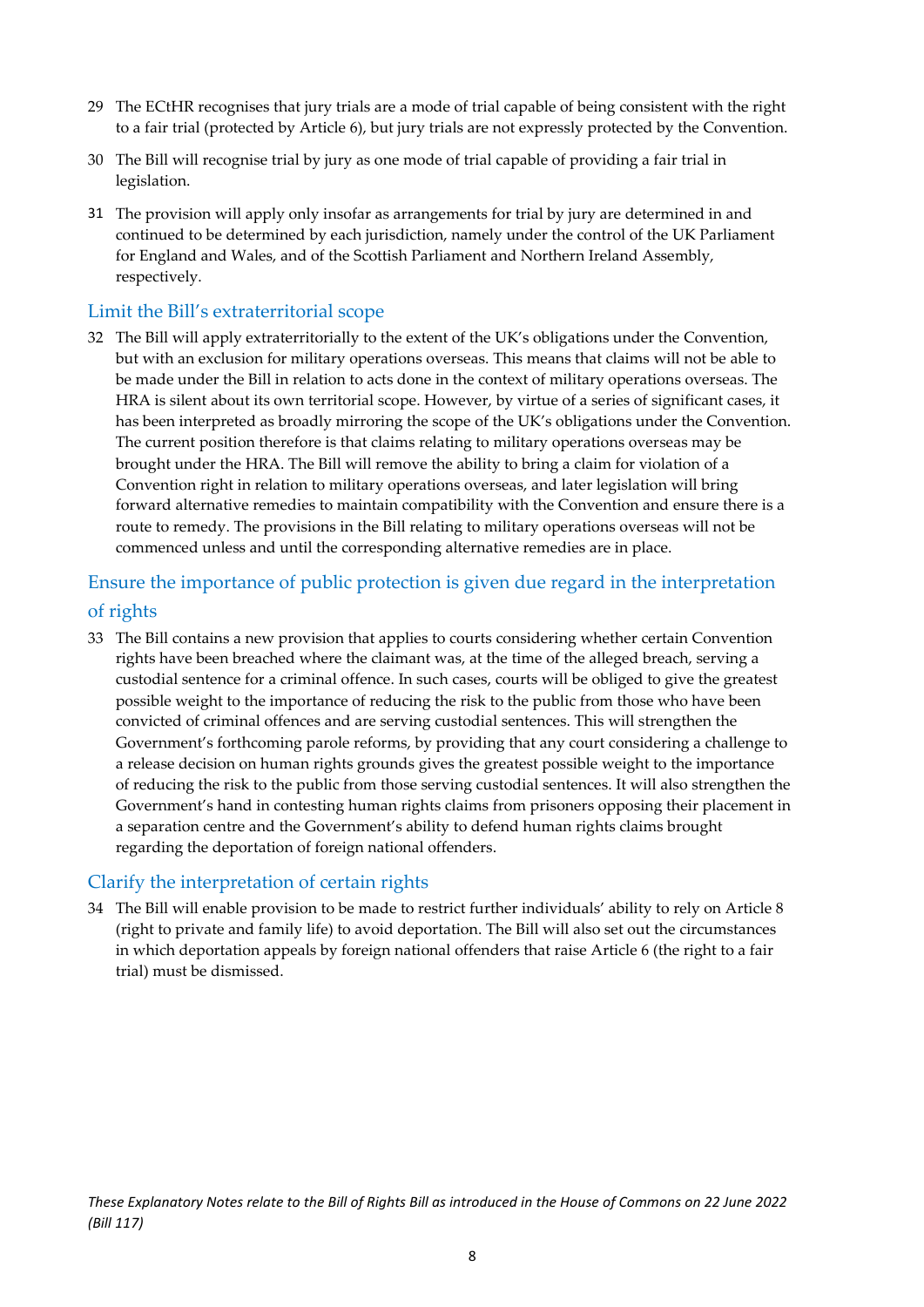## <span id="page-9-0"></span>**Legal background**

35 The relevant legal background is explained in the policy background section of these Notes.

## <span id="page-9-1"></span>**Territorial extent and application**

- 36 Clause 37 sets out the territorial extent of the clauses in the Bill. The extent of a Bill is the legal jurisdiction of which it forms part of the law; application refers to where it has practical effect. The Bill in its entirety both extends and applies to England and Wales, Scotland, and Northern Ireland.
- 37 The Sewel Convention means that the UK Parliament "will not normally legislate with regard to devolved matters without the consent" of the devolved legislatures, and the UK Government will not normally support such legislation.
- 38 A further aspect of the Convention, not reflected in the legislation but addressed in the Devolution Guidance Notes, is that the UK Parliament will not normally alter the legislative or executive competence of the devolved legislatures or administrations without seeking equivalent legislative consent (and similarly the UK Government will not normally support such legislation).
- 39 The table in Annex A summarises the position of the Bill regarding territorial extent and application in the UK. The table also summarises the position regarding legislative consent motions.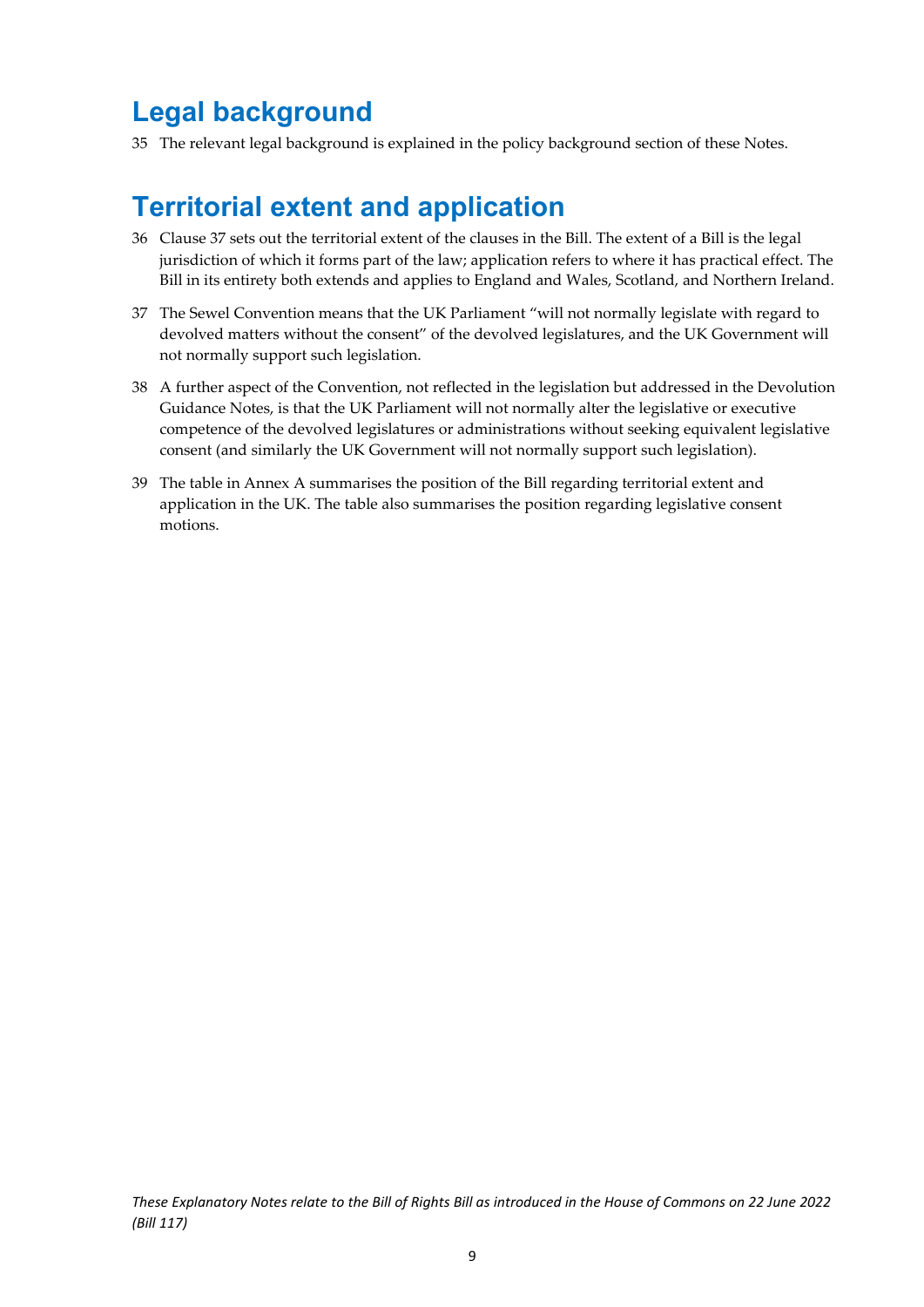## <span id="page-10-0"></span>**Commentary on provisions of Bill**

## <span id="page-10-1"></span>**Introductory**

#### <span id="page-10-2"></span>Clause 1: Introduction

- 40 Clause 1 sets out certain key principles underpinning the Bill. Subsection 1 sets out that the Bill will reform the law relating to human rights by repealing and replacing the HRA.
- 41 Subsection 2 sets out that the Bill will clarify and rebalance the relationship between courts in the UK, the ECtHR and Parliament. It then goes on to set out certain other key principles, referring to relevant sections in the Bill in relation to each: that the UK Supreme Court, rather than the ECtHR, determines what the Convention rights mean, and how they are given effect, for the purposes of the UK's domestic law; that courts are, with the repeal of section 3 of the Human Rights Act, no longer required to read and give effect to legislation, so far as possible, in a way which is compatible with the Convention rights; and that courts must give the greatest possible weight to the principle that in a Parliamentary democracy, it is Parliamentary that properly makes decisions about the balance between different policy aims, different Convention rights, and the Convention rights of different people.
- 42 Subsection (3) affirms that the judgments, decisions, and interim measures of the ECtHR are not part of domestic law and that these do not affect Parliament's right to legislate.

## <span id="page-10-3"></span>**The Convention rights**

#### <span id="page-10-4"></span>Clause 2: The Convention rights

- 43 This clause sets of out the meaning and application of the term "Convention rights" within the Bill.
- 44 Subsection (1) provides that the Convention rights are defined as being the rights and fundamental freedoms set out in: Articles 2 to 12 and 14 of the Convention; Articles 1 to 3 of the First Protocol to the Convention; and Article 1 of the Thirteenth Protocol to the Convention, all as read with Articles 16 to 18 of the Convention.
- 45 Subsection (2) sets out that those Articles are to have effect subject to derogations and reservations, as set out in clauses 26 and 27 of the Bill.
- 46 Subsection (3) introduces Schedule 1, which sets out the text of the Convention rights.

#### <span id="page-10-5"></span>Clause 3: Interpretation of the Convention rights

- 47 Clause 3 sets out how domestic courts should approach interpreting the Convention rights. The clause is concerned with setting out material to which courts may have reference when interpreting what these rights mean in domestic law, and the limits of courts' interpretive power.
- 48 Subsection (1) affirms in legislation the status of the UK Supreme Court with regards to the interpretation of the Convention rights in the UK: it is the Supreme Court (and not the ECtHR) which decides what Convention rights mean in UK law. Subsection (2) sets out considerations for courts that are determining questions which arise in connection with a Convention right. These considerations replace the single explicit reference in the HRA to the Strasbourg jurisprudence as a particular source of law that courts must 'take into account*'*.
- 49 Subsection (2)(a) is a mandatory consideration, directing courts to the text of the Convention rights. The preparatory work of the Convention (known as the *travaux préparatoires*) is the official record of the negotiation that preceded the agreement of the Convention. Reference to the preparatory work of the Convention can serve to inform courts' understanding of the original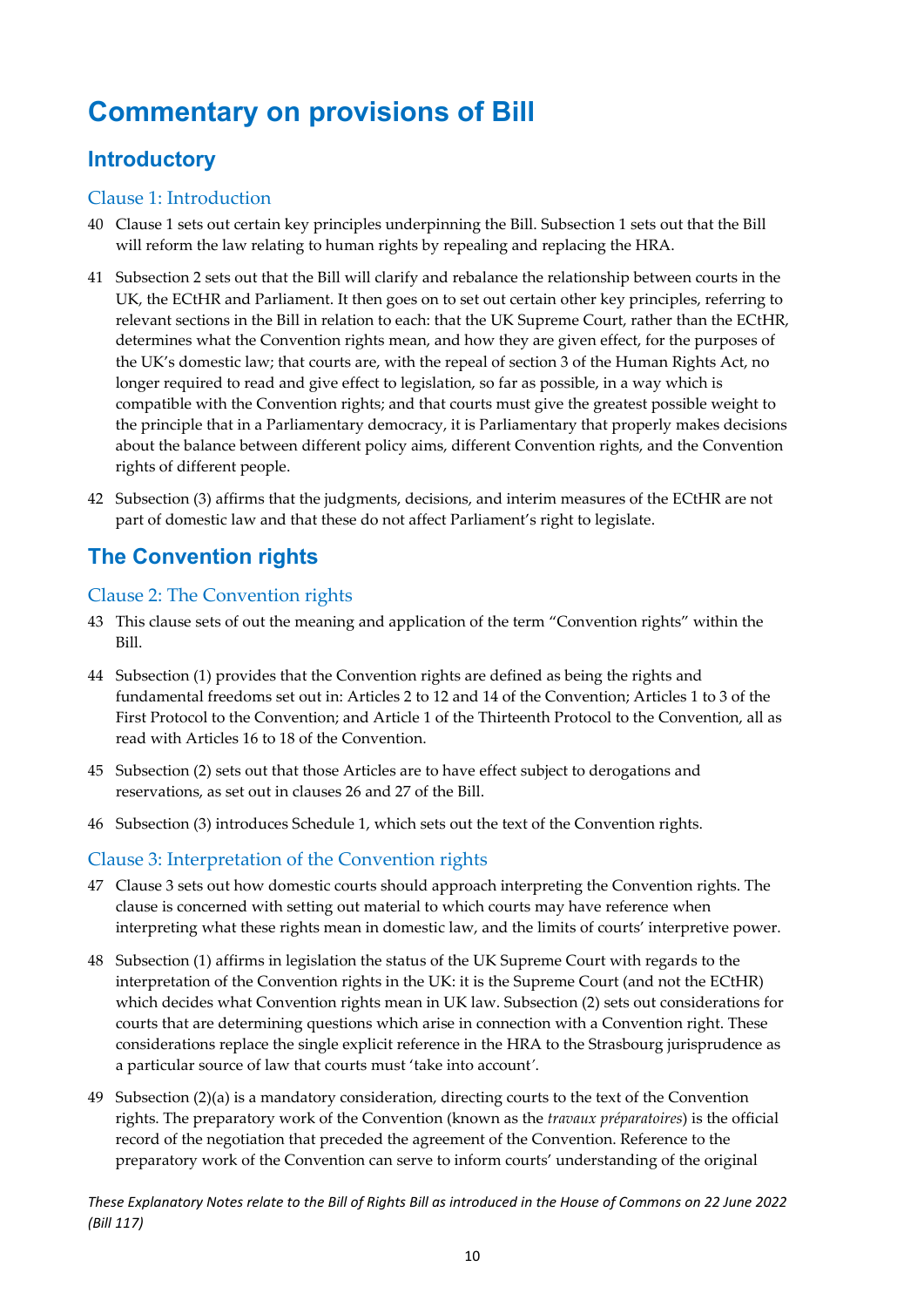intention behind the Convention rights, and thus how the rights should be interpreted. Courts are presently able to look at this preparatory work, but explicit reference in the Bill signals the importance of this material. Subsection 2(b) sets out that courts may have regard to common law rights and principles that are similar to the Convention rights.

- 50 Subsection (3) sets out the approach that courts should take to Strasbourg jurisprudence, a concept defined in clause 35. Subsection (3)(a) sets the interpretations of Convention rights that have been or would be adopted by the ECtHR as a 'ceiling': UK courts may not adopt interpretations of rights that expand the protection afforded by these rights beyond the approach that has been or would be taken by the ECtHR. This means, for example, that courts cannot interpret a Convention right to expand the scope of the right to cover more circumstances, impose additional obligations on public authorities, or restrict the extent to which interferences with and limitations on the right can be justified, unless the court has no reasonable doubt that the ECtHR would adopt the same interpretation. This does not require a court to predict the exact judgment that the ECtHR would make as to the outcome on the facts of the case: the provision is about the interpretations of rights that would be adopted by the ECtHR.
- 51 Subsection 3(b) clarifies that, beneath the 'ceiling' set out in subsection 3(a), courts may depart from Strasbourg jurisprudence: there is no 'floor' in relation to the Strasbourg jurisprudence. Courts are therefore free to adopt interpretations of rights that do not expand the interpretations of rights, regardless of the approach that would be taken by the ECtHR in the same circumstances. Courts may therefore depart from Strasbourg jurisprudence – informed, for instance, by the considerations in subsection  $(2)$  – as long as they do not adopt an interpretations of a right that confers greater protection than would be conferred by the ECtHR.
- 52 The Bill puts greater weight on freedom of speech in clause 4. Therefore, subsection (4) of clause 3 ensures that the limit in subsection  $(3)(a)$  does not apply to clause 4, thus ensuring that UK courts can continue to develop protections of the right to freedom of speech and allow courts to go further in the interpretation of this right than the ECtHR would. This will be necessary in a situation where, for example, the UK court considers that it is necessary to protect freedom of speech in a situation where the ECtHR would not, or in which the ECtHR would find to be something which should be within the UK's discretion to decide domestically (this is what the ECtHR calls the UK's "margin of appreciation").
- 53 Subsection (5) provides that evidence for the purposes of this section in proceedings before any court is to be given in the manner provided by the rules.

#### <span id="page-11-0"></span>Clause 4: Freedom of speech

- 54 Clause 4 requires courts to give great weight to the importance of protecting freedom of speech whenever courts are balancing the right with competing factors (e.g., the right to private and family life under Article 8, or the prevention of disorder and crime) in claims and cases involving freedom of speech.
- 55 Clause 4(1) establishes that courts must give great weight to the importance of protecting the right to freedom of speech whenever they are determining a question which is connected to the right.
- 56 Clause 4(2) defines "the right to freedom of speech" as the Convention right to freedom of expression (set out in Article 10) to the extent that the right relates to imparting ideas, opinions, or information by speech, writing or images (including in electronic form). The provision will extend beyond oral speech and include any written publications (including academic publications, newspaper articles and posters), social media posts, symbols, and images (e.g., posters or cartoons). The provision does not extend to other physical acts, including those that interfere with the ability of others to do as they wish.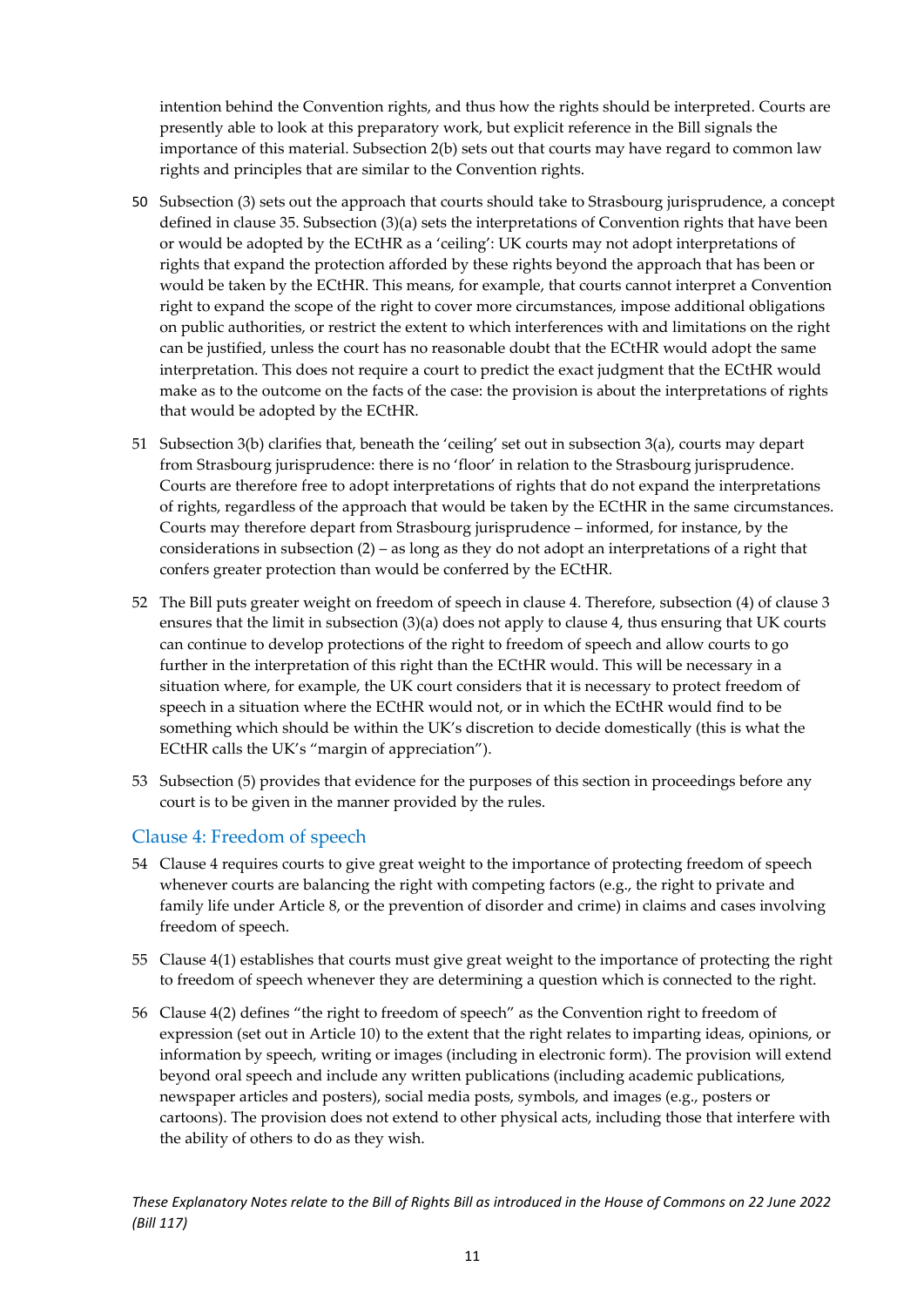- 57 Clause 4(3) sets out the exceptions where clause 4 will not apply. Where the circumstances of the case fall within an exception, the strengthened weight will not apply, and the usual weight afforded to freedom of speech in Article 10 will apply. The exceptions apply to:
	- a. Clause  $4(3)(a)$  criminal offences. This extends to where courts are determining whether a person has committed an offence, and to legislation which creates a criminal offence, to ensure that individuals cannot challenge their conviction on the grounds of clause 4;
	- b. Clause  $4(3)(b)$  where a person holds confidential information as a result of a relationship in which they owe an obligation of confidence which has arisen either under an agreement, or due to a professional relationship, with a person. This may be, for example, through the course of their employment or the exercise of a professional function (e.g., legal professional privilege or medical confidentiality);
	- c. Clause  $4(3)(c)$  the determination of questions relating to a person's citizenship or whether a person is entitled to enter or remain in the UK;
	- d. Clause  $4(3)(d)$  the determination of questions which affect or may affect national security. This ensures that the strengthened weight provided to freedom of speech does not restrict a public authority's ability to limit freedom of speech where it is in the interests of national security to do so.
- 58 The great weight given to the importance of freedom of speech does not create an absolute right to freedom of speech. Even with greater weight attached, freedom of speech remains a qualified right and is subject to the qualifications set out in Article 10(2) of the Convention.

#### <span id="page-12-0"></span>Clause 5: Positive obligations

- 59 Clause 5 prohibits domestic courts from adopting new interpretations of Convention rights that would require a public authority (as defined by clause 34 of the Bill) to comply with a positive obligation, and requires courts applying existing interpretations to consider the need to avoid certain identified consequences.
- 60 Subsection (1) prohibits courts from adopting new interpretations of Convention rights as containing positive obligations on which public authorities must act. "Post-commencement" interpretations are defined in subsections (3), (4), (5) and (6).
- 61 Subsection (2) deals with pre-commencement interpretations of a Convention right i.e., interpretations involving positive obligations that courts find to exist before this Bill comes into force. It sets out five factors to which courts must give great weight to the need to avoid, in applying an interpretation. These are intended to guide courts to consider the wider implications of their decision (rather than just the need to do justice in the particular case). This list is not intended to be exhaustive, and courts may also wish to consider additional factors when determining a case.
- 62 Subsection (2)(a) requires courts to take into account whether or not applying the obligation would disproportionately constrain resources, thus impacting on public authorities' other areas of work.
- 63 Subsection (2)(b) requires courts to take into account the public interest in enabling public authorities to exercise discretion over their work and exercise their professional expertise without having to routinely defend such decisions in court.
- 64 Subsection (2)(c) requires courts to give weight to the principle that an obligation should not be applied if it requires the police to protect individuals who are involved in criminal activity or prevents them from determining operational priorities.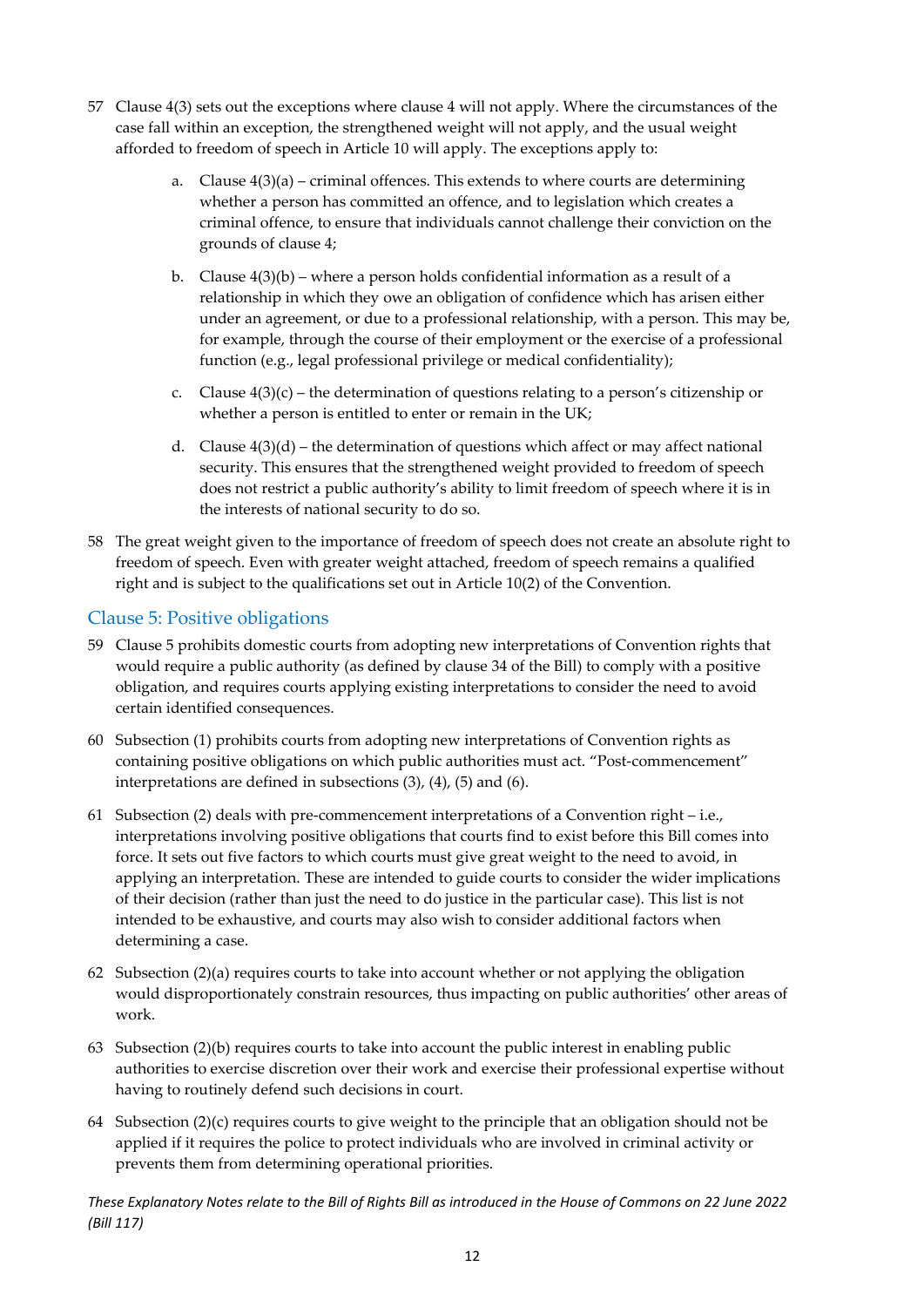- 65 Subsection  $(2)(d)$  relates to positive obligations that have been found to contain investigative duties. Case law has established a requirement for an independent and effective public investigation in cases where there has been arguable breach of the right, not just by the state but also by third parties. This case found that in order for Article 3 of the Convention (freedom from torture and inhuman or degrading treatment) to have been breached, "egregious and significant" errors in the investigation must have occurred – in other words, the courts should not be required to consider singular errors, but systemic flaws throughout the investigation. The subsection sets out that the interpretation of an investigative obligation cannot be applied if it would require the inquiry or investigation to be concluded to an unreasonably high standard.
- 66 Subsection (2)(e) requires the courts to take into account the principle that the interpretation should not run contrary to the operation of primary legislation.
- 67 Subsections (3), (4) and (5) define "pre-commencement" interpretation, in order to clearly distinguish between new interpretations of rights (which, as subsection (1) sets out, cannot be adopted), and those have already been found to exist (whose treatment is outlined in subsection (2)). It sets out two conditions, one of which must be met in order for an interpretation to be treated as "pre-commencement" (in other words, pre-existing).
- 68 Subsection (4) sets out the first condition, which is that before the section has come into force in law, a domestic court must have already found the obligation to exist, and the interpretation must still have the force of law.
- 69 Subsection (5) sets out the second condition that must be met, which is that before the section has come into force in law, the ECtHR must have found the positive obligation to exist (subsection  $(5)(a)$ ), and that same court has not since resiled from that interpretation in subsequent judgments  $(subsection (5)(b)).$
- 70 This will prevent domestic courts from keeping pace with post-commencement judgments from the ECtHR, after the clause has come into force.
- 71 Subsection (6) defines a "post-commencement interpretation", as referred to in subsection (2), as being any obligation, which is not a "pre-commencement interpretation", as defined by subsections  $(3)$ ,  $(4)$  and  $(5)$ .
- 72 Subsection (7) defines "positive obligation" for the purposes of the clause.

#### <span id="page-13-0"></span>Clause 6: Public protection

- 73 Clause 6 obliges courts, when considering certain Convention rights, to consider the importance of reducing the risk to the public from those who have been convicted of a criminal offence during the period of any sentence of imprisonment or detention they may have been given as a result of that conviction.
- 74 Subsection (1) of this clause outlines two factors (a) and (b) that must both be satisfied for subsection (2) to apply: first, if the court is determining whether a relevant Convention right of a person has been breached; and second, if the person in question at the time of the alleged breach was subject to a custodial sentence which was imposed on that individual following conviction for a criminal offence.
- 75 Subsection (2) of the clause sets out that when courts are considering whether a Convention right has been breached, they must give the greatest possible weight to the importance of reducing the risk to the public from those who have been convicted of a criminal offence during the period of any custodial sentence they are serving. Requiring the courts to give the greatest possible weight to this factor means that it will be given appropriate consideration in any balancing exercise.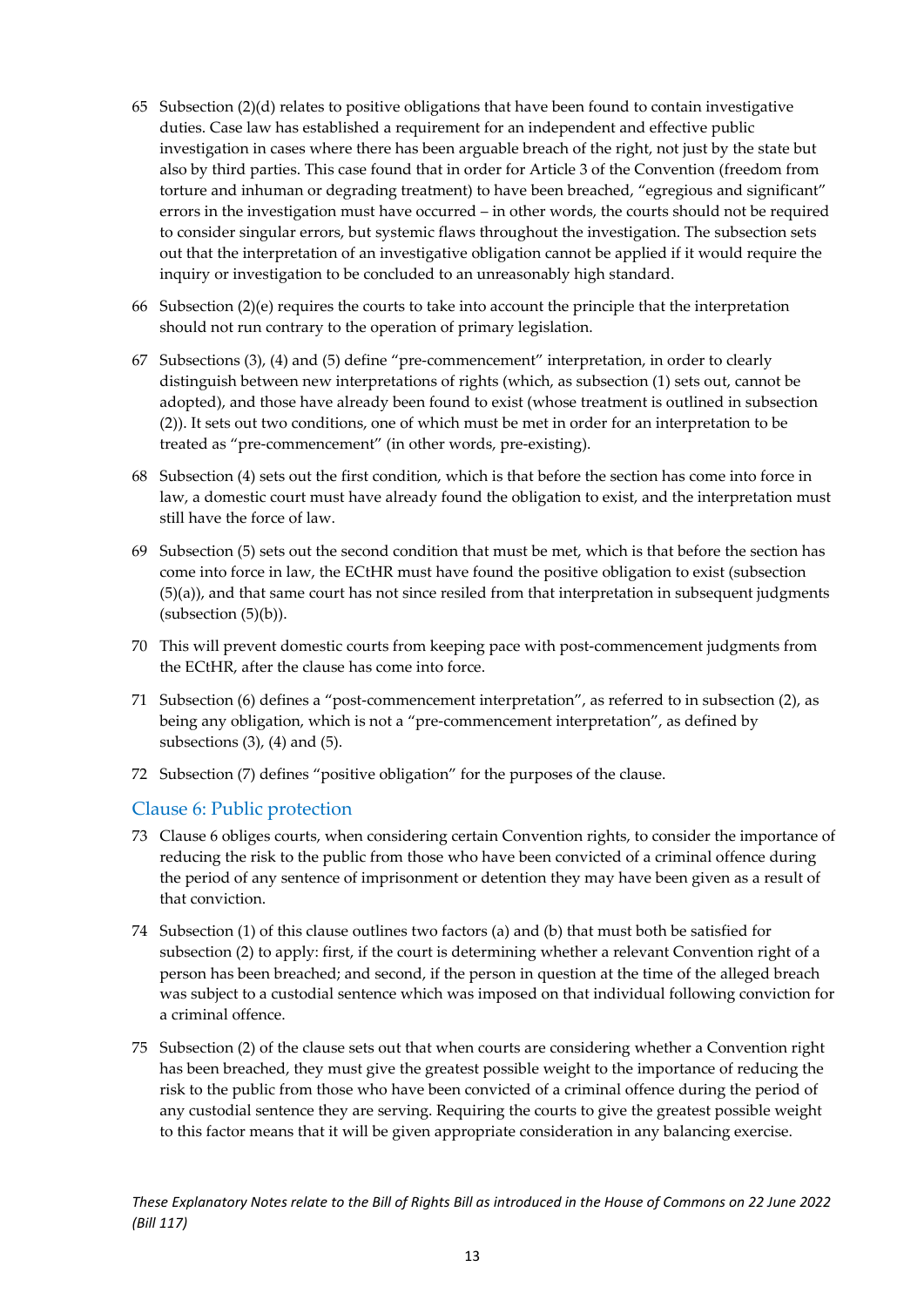- 76 Subsection (3) provides examples of circumstances to which subsection (2) applies, which will include where an alleged breach of a Convention right occurs in connection with a decision about whether a person serving a custodial sentence should be released from custody, and where an alleged breach of a Convention right occurs in connection with a person's placement in a particular part of a prison, such as a separation centre.
- 77 Subsection (4) provides that the meaning of a 'custodial sentence' is a sentence as specified in the accompanying regulations made by the Secretary of State.
- 78 Subsection (5) sets out that the regulations as mentioned in subsection (4) will be subject to the negative procedure.
- 79 Subsection (6) explains that, for the purposes of this clause, a person is subject to a custodial sentence for the duration of the applicable sentence or order, meaning that the clause applies both when a person is in custody, for example, in a prison or young offender institution, and if they have been released on licence, or are serving a period of supervision, or are subject to other release conditions.
- 80 Subsection (7) defines 'relevant convention right' for the purposes of the clause. The clause will apply to any Convention right other than Article 2 (right to life), Article 3 (prohibition of torture), Article 4 subsection (1) (prohibition of slavery) and Article 7 (no punishment without law), the 'absolute' rights, protection of which cannot be weighed up against anything else.

#### <span id="page-14-0"></span>Clause 7: Decisions that are properly made by Parliament

- 81 Clause 7 is a clause about respecting the will of Parliament. It applies when courts are determining the compatibility with the Convention rights of an Act of Parliament or an act of a public authority in discharging its statutory duties.
- 82 Subsection (1) outlines that this clause will apply wherever the court is making such a determination, and in doing so requires consideration of the balance struck between the factors listed in subsection  $(1)(b)(i)$ -(iii).
- 83 The factors in subsection  $(1)(b)(i)$ -(iii) relate to:
	- a. balancing different policy aims against each other, which includes weighing up competing social and economic considerations;
	- b. balancing different Conventions rights against each other;
	- c. balancing the Convention rights of different persons against each other; or
	- d. balancing a combination of the factors listed in subsection  $(1)(b)(i)-(iii)$  against each other, such as balancing a person's Convention rights against the interests of society at large.
- 84 Subsection (2) provides that in coming to their judgment, courts must concentrate on the respect accorded to the will of Parliament. They must:
	- a. assume that when Parliament passed the legislation in question, it had been satisfied that an appropriate balance had been struck between the factors as set out in subsection  $(1)(b)(i)$ -(iii); and
	- b. place the greatest possible weight on the principle that coming to a decision on the best way to strike that balance in the public interest is properly the democratic function of Parliament.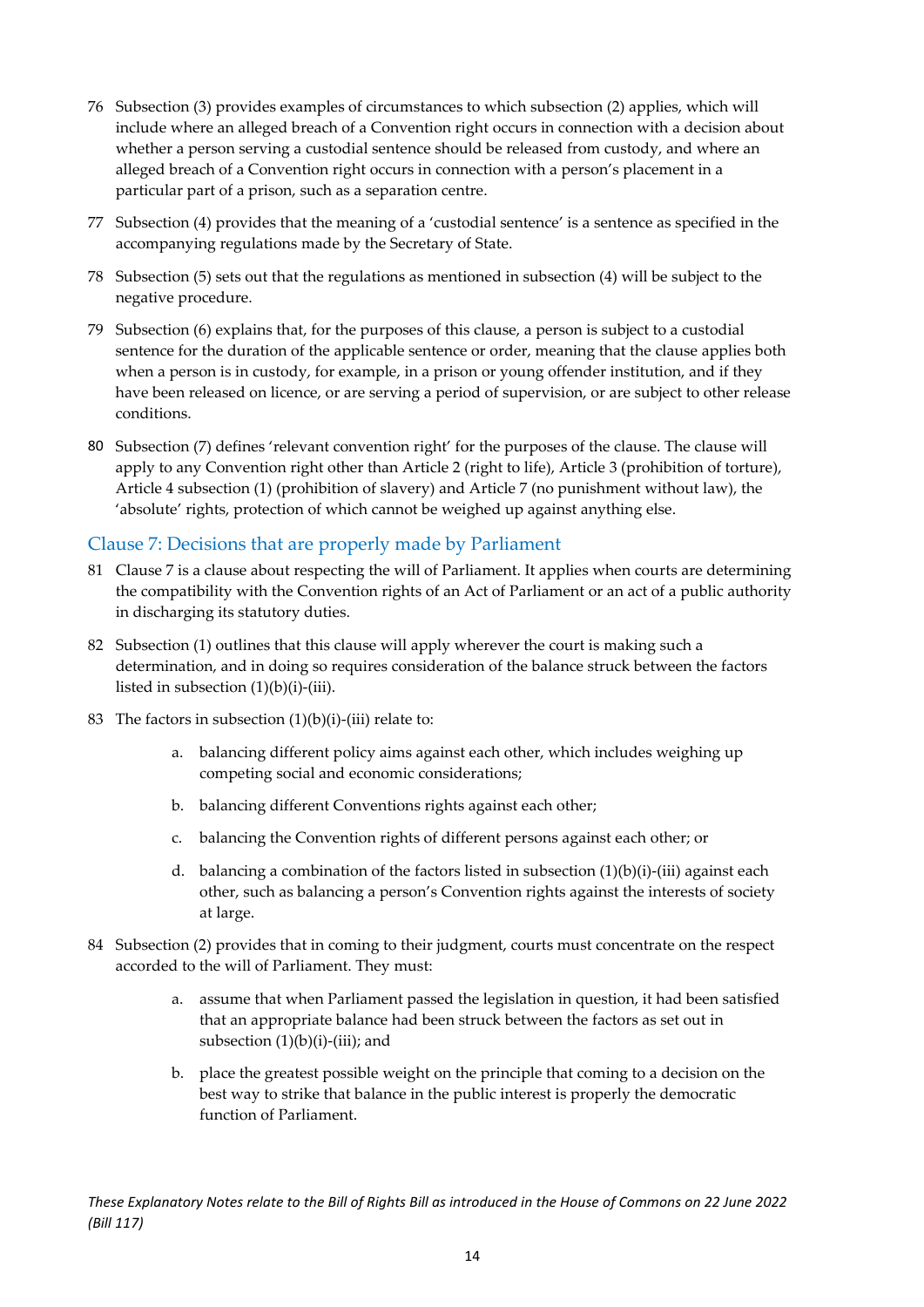- 85 Subsection (3) defines two scenarios where the 'incompatibility question' may arise when considering a provision of primary legislation:
	- a. subsection  $(3)(a)$  refers to whether the provision in question is incompatible with a Convention right; or
	- b. subsection (3)(b) refers to whether a public authority, when discharging its duties under the provision, acts in a way which is incompatible with a Convention right.
- 86 Subsection 4 provides a definition for the term used in subsection 3(b) as to when a public authority has acted 'in accordance with' a provision, which means that it has acted in a way that complies with, gives effect to, or enforces the provision in question.

#### Clause 8: Article 8 of the Convention: deportation

- 87 The Immigration Act 2014 introduced provision for public interest considerations under Article 8 (the right to private and family life) of the Convention, by inserting Part 5A into the Nationality, Immigration and Asylum Act 2002 ("the 2002 Act"). It provides that, where a court or tribunal is required to determine whether a decision under relevant immigration legislation breached a person's right to respect for private and family life under Article 8, and as a result would be unlawful under section 6 of the HRA, the court or tribunal must, when considering the public interest question, have regard to certain statutory considerations and, in cases concerning the deportation of foreign criminals, must also have regard to certain additional considerations (those list in Section 117C of that Part).
- 88 Clause 8 establishes a limit upon the court's power when it is considering whether existing or future deportation provisions (which includes primary and secondary legislation) are compatible with Article 8 (right to respect for private and family life) of the Convention.
- 89 Subsection (1) establishes the scope of the clause, that it applies to legislative provisions being considered by the court in so far as they relate to decisions by the Secretary of State to deport foreign criminals and whether those are compatible with Article 8. Where the clause refers to foreign criminals, this is defined in clause 35 as persons who are not British citizens, are sentenced to at least twelve months' imprisonment, or are sentenced to imprisonment for an offence specified by order under section 72(4)(a) of the 2002 Act.
- 90 Subsection (2) sets out the limits on the court's power to find a deportation provision incompatible with Article 8. No deportation provision may be found incompatible with that right unless the court considers that the provision requires a public authority to act in a way that results in a level of harm to a qualifying member of the deportee's family so extreme that it overrides the public interest in the deportation.
- 91 Subsection (3) defines the level of harm that can be considered as 'extreme'.
- 92 Subsection (4) (a) establishes that a court must consider a provision compatible where it provides that it is only in the most compelling circumstances that a person's deportation would cause 'extreme' harm to a family member that is not a qualifying child.
- 93 Subsection (4) (b) establishes that a court must consider a provision compatible where it provides that it is only in the most compelling circumstances that a court could not reasonably conclude that the public interest in deportation outweighs the harm to a family member that is not a qualifying child.
- 94 Subsection (5) clarifies the interpretation of various terms used in this clause.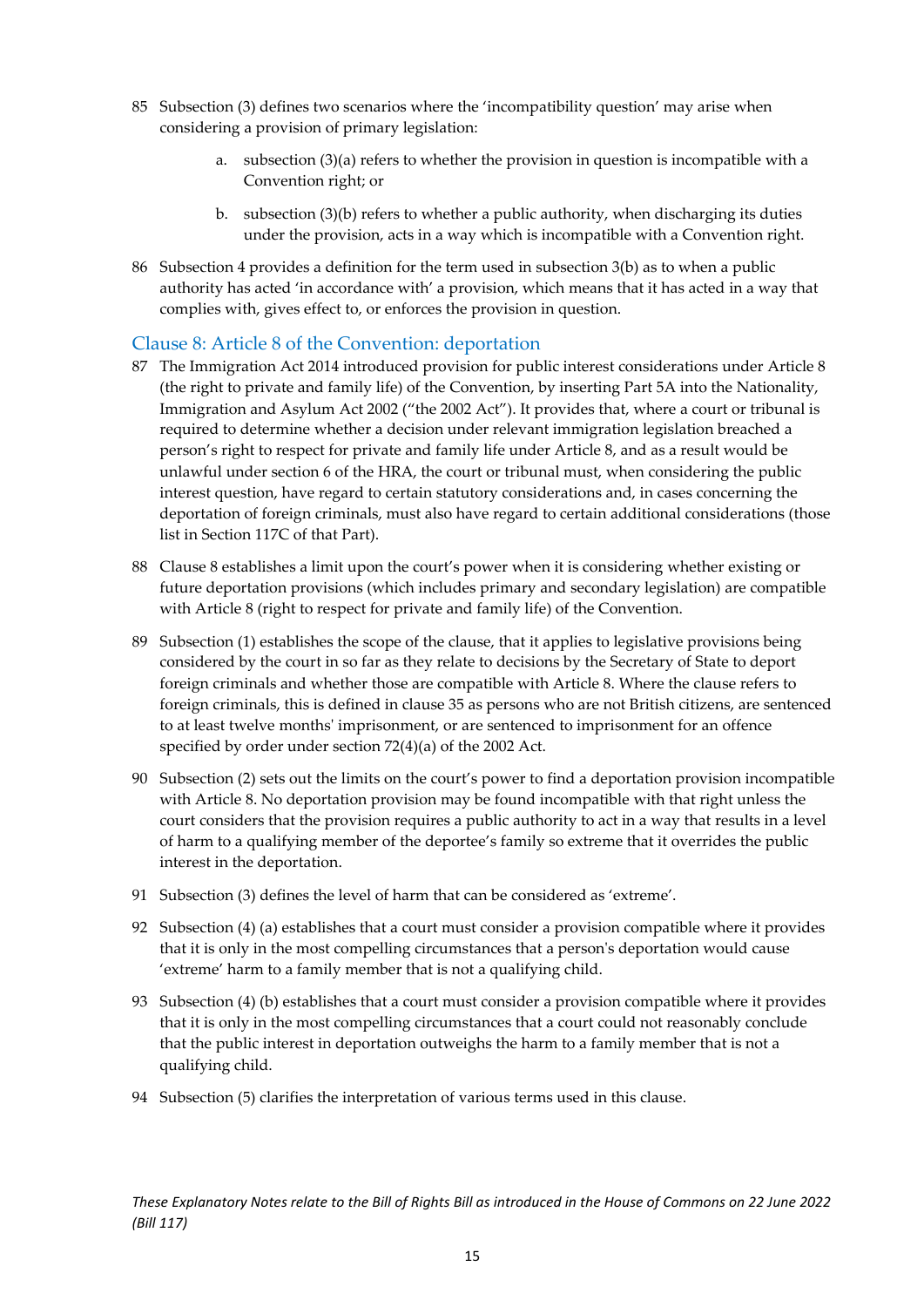#### <span id="page-16-0"></span>Clause 9: Jury trial

- 95 Clause 9(1) recognises that the ways in which the Convention right to a fair trial is capable of being secured include, in each part of the UK, legislation under which a person is tried by jury.
- 96 Subsection (2) sets out circumstances in which a trial by jury should or may not be available and subsection (3) provides a definition of "right to a fair trial".

## <span id="page-16-1"></span>**Legislation**

#### <span id="page-16-2"></span>Clause 10: Declaration of incompatibility

- 97 Clause 10 sets out the procedures for declarations of incompatibility for both primary and subordinate legislation. This applies when a court determines that a provision in legislation is not compatible with a Convention right.
- 98 Subsection (1)(a) sets out the conditions required for a declaration of incompatibility to be available for primary legislation. It states that subsection  $(2)$  – the ability to make a declaration – applies where a court is satisfied that a provision of primary legislation is not compatible with a Convention right.
- 99 Subsection (1)(b) sets out the conditions for a declaration of incompatibility for subordinate legislation. It states that a declaration may be made where the court is satisfied that a provision of subordinate legislation is not compatible with a Convention right and it decides not to quash the provision or declare it invalid due to its incompatibility.
- 100 The courts are prevented from declaring incompatible a provision if they have also quashed it or found it to be invalid. The courts cannot take both actions but can choose which of the two actions is more appropriate in the given case. Subsection (2) allows the courts to make a declaration of incompatibility if the above conditions in subsection (1) are met.
- 101 Subsection (3)(a) establishes that the validity, continuing operation, or enforcement of the relevant provision is not affected by a declaration of incompatibility. It is therefore for Parliament and/or the Government to consider whether and how to address the incompatible legislation. This can be through remedial regulations (Clause 26), or amendment of the primary or secondary legislation through other routes.
- 102 Under subsection (3)(b), a declaration does not bind the parties to the proceedings. Where a Secretary of State, for example, is party to a case, they will not be legally obliged – under this section – to address the incompatibility.
- 103 Subsection (4) lists the courts that have the power to make declarations of incompatibility. These are the UK Supreme Court, the Judicial Committee of the Privy Council, the Court Martial Appeal Court, and the Court of Protection (in certain circumstances); as well as in Scotland the High Court of Justiciary when not sitting as a trial court and the Court of Session, and in Northern Ireland and England and Wales the High Court and the Court of Appeal.

#### <span id="page-16-3"></span>Clause 11: Right of Crown to intervene

- 104 Subsection (1) requires that the Crown be given notice whenever a court is considering making a declaration of incompatibility. Subsection (2) allows a relevant UK authority (as defined in subsection (3)) to seek to join the proceedings as a party where a declaration of incompatibility is being considered by giving the appropriate notice. This allows the relevant UK authority to make arguments about whether or not a declaration of incompatibility should be made.
- 105 Subsection (3) defines the relevant UK authorities. This includes UK Government ministers and ministers from the devolved governments, or a Northern Ireland department.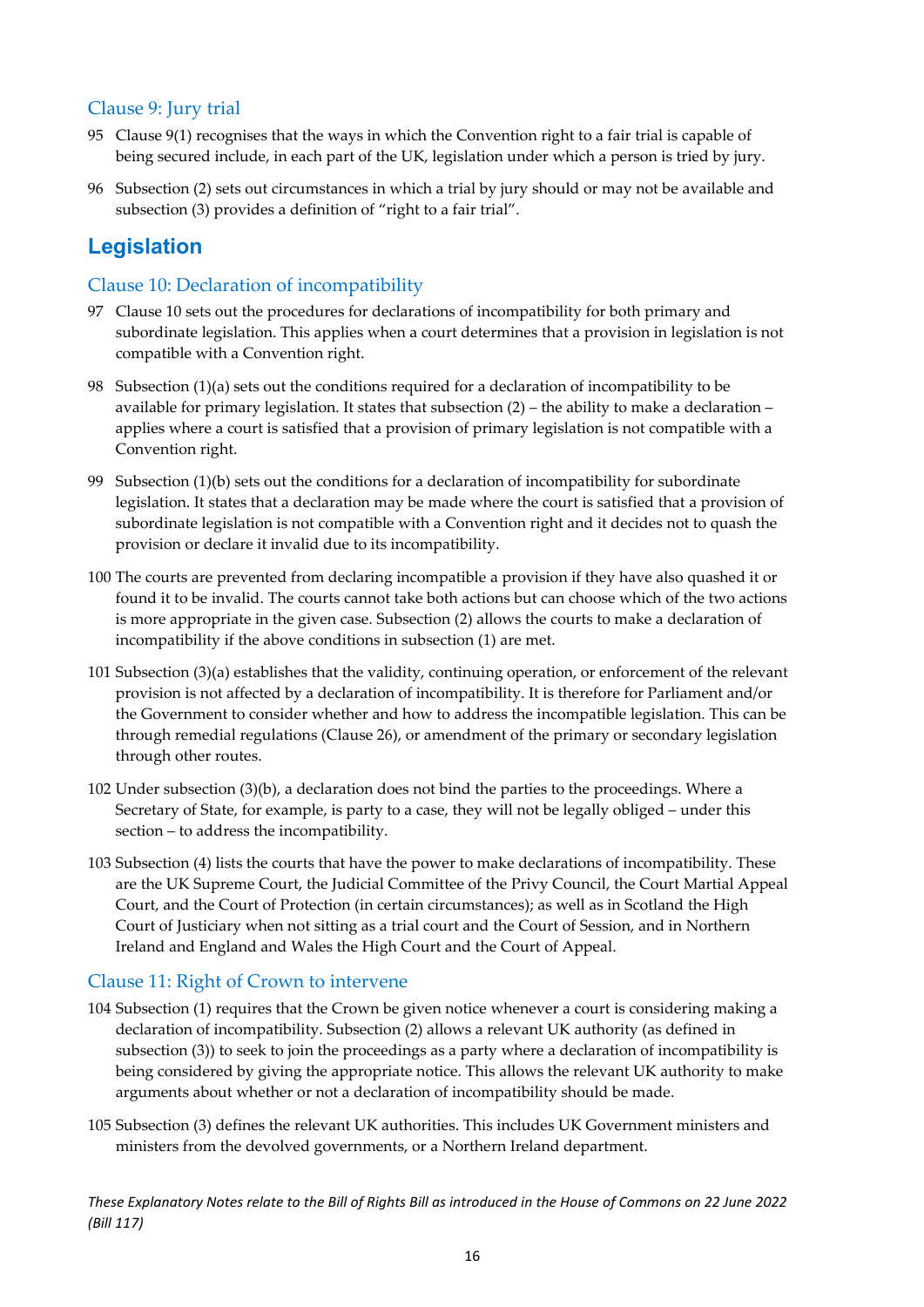- 106 Subsection (4) further explains that notice to be joined as a party under subsection (2) may be given at any time during the proceedings.
- 107 Subsection (5) provides that any person who has been made party to criminal proceedings under subsection (2), other than in Scotland - where the Supreme Court is not the final court of criminal appeal - may with permission, appeal to the Supreme Court against any declaration of incompatibility. Therefore, in criminal cases (other than in Scotland), where permission is granted, those cases are heard by the Supreme Court.
- 108 Subsection (6) defines permission as that which is granted by the court making the declaration of incompatibility or by the Supreme Court.

### <span id="page-17-0"></span>**Public authorities**

#### <span id="page-17-1"></span>Clause 12: Acts of public authorities

- 109 Clause 12 sets out the obligation placed on public authorities under the Bill and the exemptions from this.
- 110 Subsection (1) places an obligation on public authorities to not act in a way which is incompatible with a Convention right, which are set out in the Articles of this Bill. The term ''public authority'' is defined in clause 34.
- 111 Subsection (2) sets out the two exemptions from this obligation. Together, these exemptions ensure that where a public authority is following the will of Parliament, they will not be acting in breach of the duty in clause 12(1).
	- a. Subsection (2)(a) sets out the first exemption to this obligation. A public authority is exempt from the obligation to comply with the Convention rights if it has no discretion to act differently within the scope of the law.
	- b. Subsection  $(2)(b)(i)$  and (ii) sets out the second exemption to this obligation. A public authority is exempt from the obligation not to act incompatibly with a Convention right if they had a discretion as to whether and how to act, but no course of action open to them would have been compatible with Convention rights whilst still complying with the provision(s) of legislation. This subsection applies both when the public authority is acting so as to give effect to a provision of primary legislation which is incompatible, and to a provision of subordinate legislation where primary legislation has determined that secondary legislation could not have been made in a compatible way.
- 112 Subsections (3) and (4) sets out that an ''act'' of a public authority includes a failure to act but does not include a failure to make a proposal for legislation in Parliament or legislate. Together with clause 34, this establishes that neither House of Parliament is a public authority.
- 113 Subsection (5) sets out that the interpretation of legislation by the courts is not included in the acts of a public authority for which the obligation to act in a way which is compatible with Convention rights applies. This subsection preserves Parliamentary sovereignty, making clear that public authorities (including courts) are not bound by the obligation set out in subsection (1) to interpret legislation in a way which is compatible with Convention rights and should therefore interpret legislation in the usual way.

#### <span id="page-17-2"></span>Clause 13: Proceedings

114 This clause establishes how a person can use Convention rights in legal proceedings. This includes bringing proceedings against a public authority under the Act, including by way of judicial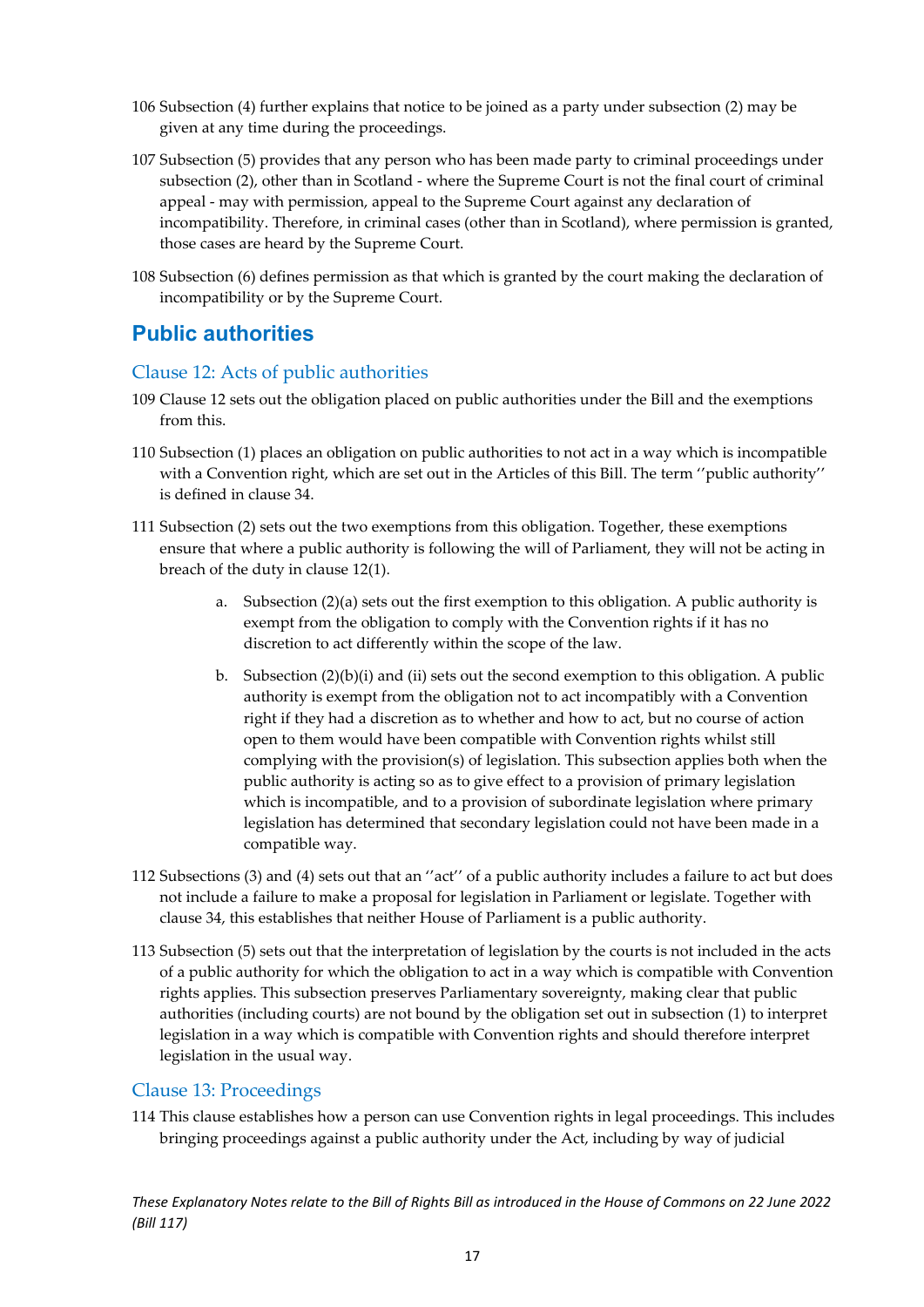review; and the use of Convention rights in other ways to assist with establishing a cause of action already recognised in domestic law or to establish a defence to proceedings brought against them.

- 115 Subsections (1) and (2) set out how a person can bring human rights proceedings and rely on Convention rights, if they consider that a public authority has acted, or proposes to act, in a way which is incompatible with a Convention right (or rights).
- 116 Subsection (3) is a provision setting out that a human rights claim can be brought using judicial review. It also sets out that if a claim is brought that is not a judicial review, then there is a power to specify in which court those proceedings should be issued.
- 117 Subsection (4) sets out the time limit for bringing human rights proceedings against a public authority. That time limit is either one year beginning with the date of the act complained of taking place, or a longer period if the court or tribunal has deemed fair having considered the circumstances. This subsection is subject to any rule which imposes a stricter time limit in relation to the procedure in question, for example, judicial review.
- 118 Subsection (5) sets out that a human rights claim made against a public authority includes a counterclaim or similar proceeding.
- 119 Subsection (6) defines "victim", by reference to Article 34 of the Convention.
- 120 Subsection (7) sets out that the Bill will have extraterritorial jurisdiction to the extent there is under the European Convention on Human Rights, but subsection (8) makes this subject to clause 14(1), military operations overseas, meaning that the Bill will not have extraterritorial jurisdiction in the context of military operations overseas.
- 121 Subsection (9) makes clear that nothing in the Bill creates a criminal offence.

#### <span id="page-18-0"></span>Clause 14: Overseas military operations

- 122 Clause 14 sets out where extraterritoriality of the Bill is limited to exclude military operations overseas. This means that a claim cannot be brought under the Bill for acts done or proposed to be done in the context of a military operation overseas.
- 123 Subsection (1) limits the extraterritorial application of the Bill to exclude military operations overseas. This means that section 13 (proceedings) does not allow a person to bring proceedings against a public authority for acts done or proposed to be done outside of the British Islands in the context of military operations overseas. For example, decisions on the battlefield overseas are included within the exclusion, and so a claim cannot be brought under the Bill in relation to such decisions. For this purpose, "overseas" is taken to mean outside the British Islands (meaning the UK, the Channel Islands and the Isle of Man, and the territorial sea adjacent to them).
- 124 Subsection (2) is a freestanding rule about the domestic application of the Bill in connection with military operations overseas. It specifies that for acts done within the British Islands for the purposes of military operations overseas, the determining factors are (a) that the act is done wholly for the purposes of overseas military operations and (b) that at the time of the act the person affected was outside the British Islands. In effect, it is not possible to bring a claim against a public authority if these conditions are met. For example, decisions made in the UK having effect both at home and abroad, e.g. recruitment of service personnel, would not be included in the rule because the decision would not be specifically targeted at military operations overseas. The rule is not intended to exclude claims in relation to preparatory actions such as training provided in advance of being deployed on a military operation overseas, or the procurement of equipment used or intended for use in a military operation overseas. Instead, the rule is intended to be focused on catching operational impacts occurring on the ground in military operations overseas. Therefore, decisions made in the UK with the operational effect taking place on an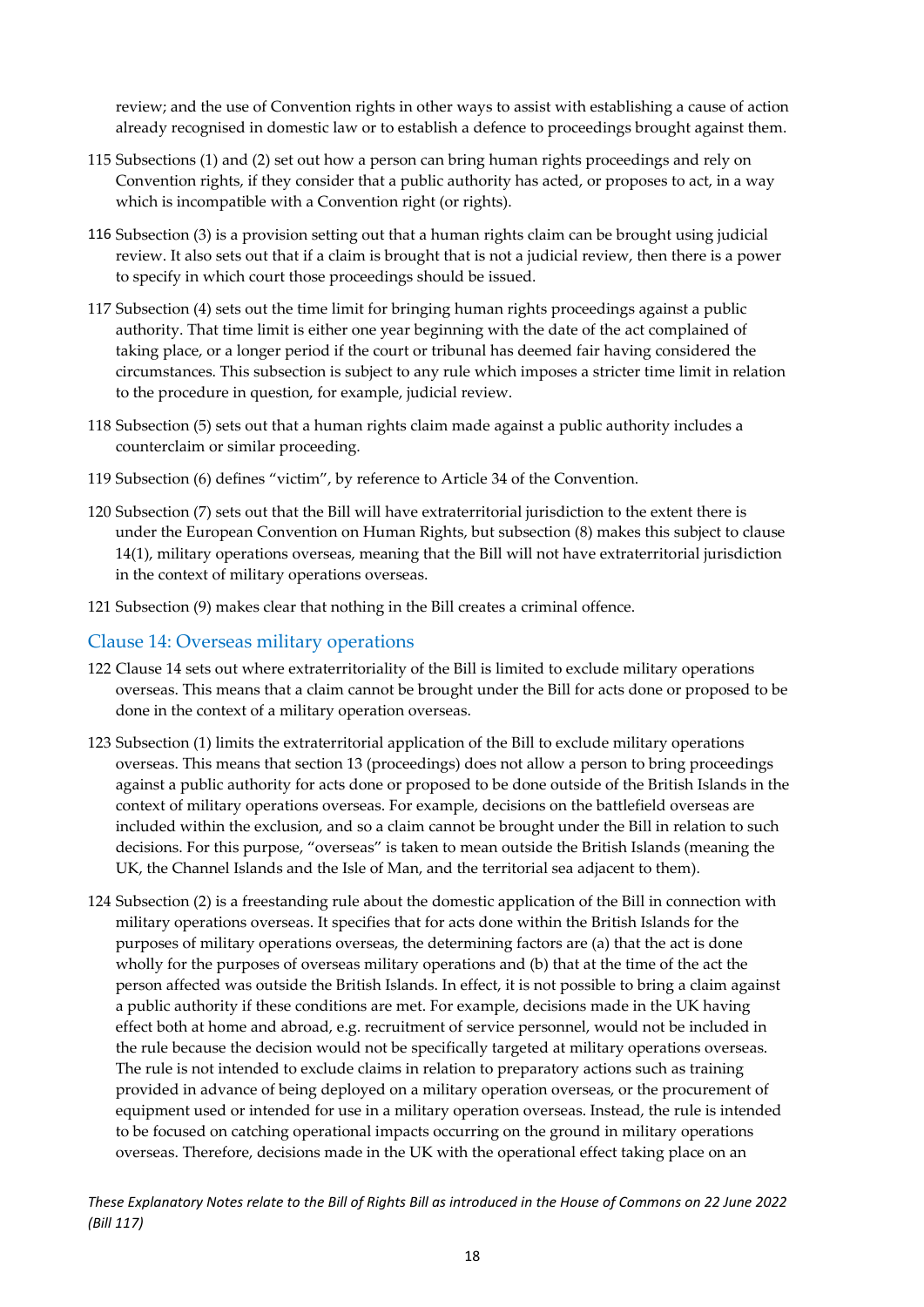overseas military operation, e.g. a decision made in London to carry out a drone operation in another country or to make a munitions strike in another country (with the overseas operational effect being typically instantaneous), would fall within the rule.

- 125 Subsection (3) relates to subsection (2) and specifies that where the person directly affected by the act is prevented from bringing proceedings by that subsection, a person who is an indirect victim due to their relationship with the directly affected person also may not bring a claim under the Bill.
- 126 Subsection (4) specifies that section 13 (proceedings) does not allow a person to bring a claim against a public authority in relation to an inquiry or investigation in response to 14(1) and 14(2). This limits the investigative obligations of Articles 2 and 3 from the Convention so that they don't apply to overseas military operations.
- 127 Subsection (5) sets out that Convention rights can still be relied on in criminal proceedings, including in proceedings before the service courts, and subsections  $14(1) - 14(4)$  do not prevent this. This subsection is not limited to members of the armed forces, and so would include, for example, other official personnel working in the context of military operations overseas who are able to rely on their Convention rights in any criminal proceedings. Service personnel would also be able to rely on Convention rights in proceedings relating to service offences, such as a court martial for desertion, or in any criminal action taken against them by the Service Prosecuting Authority or equivalent organisation, regardless of whether the act is done, or proposed to be done, during an overseas military operation.
- 128 Subsection (6) defines "overseas military operations" and "Her Majesty's Forces". "Overseas military operations" are any operations outside the British Islands where Her Majesty's forces are under attack or face the threat of attack or violent resistance. This does not include training exercises overseas. "Her Majesty's forces" is defined in relation to the Armed Forces Act 2006 and does not include any Commonwealth force. For these purposes, it refers only to British armed forces.
- 129 There is a commencement provision at clause 39(3) which states that the Secretary of State may only exercise may only commence clauses 13(8) and 14 (overseas military operations) if they are satisfied that to do so is consistent with the UK's obligations under the Convention. For the Secretary of State to be satisfied, it may require the introduction of alternative domestic remedies within a subsequent Act, or the revision of extraterritorial jurisdiction under the Convention itself.

#### <span id="page-19-0"></span>Clause 15: Permission required to bring proceedings

- 130 This clause establishes the permission procedure for a human rights claim brought under section 13(2)(a). It sets out the permission test, exempts certain proceedings from the permission test, and establishes the right of appeal against a decision to refuse permission.
- 131 Subsection (1) sets out that permission from the court is required before a human rights claim against a public authority can advance to a full hearing for various proceedings. This relates to civil law claims with a human rights element. For judicial review, the permission stage will apply only to judicial review proceedings in England and Wales.
- 132 Subsection (2) exempts certain proceedings from the permission stage. Subsection (2)(a) explains that this clause does not cover permission for proceedings brought in Scotland or Northern Ireland on a petition or application for judicial review for human rights claims.
- 133 Subsection (3) contains the permission test that the court must apply before the claim against a public authority can proceed to a full hearing.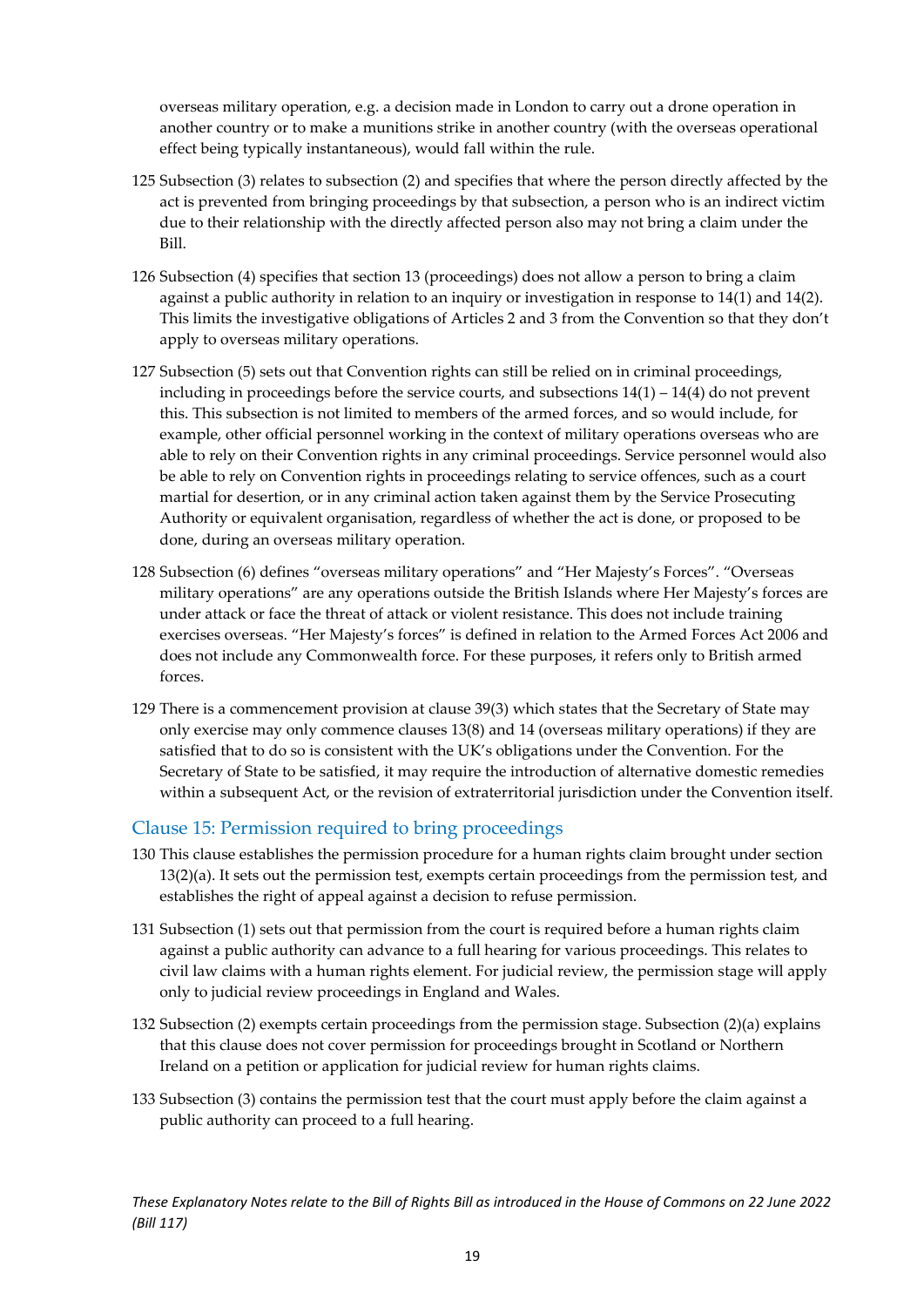- 134 Subsection (4) allows the court to grant permission if, in the absence of a claimant being able to evidence a significant disadvantage, there is a wholly exceptional reason on the grounds of public interest.
- 135 Subsection (5) requires the court to record the outcome if a person is unable to demonstrate that they have suffered a significant disadvantage, but the court grants permission on the basis that there is a wholly exceptional public interest.
- 136 Subsection (6) sets out that there will be a single right of appeal against a decision to refuse permission. This appeal will be to a higher court or tribunal. There will be no second appeal and the procedures covering appeals will be set out in rules.
- 137 Subsection (7) allows for the procedures for the permission stage and appeals to be set out in rules of court or rules.
- 138 Subsection (8) defines the term "significant disadvantage" by reference to Article 35 of the Convention.

#### <span id="page-20-0"></span>Clause 16: Judicial review: Sufficient Interest

- 139 This clause establishes the requirements for a claimant's standing to bring a judicial review claim.
- 140 Subsection (1) sets out where subsections (2) and (3) apply in relation to judicial review proceedings for human rights claims in Northern Ireland brought under clause 13(3)(a), or other judicial review proceedings in England and Wales, or Northern Ireland, not brought under 13(3)(a) where there is some reliance on a Convention right or rights.
- 141 Subsection (2) sets out that a person bringing an application for a judicial review claim on the grounds of human rights must be a victim (or would be a victim) of the act (or proposed act) in order for them to be considered a sufficiently interested party.
- 142 Subsection (3) explains the conditions in subsection (4) required to be met in order to bring judicial review proceedings for human rights claims by clause 13(3)(a) in Scotland, or other judicial review proceedings in Scotland where there is some reliance on a Convention right or rights.
- 143 Subsection (4) sets out, similarly to subsection (2) for England and Wales, and Northern Ireland, that a person bringing a petition for judicial review for human rights in Scotland, must be (or will be) a victim of the act (or proposed act).

#### <span id="page-20-1"></span>Clause 17: Judicial remedies: general

- 144 Subsection (1) states that a court may grant such remedy as it considers just and appropriate where it finds that a public authority has breached a Convention right, subject to the powers of the court as set out in subsection (2) and the conditions on the award of damages as set out in clause 18. Subsection (2) sets out that the award of a given remedy must be within the courts' powers, which are explained in the following subsections.
- 145 Subsection (2)(a) sets out that a court may grant a remedy other than damages in human rights cases if the court has the power to grant that remedy.
- 146 Subsection (2)(b) sets out that only those courts that have the power to award damages in civil proceedings may do so in human rights cases. This is intended to ensure that human rights damages are only available in the appropriate courts.
- 147 Subsection (3) provides that the relevant person (for example the Lord Chancellor) may make regulations to ensure that a tribunal can provide an appropriate remedy, where a breach of a Convention right has occurred. This allows flexibility to ensure that changes can be made over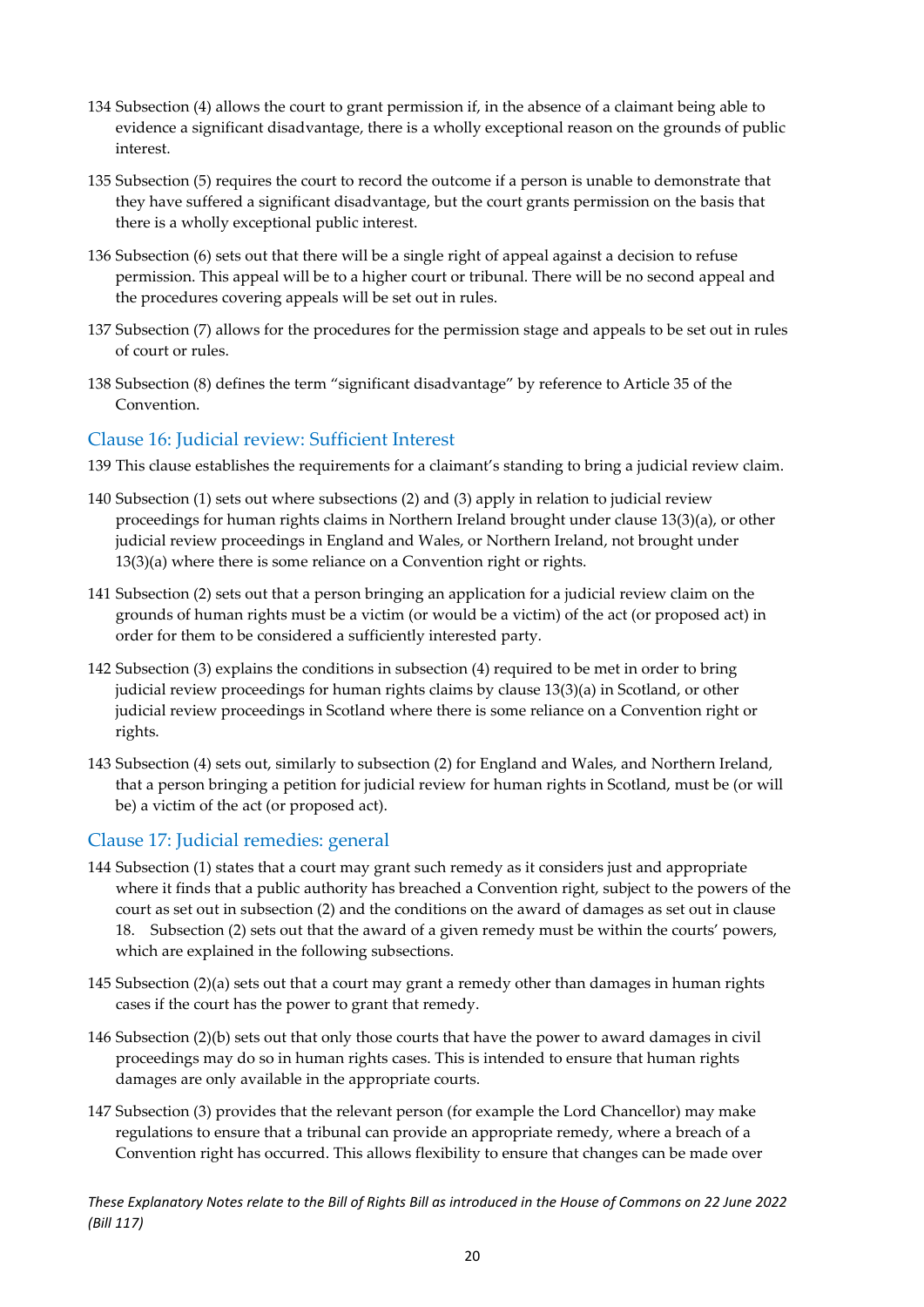time to provide an appropriate remedy. Subsection (3)(a) provides that the relevant person can add to the relief or remedies the court may grant, for the same reasons as above. Subsection (3)(b) provides that the relevant person can add to the grounds on which the tribunal may grant a remedy, for the same reasons as above.

- 148 Subsection (4) provides that regulations made under subsection (3) can become effective immediately but must be approved by the relevant legislature (the UK Parliament, the Scottish Parliament, or the Northern Ireland Assembly).
- 149 Subsection (5) sets out the provisions that enable a public authority held liable for damages under the Bill to claim a contribution from any other person who would be liable in respect of the breach. This maintains the position under the HRA.
- 150 Subsection (5)(a) applies to proceedings for contribution in Scotland.
- 151 Subsection (5)(b) applies to proceedings for contribution in England, Wales, and Northern Ireland.
- 152 Subsection (6) sets out what is meant by the court granting a remedy.
- 153 Subsection (6)(a) sets out that a court can grant a remedy by awarding a remedy or relief, for example damages.
- 154 Subsection (6)(b) sets out that a court can grant a remedy by making an order, for example, a mandatory order or a quashing order.

#### <span id="page-21-0"></span>Clause 18: Judicial remedies: damages

- 155 Subsection (1) states that a court may award damages in a human rights claim to a person only in certain circumstances, subject to the conditions in both paragraphs being satisfied.
- 156 Subsection (1)(a) sets out that a court may only award damages in a human rights claim to a person if they have suffered loss or damage arising from the breach of their rights.
- 157 Subsection (1)(b) stipulates that a court may only award damages in a human rights claim if it would not be able to grant a remedy that is just and appropriate without making an award of damages. This reflects the wording of clause (17)(1).
- 158 Subsection (2) sets out that, when the breach of rights complained of is in relation to Article 5 of the Convention (the right to liberty and security), a court may award damages in a human rights claim notwithstanding subsection (1). This means that it is not a requirement for an award of damages that the person suffered loss or damage arising from the unlawful act or that the court is to be satisfied that is unable to grant a remedy that is just and appropriate without making an award of damages.
- 159 Subsection (3) sets out that a court must not award a higher sum of damages in a human rights claim than that which it considers that the ECtHR would award.
- 160 Subsection (4) sets out when the requirements of subsections (5) to (7) must be followed.
- 161 Subsection (4)(a) applies when the court is considering if an award of human rights damages is necessary to grant a remedy that is just and appropriate.
- 162 Subsection (4)(b) applies when the court is considering the amount of any award of human rights damages.
- 163 Subsection (5) provides that a court must take into account all the circumstances of a case, including several factors referred to in the following subsections.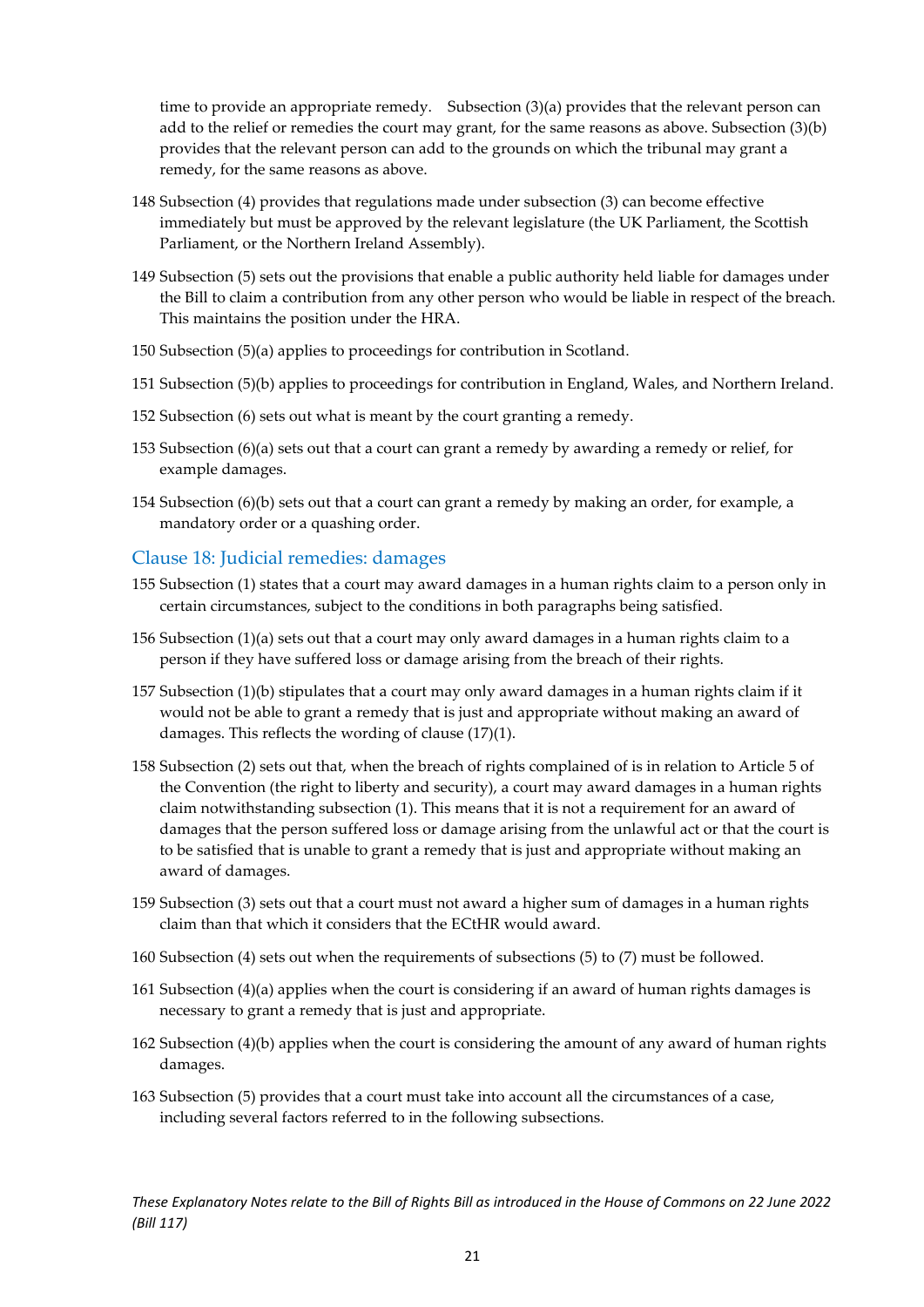- 164 Subsection (5)(a) provides that the court must take into account any conduct of the person it considers relevant. The effect of this provision is to allow the courts broad discretion to assess what conduct is relevant, and if relevant, what weight to give it. The discretion provided means that the courts may not consider relevant, or if relevant, give less weight to conduct that has taken place where, for example, the claimant was being coerced or abused.
- 165 Subsection (5)(b) provides that the court must take into account anything that was done by the public authority to avoid acting incompatibly with the Convention right that has alleged to have been breached. Courts already routinely take this into account, but this provision gives courts a statutory basis on which to take account of the extent of a breach in determining an award of damages.
- 166 Subsection (5)(c) provides that the court must take into account how serious the effects of the unlawful act were or are, which will depend on the context but may include consideration of the length of time of the breach, the level of the breach or the consequences of the breach.
- 167 Subsection (5)(d) provides that the court must take into account any other remedy granted in relation to the same act, for instance in a separate tort action. This invites courts to ensure that the same breach is not double counted through an award of damages in separate cases.
- 168 Subsection (5)(e) provides that the court must take into account the consequences of any other decision, of that court or any other court, in relation to the same act. For example, depending on the nature of the case, if the applicant has already been granted a retrial or pardon, or if there has been a change in the law relevant to the issue, the court may take this into account when determining whether to make an award of damages or the amount of an award.
- 169 Subsection (6) provides that the court must seriously consider the importance of minimising the impact of the particular award being contemplated on the provision of public services. It ensures that courts consider the extent to which the amount of damages that could potentially be awarded would constrain public authorities' ability to provide services to the wider public.
- 170 Subsection (7) provides that the court must consider the impact of future awards on the provision of public services. It ensures that courts make a broad assessment of the longer-term impact of any other future awards involving the same or similar issues on the ability of public authorities to provide services to the public.
- 171 Subsection (8) (a) provides that any reference to an unlawful act by a public authority includes an act that has been proposed but not yet carried out, which would breach someone's Convention rights.
- 172 Subsection(8)(b) provides that any reference to damages includes compensation.

#### <span id="page-22-0"></span>Clause 19: Judicial acts

- 173 Judges and magistrates (or those acting in a judicial capacity) are usually immune from damages awards being made against them in proceedings under the Bill of Rights. Clause 19 sets out the way in which a claim may be brought, and the situations in which damages may be awarded.
- 174 Subsection (1) details how a claim can be made against judges or those acting in a judicial capacity under clause 13(2)(a): by appealing a judgment; applying for judicial review (or, in Scotland, a petition); or in another way that has been set out by procedural rules.
- 175 Subsection (2) clarifies that subsection (1) does not affect any laws that prevent the court being recognised as a public authority or state body during a judicial review. Judicial review is possible for mistakes of law made by courts or tribunals below the High Court. Mistakes of law of the High Court can be corrected only by appealing to an appellate court.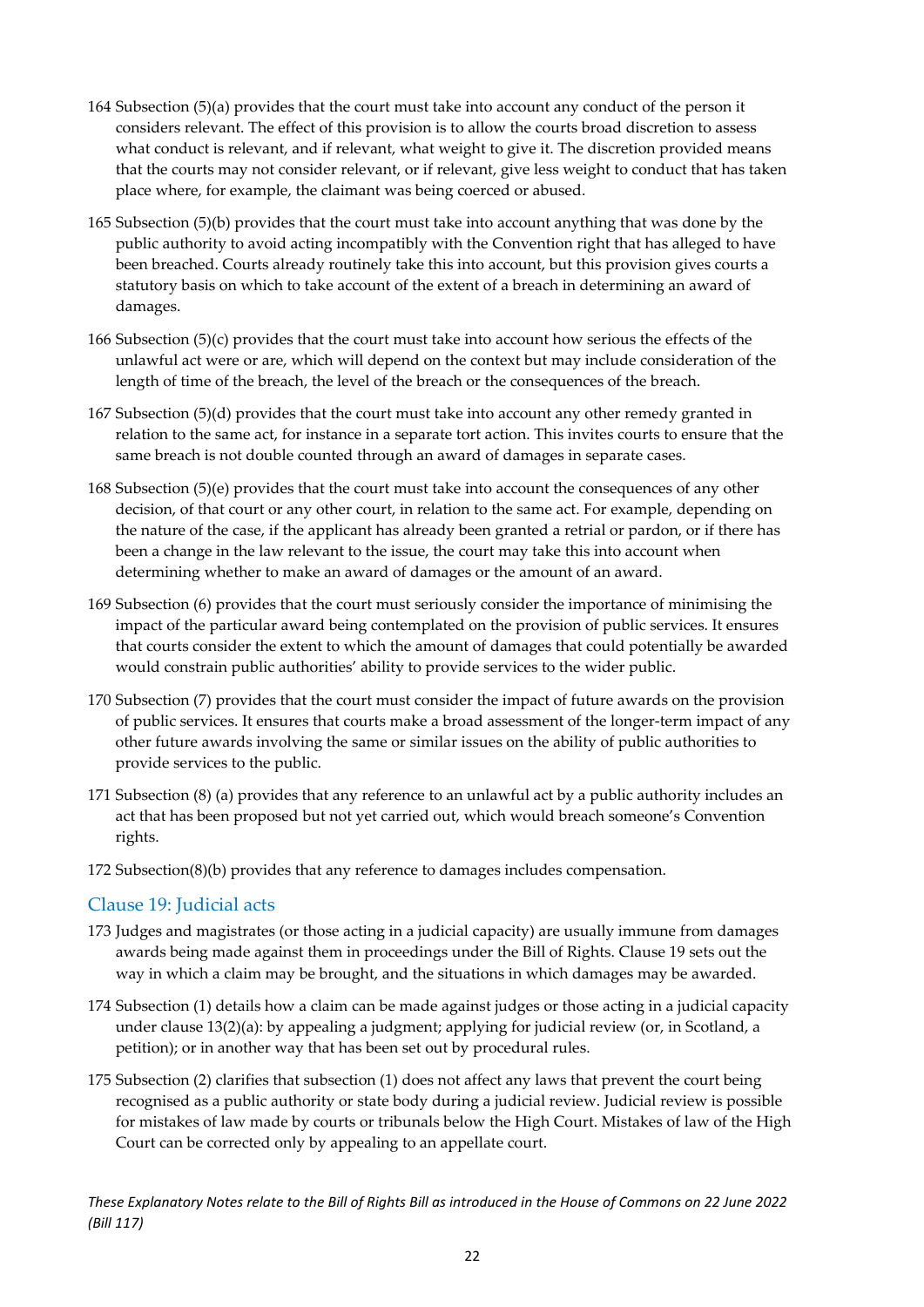- 176 Subsection (3) sets out the exceptional circumstances in which compensation may be awarded in claims against judicial acts done in good faith.
- 177 Subsection (3)(a) sets out that damages may be awarded to the extent required by Article 5(5) of the Convention, where a judicial act done in good faith breaches Article 5 (right to liberty and security). Article 5 focuses on protecting a person's freedom from unreasonable arrest or detention).
- 178 Subsection (3)(b) enables damages to be awarded under the Bill in respect of a judicial act done in good faith where the judicial act is incompatible with Article 6 (right to a fair trial), and the breach of Article 6 causes the person to be (i) detained when they would not otherwise have been, or (ii) subjected to a longer period of detention than had the breach not been committed.
- 179 Subsection (3)(c) enables damages to be awarded in respect of a judicial act done in good faith where a judge follows an unfair procedure, during which an individual's Article 8 rights have been breached.
- 180 Subsection (4) sets out that the Crown (i.e. the Government) will pay damages for a successful claim as permitted in subsection (3), but the appropriate person (relevant Minister - for example, the Secretary of State for Justice or Secretary of State for Scotland) must be notified and added to proceedings, if they are not already a party to them, in order to allow the court to award damages.
- 181 Subsection (5) provides definitions of some of the terms used in clause 19.

## <span id="page-23-0"></span>**Limits on powers of court etc.**

#### <span id="page-23-1"></span>Clause 20: Limit on court's power to allow appeals against deportation

- 182 The deportation of a person may be ordered where it is deemed to be conducive to the public good. This can arise in a number of circumstances, including foreign nationals who have committed certain criminal offences. In some situations, foreign national offenders are subject to automatic deportation.
- 183 Since the introduction of the Immigration Act 2014 there is no automatic right for a person to appeal a deportation order, although there remains a statutory right to appeal against a decision on human rights grounds.
- 184 Clause 20 establishes limits upon the court's power when they are considering appeals against deportation on human rights grounds by foreign national offenders. Specifically, it applies only to appeals against deportation orders made in relation to Article 6 (right to a fair trial).
- 185 Subsection (1) establishes that the scope of the clause applies to foreign criminals. Where the clause refers to foreign criminals, this is defined as persons who are not British citizens, are sentenced to at least twelve months' imprisonment or are sentenced to imprisonment for an offence specified by order under section 72(4)(a) of the Nationality, Immigration and Asylum Act 2002 ("the 2002 Act"). Subsection (1) also establishes that subsections (2) to (4) apply where a tribunal is considering an appeal under the 2002 Act by a foreign criminal against his deportation and he is raising arguments that their removal from the UK in accordance with the order would be unlawful under section 12 of the Bill. It is focused, therefore, on the substance of the appeal and the effect of removal of the offender from the UK.
- 186 Subsection (2) sets out the limits on the court's power to allow appeals relying upon Article 6 (right to a fair trial) of the Convention where the section applies. It requires that the tribunal hearing the appeal must dismiss it unless it considers that dismissing the appeal would cause a breach of Article 6 that is so fundamental as to amount to a nullification of the right to a fair trial.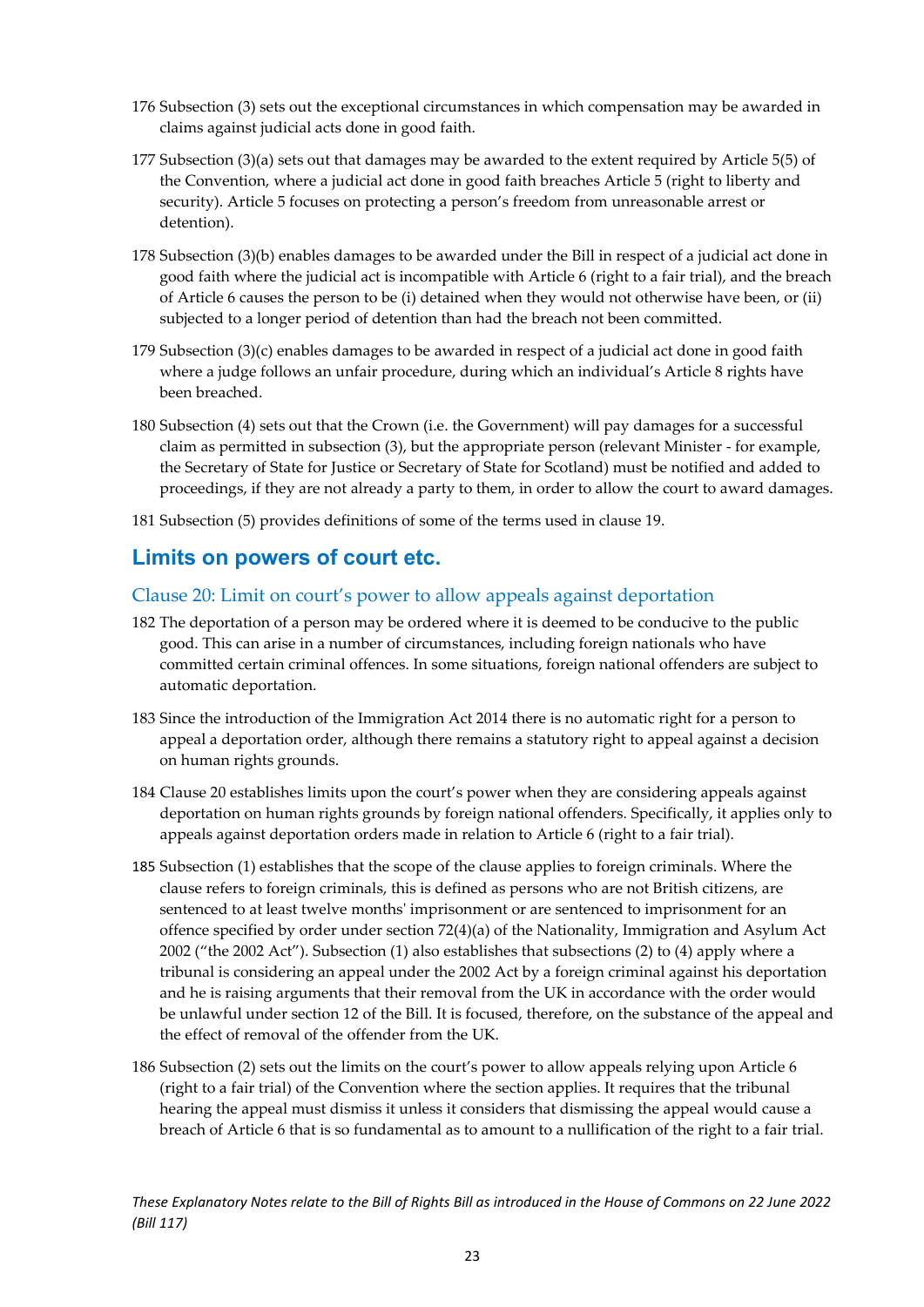- 187 Subsection (3) provides that the relevant tribunal will need to consider whether the receiving State where the person will be deported to has provided to the UK assurances of compliance with Article 6 on how the person will be treated. In considering these assurances there will be a presumption that the Secretary of State's assessment of them is correct, and the tribunal should treat that assurance as determinative, and dismiss the appeal accordingly, unless it considers that it could not reasonably conclude that the assurances would be sufficient to prevent a breach of Article 6 that is so fundamental as to amount to a nullification of the right to a fair trial.
- 188 Subsection (4) defines various terms used in this section.

#### <span id="page-24-0"></span>Clause 21: Limit on court's power to require disclosure of journalistic sources

- 189 Clause 21 makes specific provision for the protection of journalists' sources. The clause applies where a person supplies information to another whilst intending or knowing the information is likely to be used for journalism.
- 190 In some circumstances, courts can order disclosure of a journalist's source. Clause 21(1) sets out that a court can order disclosure only if it is necessary in the interests of justice; or in the interests of national security or the prevention of crime or disorder. There must also be an exceptional and compelling reason why it is in the public interest to disclose the source.
- 191 When courts are assessing whether a public interest in disclosure exists, courts will need to give great weight to the public interest in protecting journalists' sources, including the fact that their protection supports the right to freedom of expression. Clause 21(2) links the protection for journalistic sources to protection of the Article 10 right to freedom of expression.
- 192 Clause 21(3) defines terms used in the clause. 'Journalistic source' includes where a person supplies information to another with the intention that the recipient will use the information for journalism, or where the source knows the information is likely to be used for journalism.

#### <span id="page-24-1"></span>Clause 22: Limit on court's power to grant relief that affects freedom of expression

- 193 Clause 22(1) applies clause 22 whenever a court is considering whether to grant any relief (i.e. an injunction) which might affect the exercise of the Convention right to freedom of expression (Article 10). For example, this provision will apply where courts are considering granting an injunction to prevent publication of material.
- 194 Clause 22(2) sets out that if the respondent, i.e. the person against whom an application for relief is made and whose right to freedom of expression would be restricted, is not present nor represented in court, the court cannot grant relief, unless the applicant has taken all practicable steps to notify the respondent, or if there are exceptional and compelling reasons why the respondent should not be notified.
- 195 Clause 22(3) outlines that courts cannot restrain publication before trial (i.e. where courts are considering granting an interim injunction) unless the court is satisfied that the applicant is likely to establish that publication should not be allowed at full trial.
- 196 Clause 22(4) defines "relief" as any remedy or order other than in criminal proceedings.

#### <span id="page-24-2"></span>Clause 23: Freedom of thought, conscience, and religion

197 Clause 23 applies when a court is considering whether to grant relief (i.e. a remedy or order) which might affect a religious organisation's ability to exercise the Convention right to freedom of thought, conscience and religion (under Article 9). This provision does not change the fact that the freedom of thought, conscience and religion remains a qualified right and is subject to the qualifications set out in Article 9(2) of the Convention.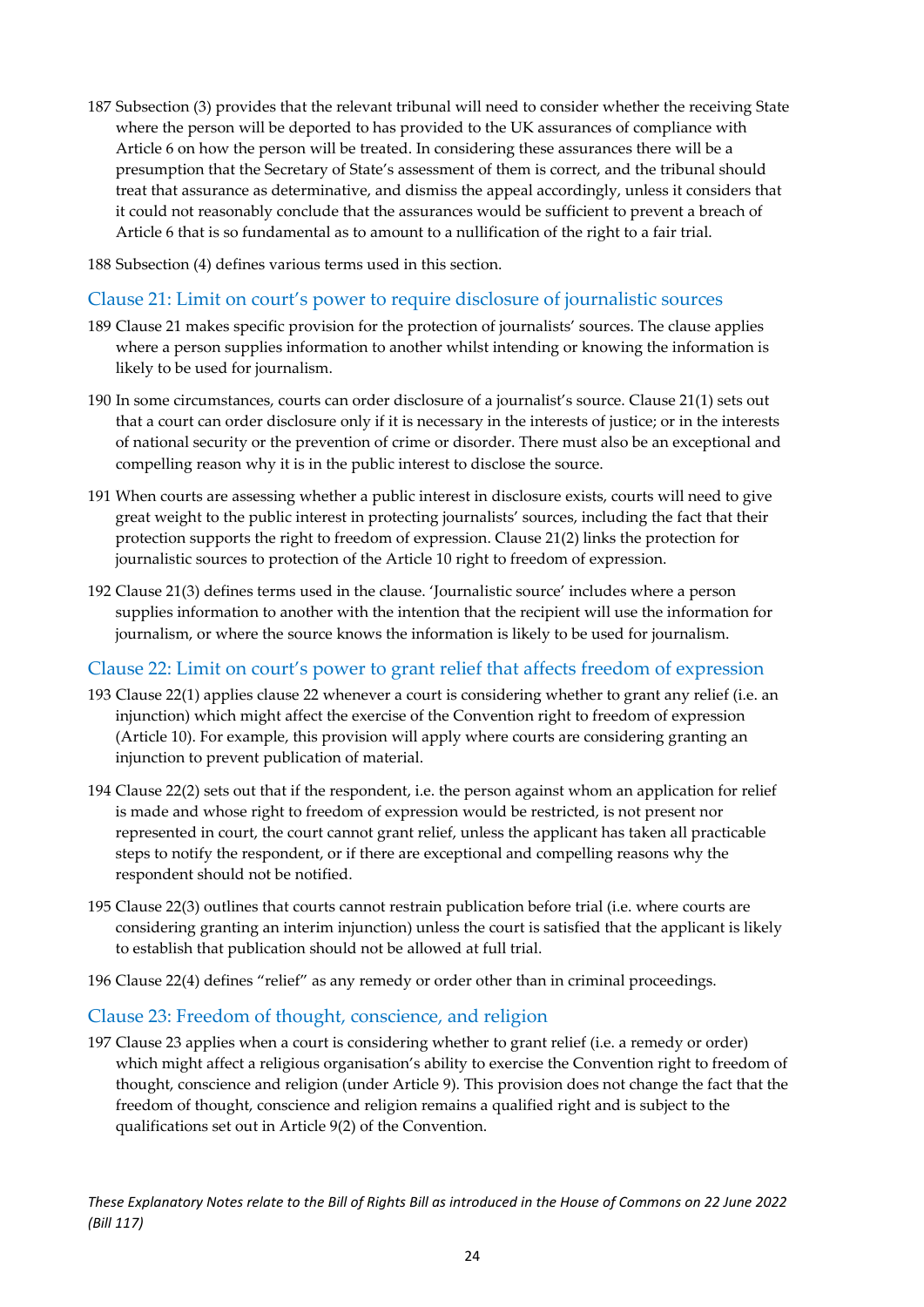- 198 Clause 23(2) requires that where the court is considering whether to grant relief, they must pay 'particular regard' to the importance of protecting the right.
- 199 Clause 23(3) extends the definition of "religious organisation"' to its members collectively.

#### <span id="page-25-0"></span>Clause 24: Interim measures of the European Court of Human Rights

- 200 This clause sets out how interim measures of the ECtHR should be treated in the UK. Interim measures are made under Rule 39 of the ECtHR's Rules of Court, and their purpose is to prevent a State from taking steps which may result in the harm that the applicant is seeking to prevent before the ECtHR. These measures are only made where the applicant faces a real risk of serious, irreversible harm if the measure is not made.
- 201 Subsection (1) sets out that in determining rights and obligations under domestic law of a public authority, or any other person, interim measures are not to be taken into account.
- 202 Subsection (2) sets out the circumstances under which subsection (3) applies. Subsection (3) applies where a domestic court is considering whether to grant any relief which might affect the exercise of a Convention right.
- 203 Subsection (3) provides that under the circumstances set out in subsection (2), the court may not have regard to any interim measures issued by the ECtHR. The purpose of this section is to ensure that the fact that an interim measure has been issued by the ECtHR does not influence domestic courts when deciding whether to grant relief that may affect the exercise of Convention rights.

### <span id="page-25-1"></span>**Remedial action**

#### <span id="page-25-2"></span>Clause 25: Duty to notify Parliament of failure to comply with the Convention

- 204 Clause 25 introduces a duty on the Government to notify Parliament of any judgments of the ECtHR against the UK, as well as instances where the UK has unilaterally declared in proceedings before the ECtHR that it has failed to comply with a Convention right.
- 205 Subsection (1) sets out what must be notified to Parliament pursuant to subsection 2. There are two scenarios. Firstly, this includes final judgments of the ECtHR finding that the UK has failed to comply with an obligation under the Convention in subsection 1(a). Secondly, cases where the UK has made a unilateral declaration that it has failed to comply with such an obligation under subsection 1(b). In the latter case, there has not been a decision made by the ECtHR, but rather an acknowledgement of the UK that a Convention right has been violated that leads to the ECtHR ending the proceedings.
- 206 Subsection (2) sets out the obligation itself, requiring that the Secretary of State must lay notice of a judgment or unilateral declaration before Parliament. The obligation does not require any further action to be taken by either Ministers or Parliament once the notification has been made. The clause does not contain any consequences for failure to notify.

#### <span id="page-25-3"></span>Clause 26: Power to take remedial action

- 207 This clause gives Ministers, and Her Majesty in Council, the power to make remedial regulations. These are a type of secondary legislation which can be used to amend legislation, which has been found to be incompatible with the Convention rights, to remove the incompatibility. This process is intended to enable the incompatibility to be addressed more quickly than might be possible if only primary legislation could be used. The power to make remedial regulations broadly replicates the power to make remedial orders under the HRA, with one exception in subsection (6), explained below.
- 208 Subsection (1) provides that the power to take remedial action and make remedial regulations applies if: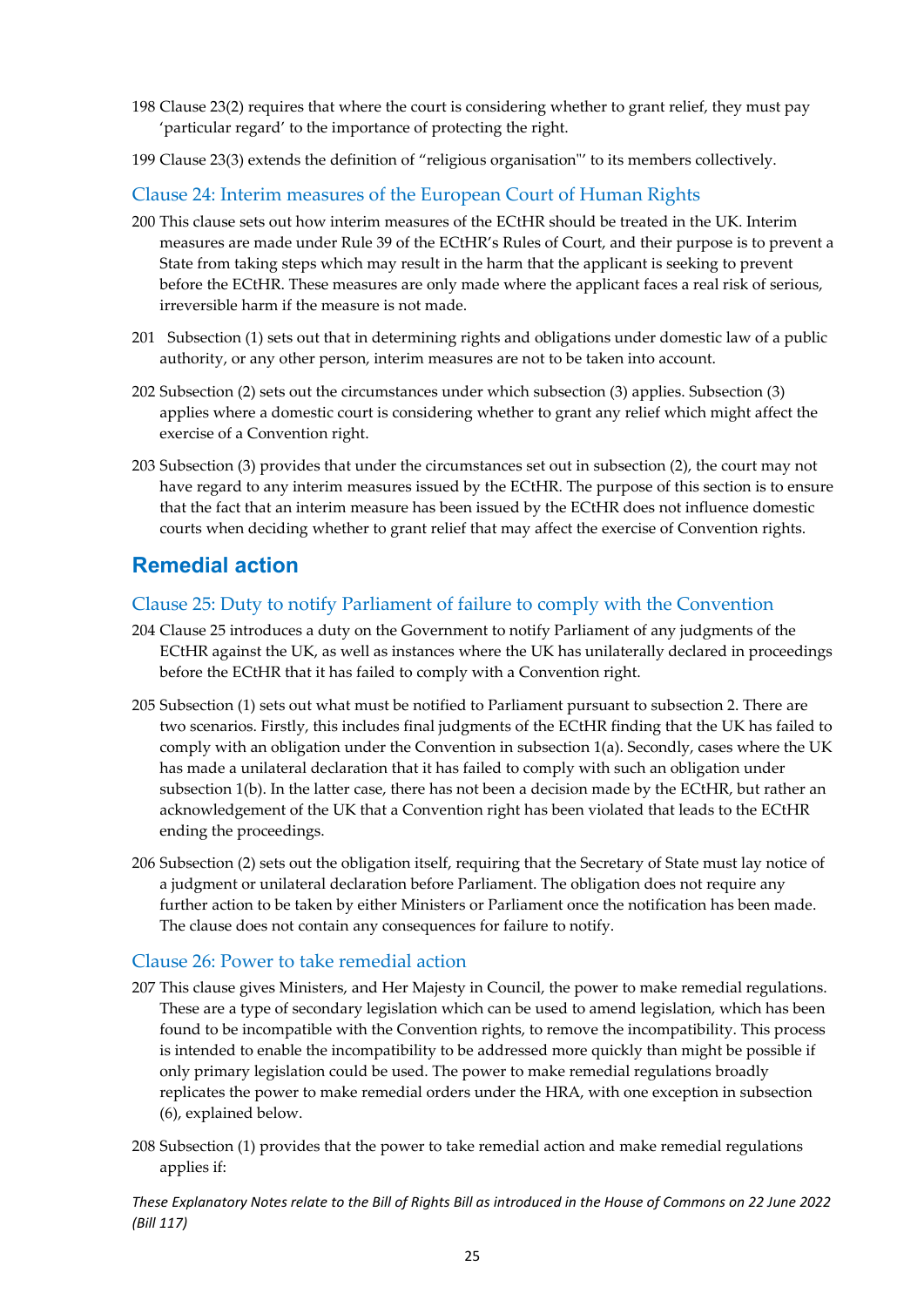- a domestic court has made a declaration of incompatibility under clause 10 and if an appeal lies, the appeal is not being pursued/has been abandoned; or
- the ECtHR has made a finding in a case against the UK after this provision comes into force and a Minister, or Her Majesty in Council, concludes as a result that a provision of legislation is incompatible with a UK obligation arising from the Convention.
- 209 Subsection (2) adds various restrictions in using the remedial power. A Minister of the Crown must consider that there are compelling reasons for using remedial regulations rather than primary legislation, or another form of secondary legislation (as appropriate); and they can only be used to make amendments that the Minister considers necessary to remove the incompatibility.
- 210 Subsection (3) sets out that in respect of subordinate legislation, remedial regulations can be used to amend primary legislation to remove the incompatibility in certain circumstances, even if the incompatibility is in subordinate legislation. This is to address situations where the underlying primary legislation may compel the subordinate legislation to be drafted in a particular way which gives rise to the incompatibility. The Minister must have compelling reasons to do this and amendments to primary legislation should be made as the Minister considers necessary.
- 211 Subsection (4) specifies further circumstances in which subordinate legislation can be amended by remedial regulations. This is where a provision in subordinate legislation has been quashed or declared invalid due to incompatibility with a Convention right and the Minister proposes to make remedial regulations using the urgent procedure (as set out in Schedule 2).
- 212 Subsection (5) provides that Her Majesty in Council can also make remedial regulations if the incompatible provision is in an Order in Council.
- 213 Subsection (6) lists legislation which is exempt from being amended by remedial regulations: Measures of the Church Assembly or of the General Synod of the Church of England (legislation made by the Church of England), and the Bill itself. To safeguard the constitutional status of the Bill, subsection 6(b) makes it explicit that the Bill itself cannot be amended by remedial regulations.
- 214 Subsection (7) refers to Schedule 2 which provides further details about the Parliamentary process for making remedial regulations.

### <span id="page-26-0"></span>**Derogations and reservations**

#### <span id="page-26-1"></span>Clause 27: Derogations

- 215 This clause takes a similar approach to the HRA in respect of derogations, but the drafting has been updated to make clarify how the process works.
- 216 Derogations allow States to suspend temporarily some of their obligations under the Convention in times of war or other public emergency threatening the life of the nation (Article 15 of the Convention). This clause sets out the process for giving UK derogations effect in domestic law, which is described as designating the derogation.
- 217 Subsection (1) provides that the Secretary of State may designate a UK derogation by regulations. This has replaced the existing order making power with a power to make regulations (a different kind of secondary legislation), as per current practice. It has also introduced the concept of 'UK derogation,' defined in subsection (6).
- 218 Subsection (2) provides further detail in relation to designating derogations. Regulations made under subsection (1) may be made in anticipation of the making of a UK derogation (clause  $27(2)(a)$ ). This means that a designation can be made before the UK formally notifies the Council of Europe of its intention to derogate from part of the Convention. These regulations are subject to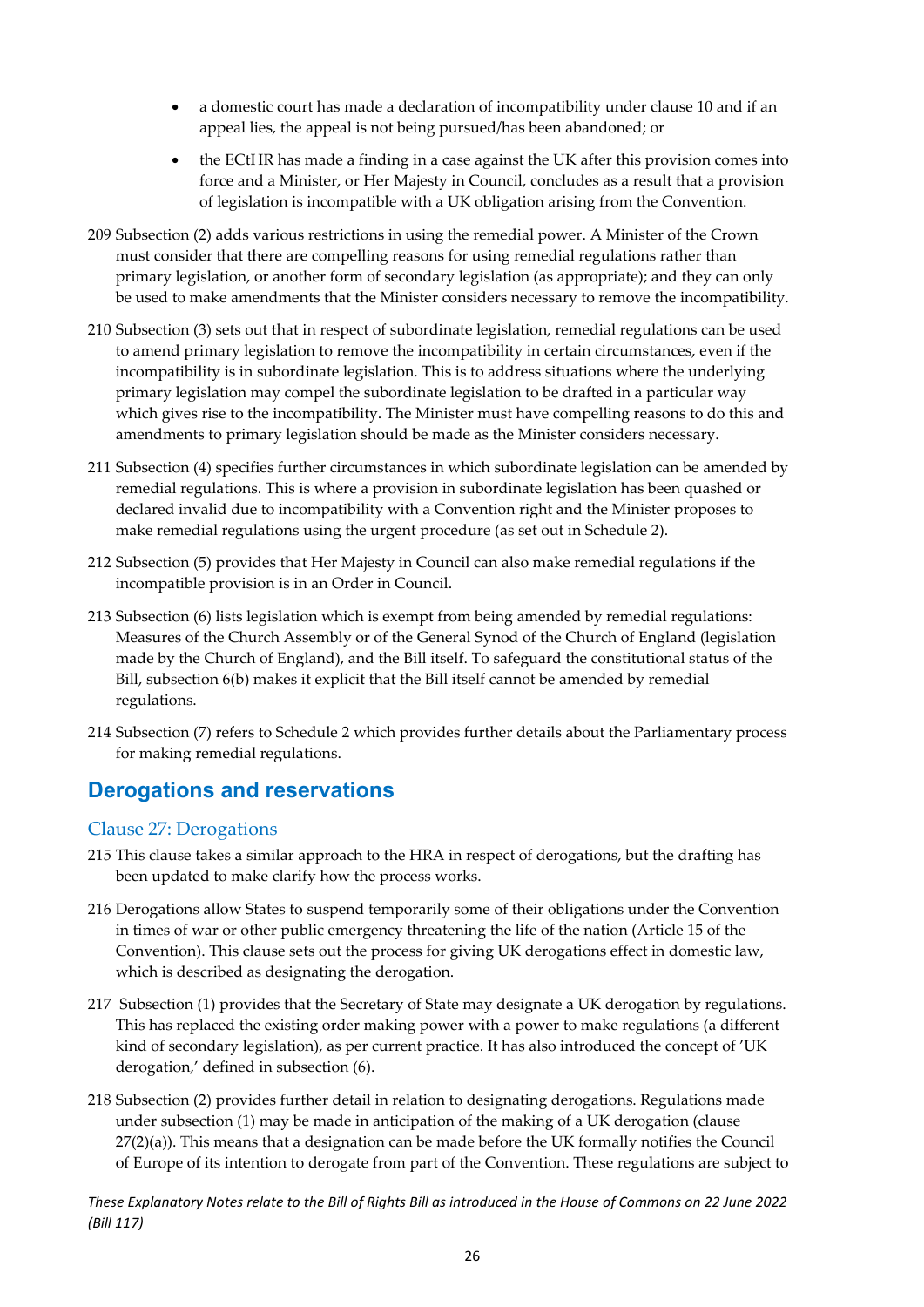the made affirmative procedure (subsection (2)(b)). The definition of this procedure is set out in clause 33.

- 219 Clause 27(3) provides for circumstances under which a UK derogation made at the international level ceases to be designated under domestic law. A UK derogation ceases to be designated either if it is amended, replaced, or withdrawn (clause  $27(3)(a)$ ), or, unless the derogation has already ceased to be designated because it has been amended, replaced, or withdrawn, five years after the date on which the regulations designating the derogation were made (clause 27(3)(b)). In other words, the designated derogation lasts for five years, unless it has been amended, replaced, or withdrawn before those five years have lapsed. Once the designated derogation ceases to be designated, the derogation no longer has effect in UK law.
- 220 Clause 27(4) sets out circumstances under which the Secretary of State may by regulations extend the period of designation. At any time before the end of (i) the five years beginning with the date on which the designation regulations are made (unless the derogation has already ceased to be designated because it has been amended, replaced, or withdrawn) (clause  $27(4)(a)$ ) or (ii) the period extended by regulations made under this subsection (clause 27(4)(b)), the designated derogation may be extended by a further period of five years. As such, the Secretary of State can extend the period of designation by an additional five years at any time before the end of the initial (or previous) five-year period.
- 221 Clause 27(5) sets out that regulations made under subsection (4) are subject to the affirmative procedure.
- 222 Clause 27(6) defines "UK derogation" as a derogation by the UK from an Article of the Convention or of any protocol to the Convention (clause  $27(6)(a)$ ), and "designated derogation" as a UK derogation that is designated by regulations made under subsection (1) and is still in force because it has not lapsed or been amended, replaced, or withdrawn (clause 27(6)(b)).

#### <span id="page-27-0"></span>Clause 28: Reservations

- 223 Under Article 57 of the Convention, any State may, upon signing of the Convention, make a reservation in respect of a provision of the Convention, where any domestic law is not in conformity with the provision of the Convention. Reservations may not be general but must relate to specific provisions of, or protocols to, the Convention. The UK has one partial reservation to the right to education in the First Protocol to the Convention. These clauses set out relevant provisions in respect of reservations.
- 224 Clause 28(1) sets out the one existing reservation of the UK, namely to Article 2 of the First Protocol to the Convention. This is a designated reservation, meaning it has effect in UK law.
- 225 Clause 28(2) provides that a UK reservation ceases to be designated (i.e. ceases to have effect) if it is wholly withdrawn.
- 226 Clause 28(3) provides that if the UK reservation relating to education contained in subsection (1) ceases to be designated if it is withdrawn, the Secretary of State must by regulations amend subsection (1) to reflect that change. This means that this provision may be amended by secondary legislation.
- 227 Clause 28(4) sets out the procedure to be used for statutory instruments containing regulations made under subsection (3). Such statutory instruments must be laid before Parliament after being made.
- 228 Clause 28(5) provides relevant definitions. Subsection (6)(a) introduces a concept of "UK reservation" which is a reservation by the UK to an Article of the Convention, or of any protocol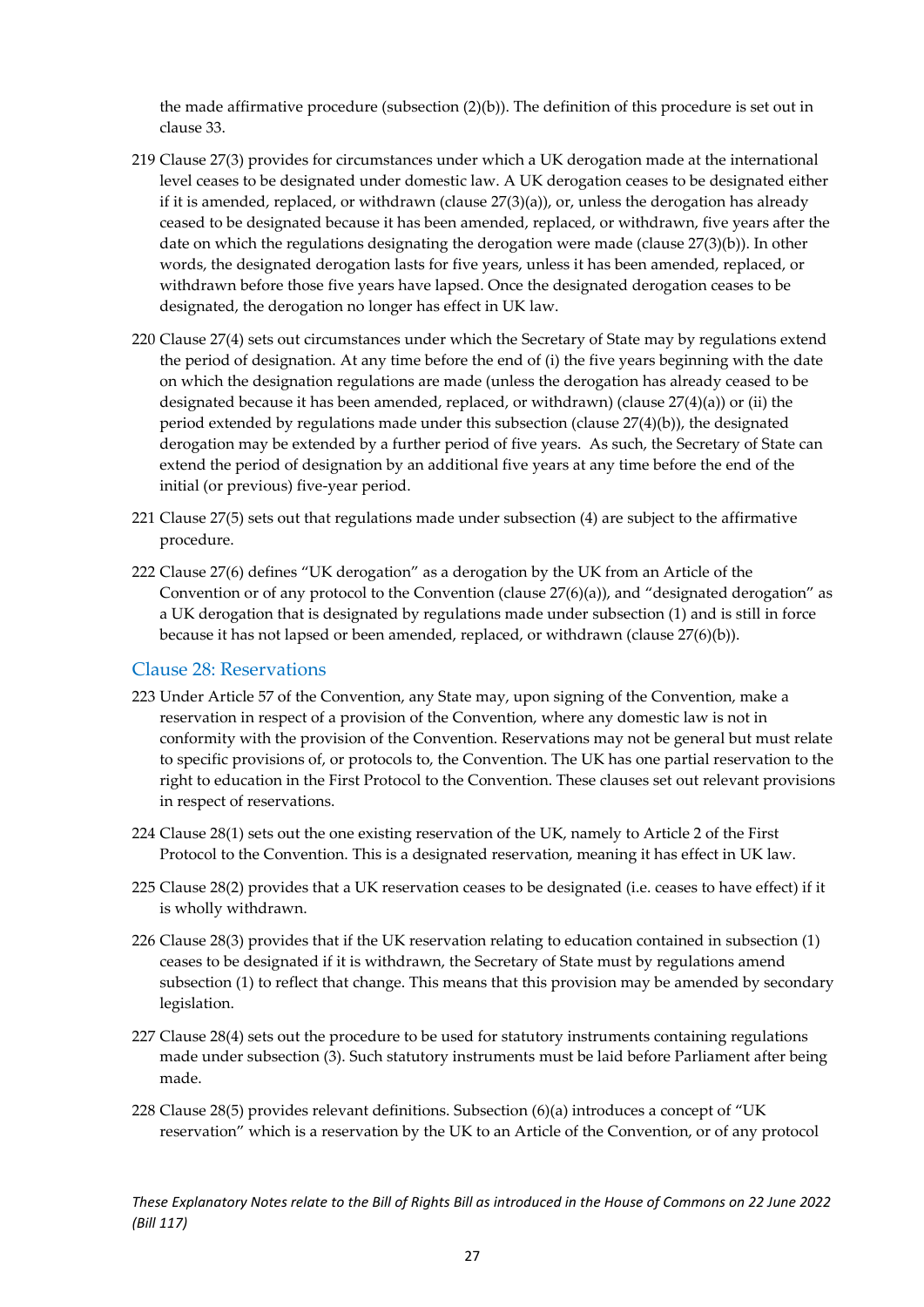to the Convention. Subsection (6)(b) defines "designated reservation" as a reservation designated under subsection (1) and which has not ceased to be designated by having been withdrawn.

#### <span id="page-28-0"></span>Clause 29: Designated derogations and reservations to be set out in Schedule 3

- 229 This clause relates to the content of Schedule 3, which contains current reservations and derogations of the UK and contains a duty on the Secretary of State to update Schedule 3 to reflect any designated derogations and reservations or their lapsing or changing.
- 230 Clause 29(1) sets out that designated derogations and designated reservations are set out in Schedule 3 to this Bill.
- 231 Clause 29(2) requires the Secretary of State to amend Schedule 3 if it appears to them that it has become out of date, for example to remove or add new derogations. The Secretary of State must do so by regulations.
- 232 Clause 29(3) provides for the process to be used when making regulations under this section. A statutory instrument containing regulations under this section must be laid before Parliament after it is made.
- 233 Schedule 3 sets out the existing UK reservation to Article 2 of the First Protocol to the Convention.

## <span id="page-28-1"></span>**Judges of the European Court of Human Rights**

#### <span id="page-28-2"></span>Clause 30: Appointment to European Court of Human Rights

- 234 Under the European Convention on Human Rights, every nine years, the UK is required to provide a list of three candidates to the Parliamentary Assembly of the Council of Europe from which to elect one of the judges to the ECtHR.
- 235 Clause 30 concerns any judge of the ECtHR who, immediately prior to their appointment, was a judge in a UK court. In particular, the provisions will allow a judge in these circumstances to retain their judicial office in the UK (that is, their "role" as a member of a UK court) without performing any associated function, whilst they serve on the ECtHR. This will effectively ensure that, upon completing their mandate as judge of the ECtHR, the judge can resume their office in the UK court, if they so desire.
- 236 The clause will apply only to judges holding one of the offices listed in subsection (1). These have been updated to include certain offices not covered in the equivalent provision of the HRA, such as the offices of judge of the Supreme Court and judge of the Upper Tribunal (which did not exist when the HRA was enacted in 1998). This means, for example, that if a judge of the Supreme Court is elected to become judge of the ECtHR, they will be entitled to remain a judge of the Supreme Court (albeit passively) whilst serving at the ECtHR. They will also be allowed to return to the Supreme Court as an active judge at the end of their mandate in Strasbourg.
- 237 Clause 30(3) will provide that a judge serving at the ECtHR, if they have retained office in a UK court, should not count towards the maximum number of judges allowed for that court. This will ensure that courts do not have to operate with fewer actively serving judges than the maximum number of judges that could, as per legislation, serve at that court. In practice, this means that an additional judge could be appointed during that period, on the same terms as any other judge appointed to that court.
- 238 Clauses 30(6) and (7) provide that the Lord Chancellor, or Scottish Ministers or the Northern Ireland Department of Justice with regards to relevant offices in Scotland and Northern Ireland respectively, may make regulations necessary to ensure that a judge who has completed their term at the ECtHR can effectively transition back to serving as a judge in a UK court. This could involve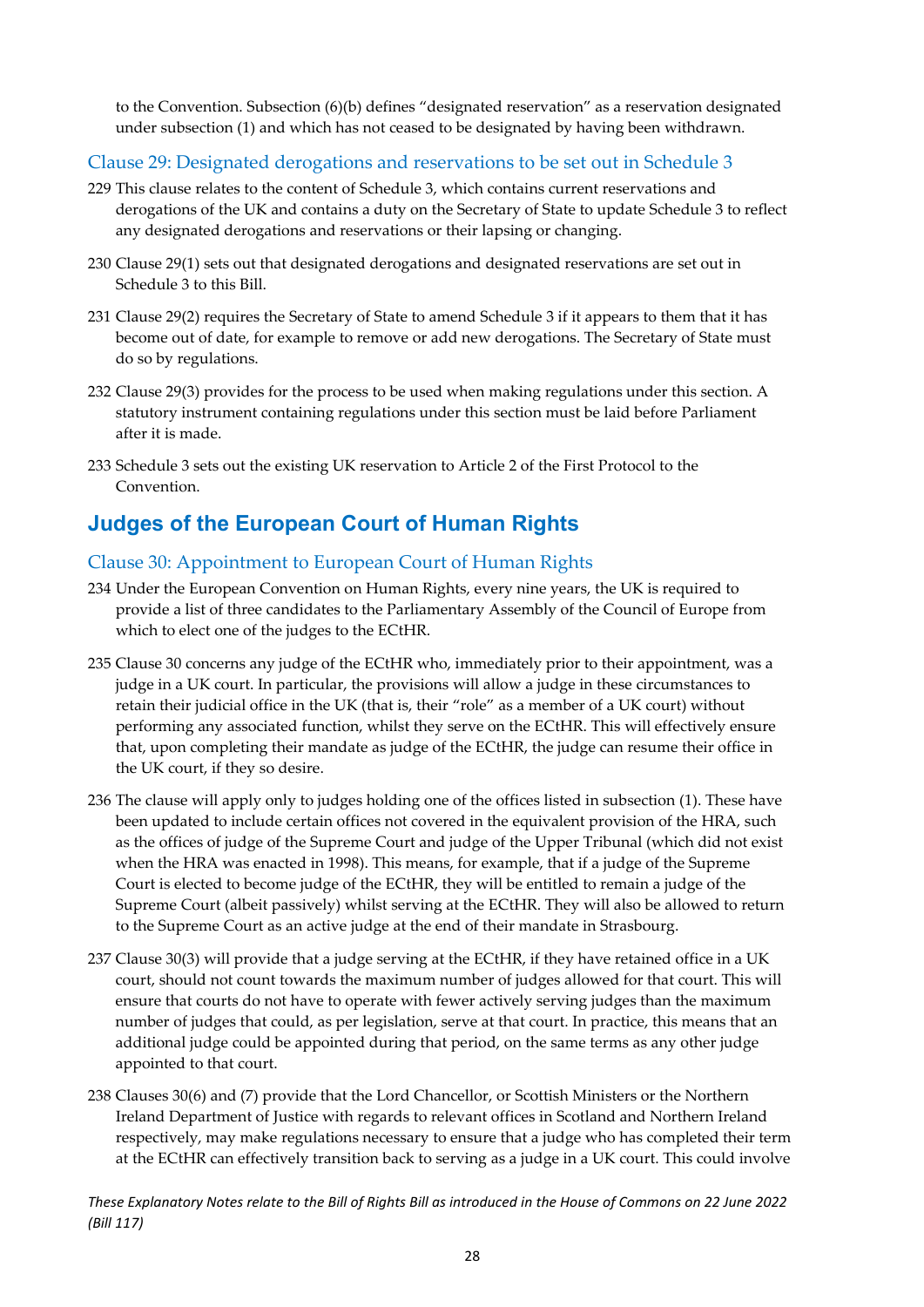temporarily increasing the maximum number of judges allowed to serve in the court in which the returning judge holds office. This power may only be exercised after consultation with the Lord Chief Justice of England and Wales or with the Lord Chief Justice of Northern Ireland, or any other judicial officeholder they wish to nominate under clause 30(10) and clause 30(12), where it affects a judicial office in England and Wales or in Northern Ireland, respectively. Regulations made under this power are subject to the negative procedure.

### <span id="page-29-0"></span>**Rules and regulations**

#### <span id="page-29-1"></span>Clause 31: Rules

- 239 This clause sets out how and where power is conferred in order to make 'rules' for the Bill a type of secondary legislation. This is delegated legislation that is made by a person or body under an authority contained in primary legislation (this clause serves as the authority in this Bill). This is in order to ensure legislative flexibility and relevant rules to operate these provisions are kept up to date. There are also general rules of court, separate to statutory instruments, that are relevant in several other areas of the Bill, for example in determining how evidence is introduced to inform the interpretation of rights.
- 240 Subsection (1) explains the definition of "rules" used in this Bill. Subsection (2) sets out that in making rules, regard must be considerate of clause 19 (judicial acts) of the Act.
- 241 Subsection (3) sets out that the Lord Chancellor may use statutory instruments to make additional non-court rules relating to the Act.
- 242 Subsection (4) establishes that a statutory instrument containing rules (other than rules of court) relating to the Bill made by the Lord Chancellor or the Scottish Ministers is subject to the negative procedure. Subsections (5) and (6) set out the procedures to make rules in relation to Northern Ireland.

#### <span id="page-29-2"></span>Clause 32: Regulations

243 Clause 32 sets out the procedures to be used for regulation making provisions in the Bill.

- 244 Subsection (1)(a) sets out that regulations under the Bill may make consequential, supplementary, incidental, transitional, or saving provision; or with subsection (1)(b), different provision for different purposes. Subsection (1)(a) does not apply to sections 37, 39 or 40.
- 245 Subsection (2) outlines that powers in the Bill for any Minister of the Crown to make regulations are exercisable by statutory instrument.
- 246 Subsection (3) states that for a Northern Ireland department, powers to make regulations are exercisable by statutory rule.
- 247 Subsection (4) sets out the procedure for the "affirmative procedure" and subsection (5) sets out procedures for the "negative procedure".

#### <span id="page-29-3"></span>Clause 33: Regulations subject to made affirmative procedure

- 248 Clause 33 sets out the procedure for regulations subject to the "made affirmative" procedure. Clause 33(2) sets out that, under the made affirmative procedure, the statutory instrument containing the regulations must be laid before Parliament after being made and, under clause 33(3) the regulations will cease to have effect 40 days after this unless the instrument is approved by a resolution of each House of Parliament during those 40 days.
- 249 Clause 33(4) sets out that the 40-day period does not include and days during which either (a) Parliament is dissolved or prorogued, or (b) either House of Parliament is adjourned for more than four days.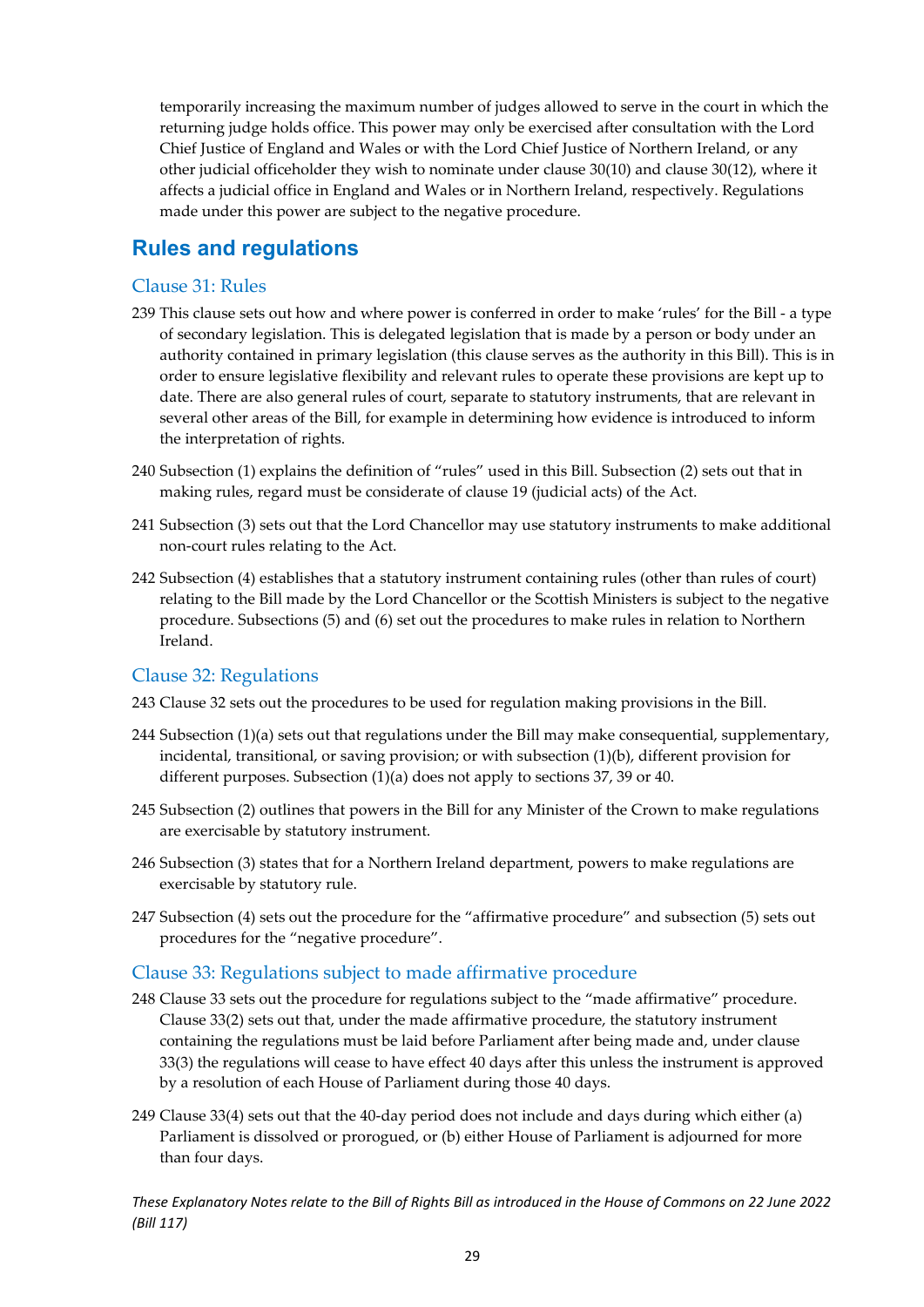250 Clause 33(5) clarifies that if the regulations cease to have effect because they were not approved by a resolution within 40 days, this does not affect the validity of anything previously done in reliance on the regulations or prevent the making of new regulations under.

### <span id="page-30-0"></span>**Interpretation**

#### <span id="page-30-1"></span>Clause 34: Meaning of "public authority"

251 Clause 34 sets out the scope of the term ''public authority''. Public authorities are the bodies to which the obligation in clause 12 of the Bill applies. It is intended that the Bill applies to the same bodies as the HRA and, as such, the definition of ''public authority'' hinges on the term ''functions of a public nature'', as per subsection (1)(b). This formulation has the benefit of flexibility, which will allow application of the definition to evolve in line with changes to how public functions are delivered and broadly mirrors the bodies for whose actions the UK is responsible before the ECtHR. Subsection 1(a) sets out that courts are public authorities. Subsection (2) outlines that if particular act by a person is private in nature, then that person is not a public authority by virtue of subsection (1)(b).

#### <span id="page-30-2"></span>Clause 35: Meaning of "Strasbourg jurisprudence"

252 Clause 35 defines the meaning of "Strasbourg jurisprudence" throughout this Bill.

#### Clause 36: Interpretation

253 Clause 36 provides definitions for certain term that are used throughout the Bill, except for in the case of terms used in Schedule 1 or defined in other clauses.

### <span id="page-30-3"></span>**Final provisions**

#### <span id="page-30-4"></span>Clause 37: Consequential and minor amendments

- 254 Clause 37(1) introduces Schedule 5, which sets out the consequential and minor amendments that the Bill makes to other legislation
- 255 Clause 37(2) provides the Secretary of State with a power to make provision that is consequential on the Bill.
- 256 Clause 37(3) sets out that regulations made under this power may amend primary legislation made before or in the same session as this Bill.
- 257 Subsections (4) and (5) set out that regulations made under this power are subject to the affirmative procedure if amending primary legislation, and the negative procedure in all other cases.

#### <span id="page-30-5"></span>Clause 38: Application and extent

- 258 Subsection (1) provides that this Act, once enacted, binds the crown.
- 259 Subsection (2) sets out the territorial extent of the Bill. The Bill extends to England and Wales, Scotland, and Northern Ireland.

#### <span id="page-30-6"></span>Clause 39: Commencement

- 260 Clause 39 sets out how and when the Bill will be commenced. Clause 39(1) sets out that clauses 31 to 41 (except clause 37(1)) will come into force on the day that the Bill is passed.
- 261 Clause 39(2) confers a commencement power on the Secretary of State in relation to the other clauses of the Bill. Different provisions of this Bill may be commenced at different times.
- 262 Clause 39(3) states that the Secretary of State may only exercise this commencement power in relation to clauses 13(8) and 14 (overseas military operations) if they are satisfied that to do so is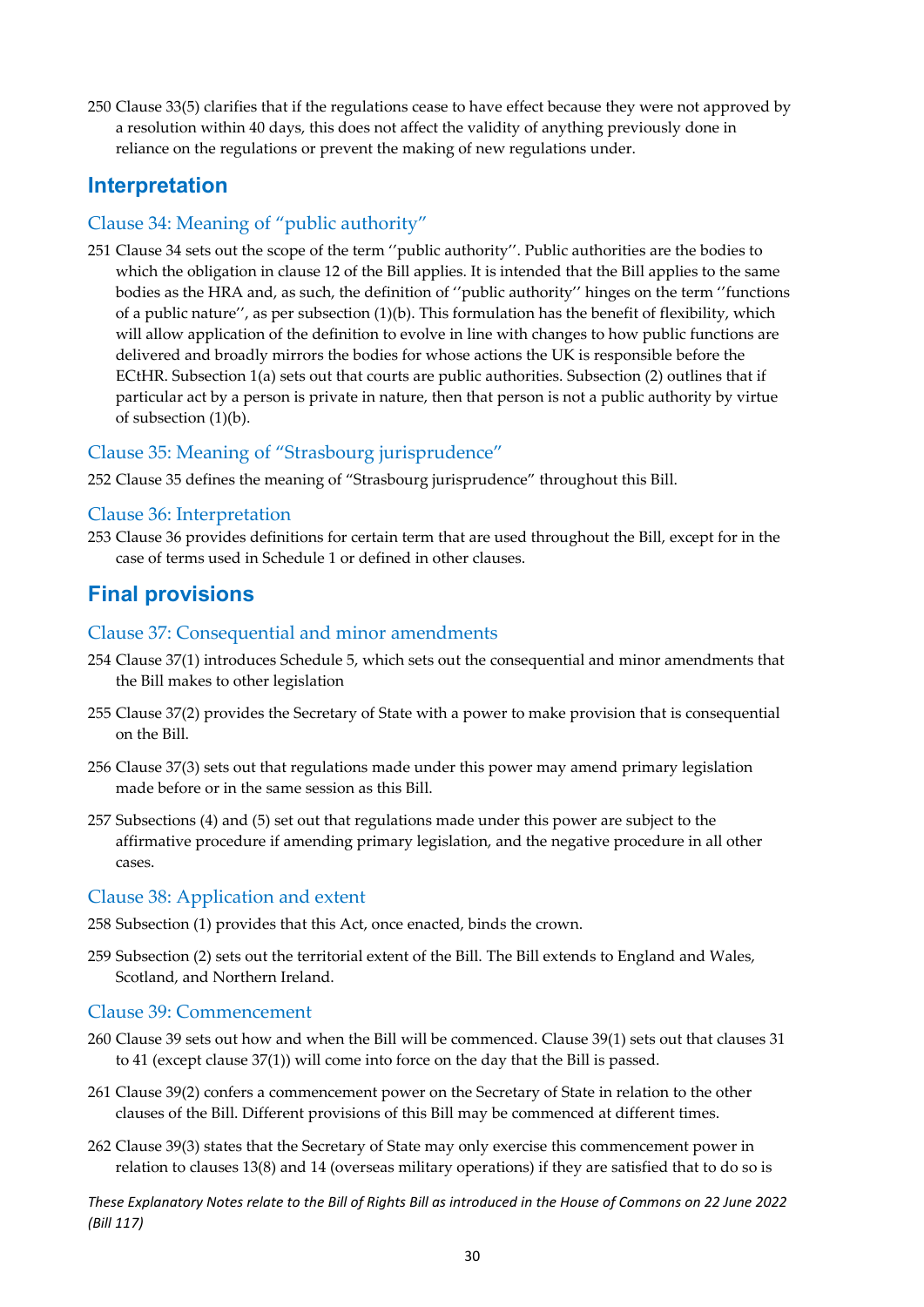consistent with the UK's obligations under the European Convention on Human Rights. For the Secretary of State to be satisfied, it may require either the introduction of alternative domestic remedies within subsequent legislation, or the revision of extraterritorial jurisdiction under the Convention.

#### <span id="page-31-0"></span>Clause 40: Power to make transitional or saving provision

- 263 Clause 40 confers a power on the Secretary of State to make transitional or saving provision in connection with the coming into force of any provision of this Bill by regulation. This provides a mechanism for making amendments which are necessary to ensure a smooth transition between the old and the new law.
- 264 Subsection (2) provides that this power includes the power for the Secretary of State to amend primary or subordinate legislation to preserve or restore the effect of legislation that has been interpreted or applied using section 3 of the HRA so that this is not lost on repealing the HRA. This power allows Secretary of State to preserve or restore the effect of a "relevant judgment" (as defined in subsection (3)).
- 265 Subsection (3) defines "relevant judgment". These are judgments where a court or tribunal has interpreted or applied a provision of legislation and it appears to the Secretary of State that this has been done in reliance on section 3 of the HRA. Subsection (4) sets out that the affirmative procedure must be used for any amendments to primary legislation under this clause. Subsection (5) sets out that the negative procedure shall be used for any other amendments under this clause.
- 266 Subsection (6) provides for a two-year sunset clause. The Secretary of State will have two years following the commencement of the repeal of the HRA to use the power provided in this clause.
- 267 Subsection (7) defines "the commencement date" (which is when the repeal of the HRA comes into force in relation to section 3 of the HRA) and defines the "HRA 1998" as the Human Rights Act 1998.

#### <span id="page-31-1"></span>Clause 41: Short title

268 Clause 41 sets out that, once enacted, this legislation can be cited as the Bill of Rights 2023.

## <span id="page-31-2"></span>**Schedules**

### <span id="page-31-3"></span>**Schedule 1: The Articles**

269 Schedule 1 sets out the Convention rights.

#### <span id="page-31-4"></span>Part 1: The Convention

#### <span id="page-31-5"></span>**Article 2: Right to life**

- 270 Article 2 is the right to life. Article 2(1) sets out that no one shall be deprived of their life intentionally, save in the execution of a sentence of a court following his conviction of a crime for which this penalty is provided in law.
- 271 Article 2(2) sets out that deprivation of life shall not be regarded as inflicted in contravention of Article 2 if it results from the use of force which is no more than absolutely necessary, either: (a) in defence of any person from unlawful violence, (b) in order to effect a lawful arrest or to prevent the escape of a person lawfully detained, or (c) in action lawfully taken for the purpose of quelling a riot or insurrection.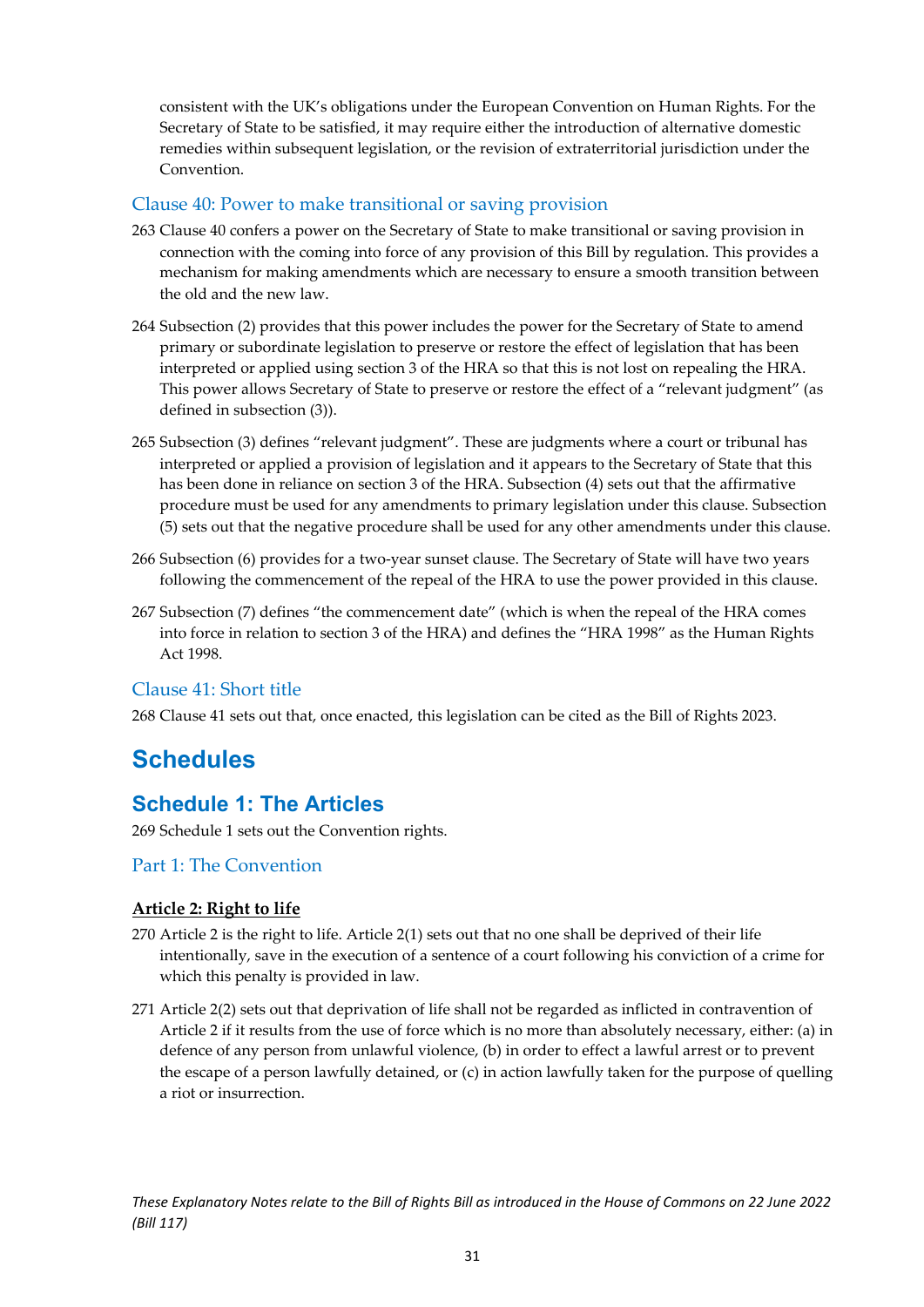#### <span id="page-32-0"></span>**Article 3: Prohibition of torture**

272 Article 3 is the prohibition of torture. It sets out that no one shall be subjected to torture or to inhuman or degrading treatment or punishment.

#### <span id="page-32-1"></span>**Article 4: Prohibition of slavery and forced labour**

- 273 Article 4 is the prohibition of slavery and forced labour. It sets out that no one shall be held in slavery or servitude or shall be required to perform forced or compulsory labour.
- 274 Article 4(3) sets out that "forced or compulsory labour" does not include: (a) any work to b detention imposed according to the provisions of Article 5 (right to liberty and security) or during conditional release from such detention, (b) military service, or service exacted instead of military service in the case of conscientious objectors in countries where they are recognised, (c) any service exacted in case of an emergency or calamity threatening the life or well-being of the community or (d) any work or service which forms part of normal civic obligations.

#### <span id="page-32-2"></span>**Article 5: Right to liberty and security**

- 275 Article 5 is the right to liberty and security. Article 5(1) sets out that everyone has the right to liberty and security of person, and no one shall be deprived of liberty except for in the designated circumstances in accordance with a procedure prescribed by law. These designated circumstances are:
	- a. the lawful detention of a person after conviction by a competent court;
	- b. The lawful arrest or detention of a person for non-compliance with the lawful order of a court or in order to secure the fulfilment of any obligation prescribed by law
	- c. The lawful arrest or detention of a person effected for the purpose of bringing him before the competent legal authority on reasonable suspicion of having committed an offence, or when it is reasonably considered necessary to prevent his committing an offence or fleeing after having done so
	- d. The detention of a minor by lawful order for the purpose of educational supervision or his lawful detention for the purpose of bringing him before the competent legal authority
	- e. The lawful detention of persons for the prevention of the spreading of infectious diseases, of persons of unsound mind, alcoholics or drug addicts or vagrants,
	- f. The lawful arrest or detention of a person to prevent his effecting an authorised entry into the country or of a person against whom action is being taken with a view to deportation or extradition.
- 276 Article 5(2) sets out that everyone who is arrested shall be informed promptly, in a language they understand, f the reasons for their arrest and the charge against them.
- 277 Article 5(3) sets out that everyone arrested or detained under Article 5(1)(c) (bringing before the competent authority) shall be brought promptly before a judge or other officer authorised by law to exercise judicial power and shall be entitled to a trial within a reasonable time or a release pending trial. It also sets out that this release may be conditioned by guarantees that the person will appear for trial.
- 278 Article 5(4) sets out that everyone who is deprived of their liberty by arrest or detention shall be entitled to take proceedings whereby a court decides the lawfulness of their detention speedily and orders their release if the detention is not lawful.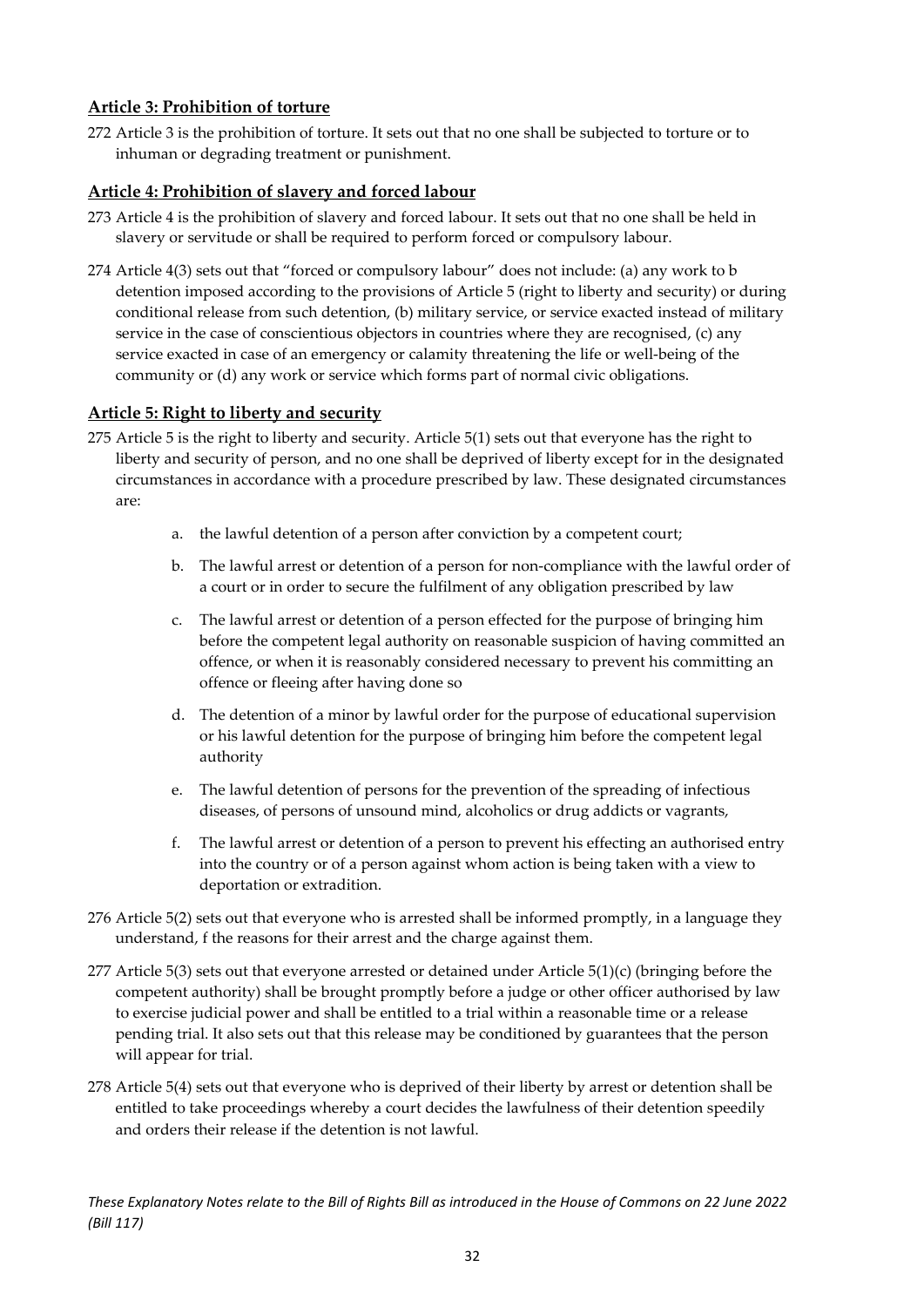279 Article 5(5) sets out that everyone who has been the victim of arrest or detention in contravention of Article 5 has an enforceable right of compensation.

#### **Article 6: Right to a fair trial**

- 280 Article 6 is the right to a fair trial. Article 6(1) sets out that everyone is entitled to a fair and public hearing, within a reasonable time by an independent and impartial tribunal established by law, to determine their civil rights and obligations or of any criminal charge. Judgments shall be pronounced publicly but the press and public may be excluded from all or part of the trial in the interests of morals, public order, or national security in a democratic society, where the interests of juveniles or the protection of the private life of the parties so require, or to the extent strictly necessary in the opinion of the court in special circumstances where publicity would prejudice the interests of justice.
- 281 Article 6(2) sets out that everyone charged with a criminal offence shall be presumed innocent until proved guilty according to law.
- 282 Article 6(3) sets out the minimum rights that everyone charged with a criminal offence has. These are: (a) to be informed promptly, in a language which he understands and in detail, of the nature and cause of the accusation against him; (b) to have adequate time and facilities for the preparation of his defence; (c) to defend himself in person or through legal assistance of his own choosing or, if he has not sufficient means to pay for legal assistance, to be given it free when the interests of justice so require; (d) to examine or have examined witnesses against him and to obtain the attendance and examination of witnesses on his behalf under the same conditions as witnesses against him; (e) to have the free assistance of an interpreter if he cannot understand or speak the language used in court.

#### <span id="page-33-0"></span>**Article 7: No punishment without law**

- 283 Article 7 is the right to no punishment without law. Article 7(1) sets out that no one shall be held guilty of any criminal offence on account of any act or omission which did not constitute a criminal offence under national or international law at the time when it was committed. It also sets out that a heavier penalty shall not be imposed than the one that was applicable at the time the criminal offence was committed.
- 284 Article 7(2) sets out that this Article shall not prejudice the trial and punishment of any person for any act or omission which, at the time when it was committed, was criminal according to the general principles of law recognised by civilised nations.

#### <span id="page-33-1"></span>**Article 8: Right to respect for private and family life**

- 285 Article 8 is the right to respect for private and family life. Article 8(1) sets out that everyone has the right to respect for their private and family life, their home, and their correspondence.
- 286 Article 8(2) sets out that here shall be no interference by a public authority with the exercise of this right unless this is in accordance with the law and is necessary in a democratic society in the interests of one of the following: national security, public safety, or the economic well-being of the country, for the prevention of disorder or crime, for the protection of health or morals, or for the protection of the rights and freedoms of others.

#### <span id="page-33-2"></span>**Article 9: Freedom of thought, conscience, and religion**

287 Article 9 deals with freedom of thought, conscience, and religion. Article 9(1) sets out that everyone has the right to freedom of thought, conscience, and religion. It sets out that this right includes the freedom to change their religion or belief and freedom, either alone or in community with others and in public or private and to manifest his religion or belief, in worship, teaching, practice and observance.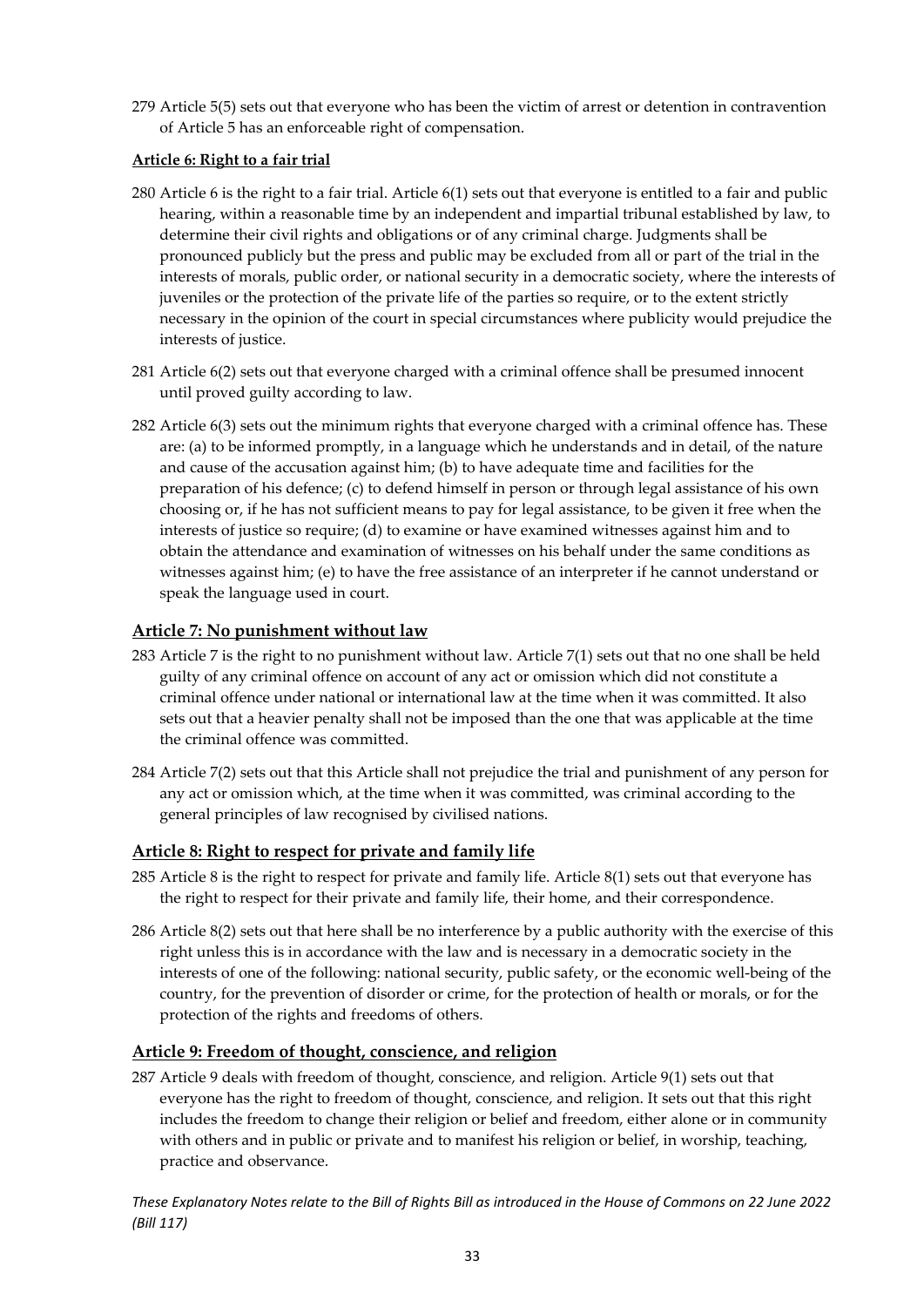288 Article 9(2) sets out that the freedom to manifest one's religion or beliefs shall only be subject to limitations that are prescribed by law and are necessary in a democratic society in the interests of public safety, for the protection of public order, health, or morals, or for the protection of the rights and freedoms of others.

#### <span id="page-34-0"></span>**Article 10: Freedom of expression**

- 289 Article 10 deals with freedom of expression. Article 10(1) sets out that everyone has the right to freedom of expression. It sets out that this right includes the freedom to hold opinions and to receive and impart information and ideas without interference by public authority and regardless of frontiers. However, it also specifies that this Article shall not prevent States from requiring the licensing of broadcasting, television, or cinema enterprises.
- 290 Article 10(2) sets out that this is a qualified right: that the exercise of these freedoms, since it carries with it duties and responsibilities, may be subject to such formalities, conditions, restrictions or penalties as are prescribed by law and are necessary in a democratic society, in the interests of national security, territorial integrity or public safety, for the prevention of disorder or crime, for the protection of health or morals, for the protection of the reputation or rights of others, for preventing the disclosure of information received in confidence, or for maintaining the authority and impartiality of the judiciary.

#### <span id="page-34-1"></span>**Article 11: Freedom of assembly and association**

- 291 Article 11 deals with freedom of assembly and association. Article 11(1) sets out that everyone has the right to freedom of peaceful assembly and to freedom of association with others, including the right to form and to join trade unions for the protection of his interests.
- 292 Article 11(2) sets out that no restrictions shall be placed on the exercise of these rights other than such as are prescribed by law and are necessary in a democratic society in the interests of national security or public safety, for the prevention of disorder or crime, for the protection of health or morals or for the protection of the rights and freedoms of others. However, it sets out that this Article shall not prevent the imposition of lawful restrictions on the exercise of these rights by members of the armed forces, of the police or of the administration of the State.

#### <span id="page-34-2"></span>**Article 12: Right to marry**

293 Article 12 sets out the right to marry. It sets out that people of marriageable age have the right to marry and to found a family, according to the national laws governing the exercise of this right. This is a qualified right.

#### <span id="page-34-3"></span>**Article 14: Prohibition of discrimination**

294 Article 14 contains the prohibition of discrimination. It sets out that the enjoyment of the rights and freedoms set out in the Convention shall be secured without discrimination on any ground such as sex, race, colour, language, religion, political or other opinion, national or social origin, association with a national minority, property, birth, or other status.

#### <span id="page-34-4"></span>**Article 16: Restrictions on political activity of aliens**

295 Article 16 sets out permissible restrictions on the political activity of aliens (meaning foreign nationals). It sets out that nothing in Articles 10 (freedom of expression), 11 (freedom of assembly and association) and 14 (prohibition of discrimination) shall be regarded as preventing the High Contracting Parties from imposing restrictions on the political activity of aliens.

#### <span id="page-34-5"></span>**Article 17: Prohibition of abuse of rights**

296 Article 17 prohibits the abuse of Convention rights. It sets out that nothing in the Convention may be interpreted as implying for any State, group, or person any right to engage in any activity or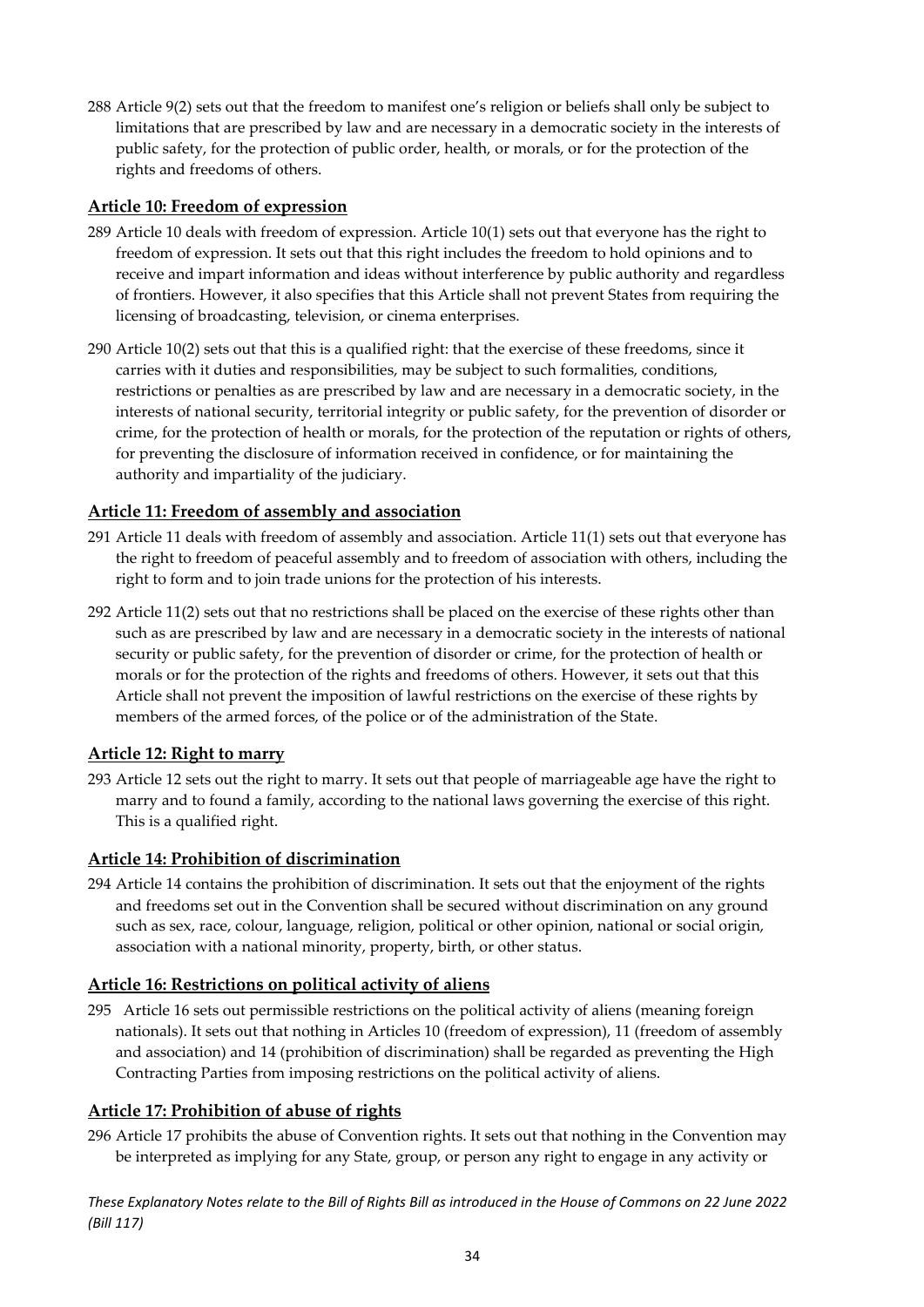perform any act aimed at the destruction of any of the rights and freedoms set in the Convention or at their limitation to a greater extent than is provided for in the Convention.

#### <span id="page-35-0"></span>**Article 18: Limitations on use of restrictions on rights**

297 Article 18 limits the use of restrictions on rights under the Convention and sets out that rights and freedoms shall not be applied for any purpose other than those for which they have been prescribed.

#### <span id="page-35-1"></span>Part 2: The First Protocol

#### <span id="page-35-2"></span>**Article 1: Protection of property**

- 298 Article 1 of the First Protocol deals with the protection of property. It sets out that every natural or legal person is entitled to the peaceful enjoyment of his possessions and that no one shall be deprived of his possessions except in the public interest and subject to the conditions provided for by law and by the general principles of international law.
- 299 However, the second paragraph of Article 1 specifies that the preceding provisions shall not, in any way impair the right of a State to enforce such laws as it deems necessary to control the use of property in accordance with the general interest or to secure the payment of taxes or other contributions or penalties

#### <span id="page-35-3"></span>**Article 2: Right to education**

300 Article 2 of the First Protocol deals with the right to education. It specifies that no person shall be denied the right to education. In the exercise of any functions which it assumes in relation to education and to teaching, the State shall respect the right of parents to ensure such education and teaching in conformity with their own religious and philosophical convictions.

#### <span id="page-35-4"></span>**Article 3: Right to free elections**

301 Article 3 of the First Protocol contains the right to free elections. It specifies that the parties to the Convention undertake to hold free elections at reasonable intervals by secret ballot, under conditions which will ensure the free expression of the opinion of the people in the choice of the legislature.

#### <span id="page-35-5"></span>Part 3: Article 1 of the Thirteenth Protocol

#### <span id="page-35-6"></span>**Article 1: Abolition of the death penalty**

302 Article 1 of the Thirteenth protocol contains the abolition of the death penalty. It specifies that the death penalty shall be abolished and that no one shall be condemned to such penalty or executed.

### <span id="page-35-7"></span>**Schedule 2: Remedial regulations**

303 Schedule 2 provides further details about the Parliamentary procedures for making remedial regulations. These broadly replicate the procedures for making remedial orders under the HRA, except for an additional provision that makes clear that remedial regulations cannot be used to amend the Bill itself.

#### <span id="page-35-8"></span>**Regulations**

304 Paragraph 1 sets out various effects that remedial regulations may have. Sub-paragraph (1)(a) provides that remedial regulations may have effect from a date earlier that the date they are made; this is useful to address earlier consequences of the incompatibility before the regulations can be made. However, sub-paragraph (4) ensures that no one can be found guilty of an offence solely as a result of the retrospective effect; this ensures compatibility with Article 7 of the Convention, which states that "no one shall be held guilty of any criminal offence on account of any act or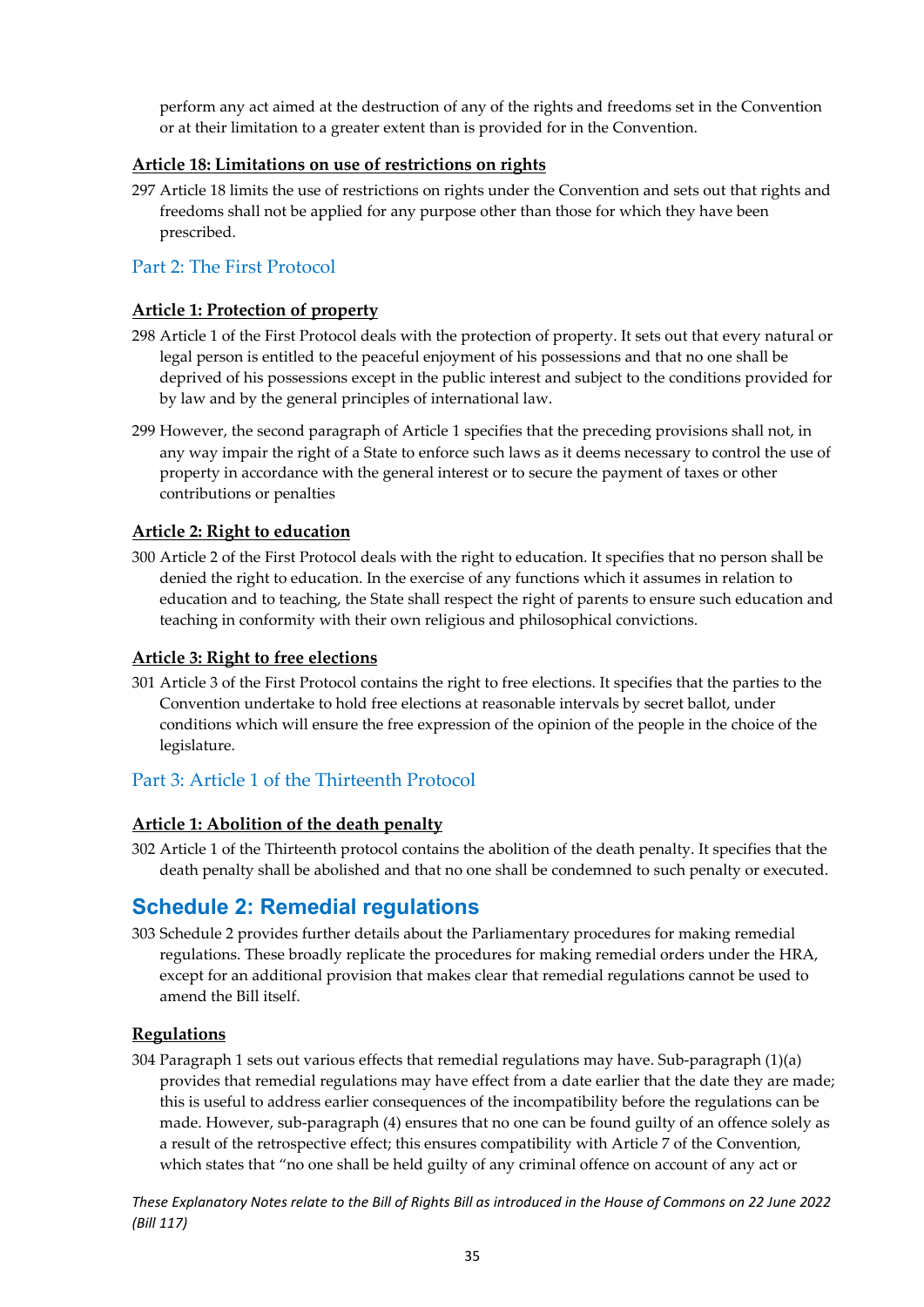omission which did not constitute a criminal offence under national or international law at the time when it was committed."

305 Sub-paragraph (1)(b) provides that remedial regulations may make provision for the delegation of specific functions. Sub-paragraph (2) provides that they may amend any primary legislation apart from the Bill itself; and they may amend or revoke subordinate legislation. Sub-paragraph (3) provides that they may be made so as to have the same extent as the legislation they affect in order to ensure continuity, for example in relation to territorial extent.

#### <span id="page-36-0"></span>**Procedure**

306 Paragraph 2 sets out the requirements for remedial regulations to be made. There are two options. In the standard, "non-urgent" procedure, the remedial regulations cannot be made unless a draft of the remedial regulations has been laid before Parliament, and then after a period of 60 days has ended, both Houses of Parliament have approved the draft. In the "urgent" procedure, the person making the remedial regulations can make them without a draft being approved and declare that urgency makes it necessary to do so. Further details on each procedure are set out below.

#### <span id="page-36-1"></span>**Regulations laid in draft**

307 Paragraph 3 provides details of the standard, "non-urgent" procedure. First, a document containing a draft of the proposed remedial regulations must be laid before Parliament, together with the required information (as defined). This is an explanation of the incompatibility that the regulations are proposing to remove and the reason for using the remedial regulation process. A period of 60 days, beginning on the day on which the document containing the proposal for a draft order was laid, must be allowed for making any representations (defined in paragraph 5). After the period of 60 days has ended, the draft remedial regulations themselves must be laid accompanied by a statement containing a summary of any representations made and details of any drafting changes made to the proposed remedial regulations. After another period of 60 days has ended, the regulations then need the approval of both Houses of Parliament before they can be made. This procedure provides opportunity for scrutiny and redrafting as a result of representations made by Parliamentary Committees and others.

#### <span id="page-36-2"></span>**Urgent cases**

- 308 Paragraph 4 provides details of the "urgent" procedure, which can be used when there is an urgent need to remove the incompatibility. For example, the Minister may decide this is necessary in situations where the ongoing incompatibility may have particularly serious consequences. The regulations must declare that it appears necessary to the person making them to use the urgent procedure.
- 309 Under this procedure, remedial regulations can be made so that they come into force without being approved in draft. They must still be laid for a 60-day period with the required information to give an opportunity for "representations" to be made (defined in paragraph 5). After that period, if any representations have been made, a summary of them must be laid before Parliament, together with details of any changes made as a result; and new remedial regulations can be made to replace the original ones. If the regulations (whether that is the original regulations or the replacement regulations) are not approved by both Houses of Parliament before the end of 120 days from the making of the original regulations, they cease to have effect. This procedure provides opportunity for scrutiny and redrafting as a result of representations made and ensures that the remedial regulations cease to have effect unless they are approved by both Houses of Parliament.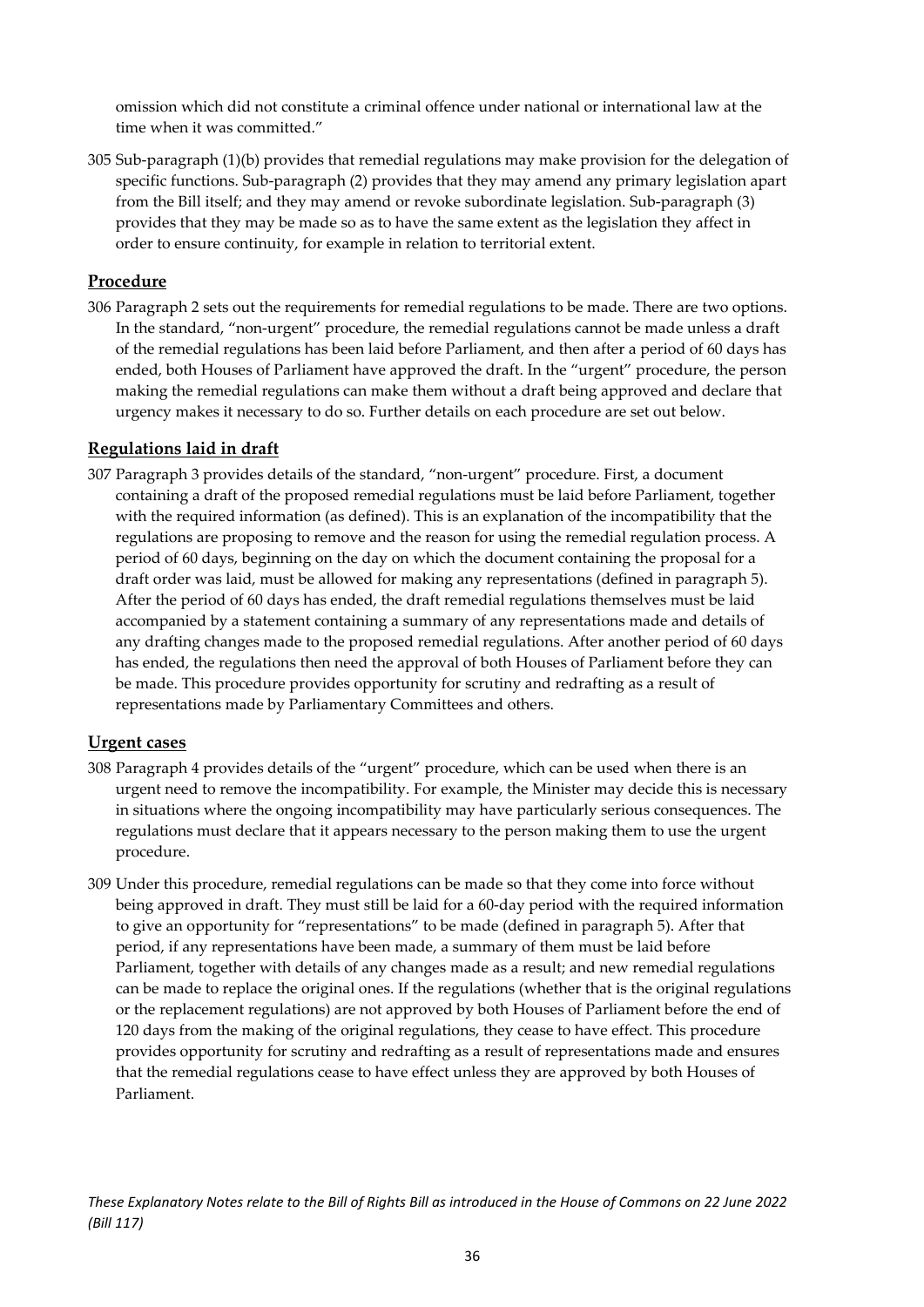#### <span id="page-37-0"></span>**Definitions**

310 Paragraph 5 provides definitions of terms used in Schedule 2. "Representations" means representations about the remedial regulations (or proposed remedial regulations), for example reports from Parliamentary committees which have scrutinised them. "Required information" means an explanation of the incompatibility which the remedial regulations are intended to remove, and a statement of the reasons for using remedial regulations.

#### <span id="page-37-1"></span>**Calculating periods**

311 Schedule 2 specifies certain periods of time for different stages in making remedial regulations. Paragraph 6 states that certain days do not count towards calculating these periods: days that fall during periods where Parliament is dissolved or prorogued, or when either House of Parliament is adjourned for more than four days, are not counted. This is intended to ensure that Parliament has sufficient time to scrutinise draft remedial regulations, and remedial regulations made under the "urgent" procedure.

### <span id="page-37-2"></span>**Schedule 3: Designated reservation**

312 Schedule 3 sets out the only existing UK reservation under the Convention, to Article 2 of the First Protocol to the Convention (the right to education).

### <span id="page-37-3"></span>**Schedule 4: Judicial pensions**

- 313 Schedule 4 enables the appropriate Minister to make regulations relating to the domestic judicial pensions of ECtHR judges elected in respect of the UK. This power will allow regulations to set out that the UK judge at the ECtHR remains entitled to active membership of their judicial pension scheme in the UK, if they were an active member of that scheme immediately prior to their appointment to the ECtHR. This power would also allow regulations to determine the terms of any continued entitlement including whether there is a requirement for contributions to be made. Regulations made under this power are subject to the negative procedure, unless made in the same instrument as scheme regulations under section 1 of the Public Service Pensions Act 2013 where those are subject to the affirmative procedure. In this case, regulations made under Schedule 4 would also be subject to the affirmative procedure. The provisions do not affect entitlement to the ECtHR pension scheme.
- 314 Paragraph 3 of Schedule 4 provides that regulations made under these provisions may amend any of the Acts of Parliament specified in Paragraph 4, referred to as "pensions Acts", though they may only be amended as the Minister deems necessary or expedient for the administration of the pensions scheme concerned in relation to this Act. Paragraph 4 provides definitions of terms used in this Schedule.

## <span id="page-37-4"></span>**Schedule 5: Consequential and minor amendments and transitional provision**

#### <span id="page-37-5"></span>**Contempt of Court Act 1981**

315 Paragraph 1 of Schedule 5 amends the Contempt of Court Act 1981, section 10 on sources of information. It adds after the existing subsection 1 that the subsection does not apply where the source of information is a journalistic source and to see section 20 of this Bill for the details of the provision limiting the court's power to require the disclosure of journalistic sources. Detail can be found on this clause at the relevant section of these Explanatory Notes.

#### <span id="page-37-6"></span>**Human Rights Act 1998**

316 Paragraph 2 of Schedule 5 repeals the Human Rights Act 1998.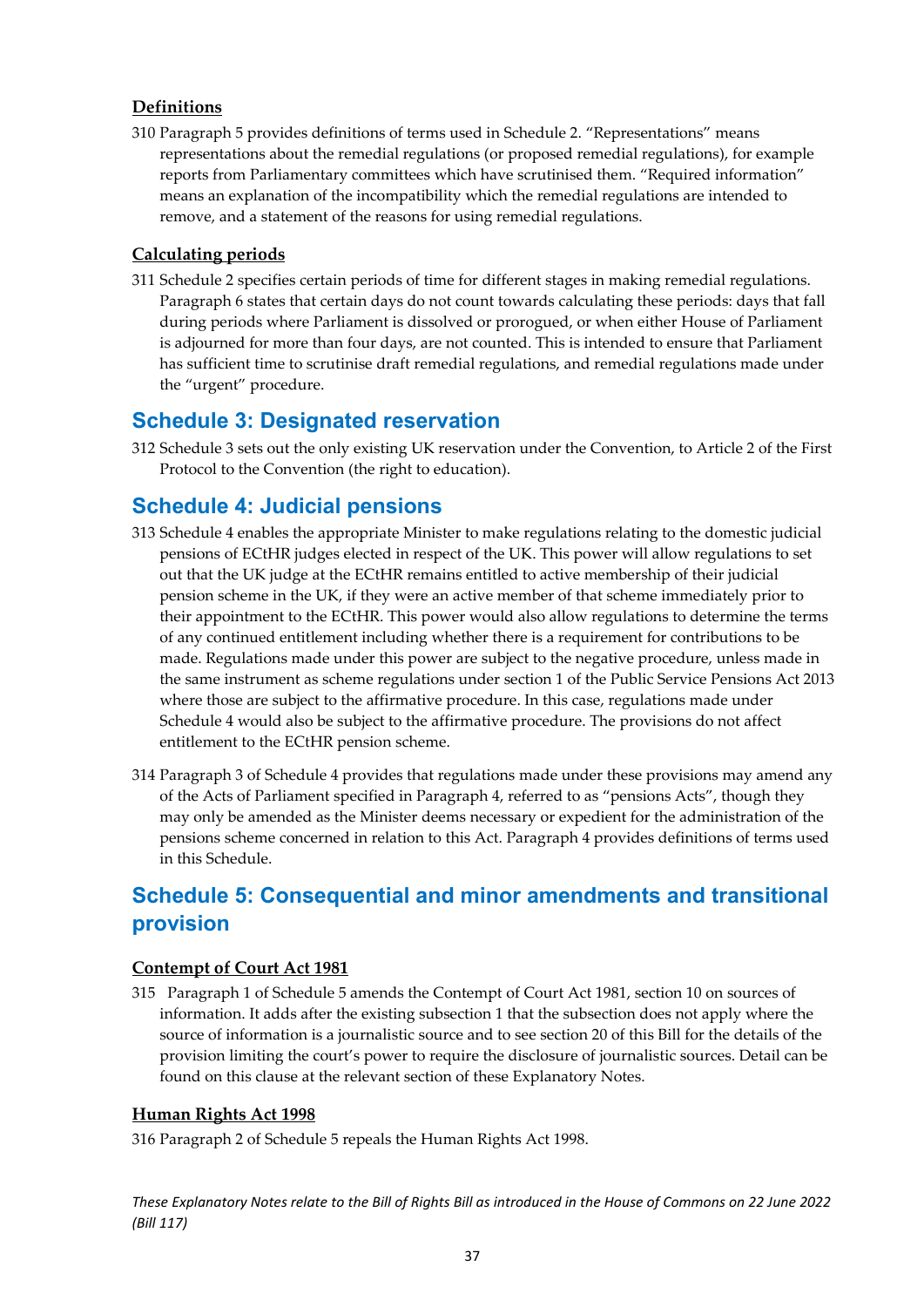#### <span id="page-38-0"></span>**Government of Wales Act 2006**

317 Paragraph 14 of Schedule 5 omits the entry for the HRA (which the Bill will repeal) from Schedule 3A of the Government of Wales Act 2006 to reflect that the HRA has been repealed and that Welsh Ministers can seek to be joined as a party to the proceedings in accordance with clause 11(2).

## <span id="page-38-1"></span>**Commencement**

- 318 Clause 38 sets out how and when the Bill will be commenced. Clause 38(1) sets out that clauses 31 to 40 (except clause 36(1)) will come into force on the day that the Bill is passed.
- 319 Clause 38(2) provides that confers a commencement power on the Secretary of State in relation to the other clauses of the Bill. Different provisions of this Bill may be commenced at different times.
- 320 Clause 38(3) states that the Secretary of State may only exercise this commencement power in relation to clauses 13(8) and 14 (overseas military operations) if they are satisfied that to do so is consistent with the UK's obligations under the European Convention on Human Rights. For the Secretary of State to be satisfied, it will require either the introduction of alternative domestic remedies within a subsequent Act, or the possibility that extraterritorial jurisdiction is revised at an international level.

## <span id="page-38-2"></span>**Financial implications of the Bill**

321 This Bill does not confer any new financial expenditure.

## <span id="page-38-3"></span>**Parliamentary approval for financial costs or for charges imposed**

322 As no additional expenditure is expected to arise from this Bill, this Bill is not subject to a money resolution.

## <span id="page-38-4"></span>**Compatibility with the European Convention on Human Rights**

- 323 The Government considers that the Bill of Rights is compatible with the Convention. Accordingly, the Deputy Prime Minister, Lord Chancellor and Secretary of State for Justice has made a statement under section 19(1)(a) of the HRA to this effect.
- 324 The Government's Convention analysis can be found in the memorandum to the Joint Committee on Human Rights.

## <span id="page-38-5"></span>**Duty under section 20 of the Environment Act 2021**

325 The Government's view is that the Bill does not contain provision which, if enacted, would be environmental law for the purposes of section 20 of the Environment Act 2021. Accordingly, no statement under that section has been made.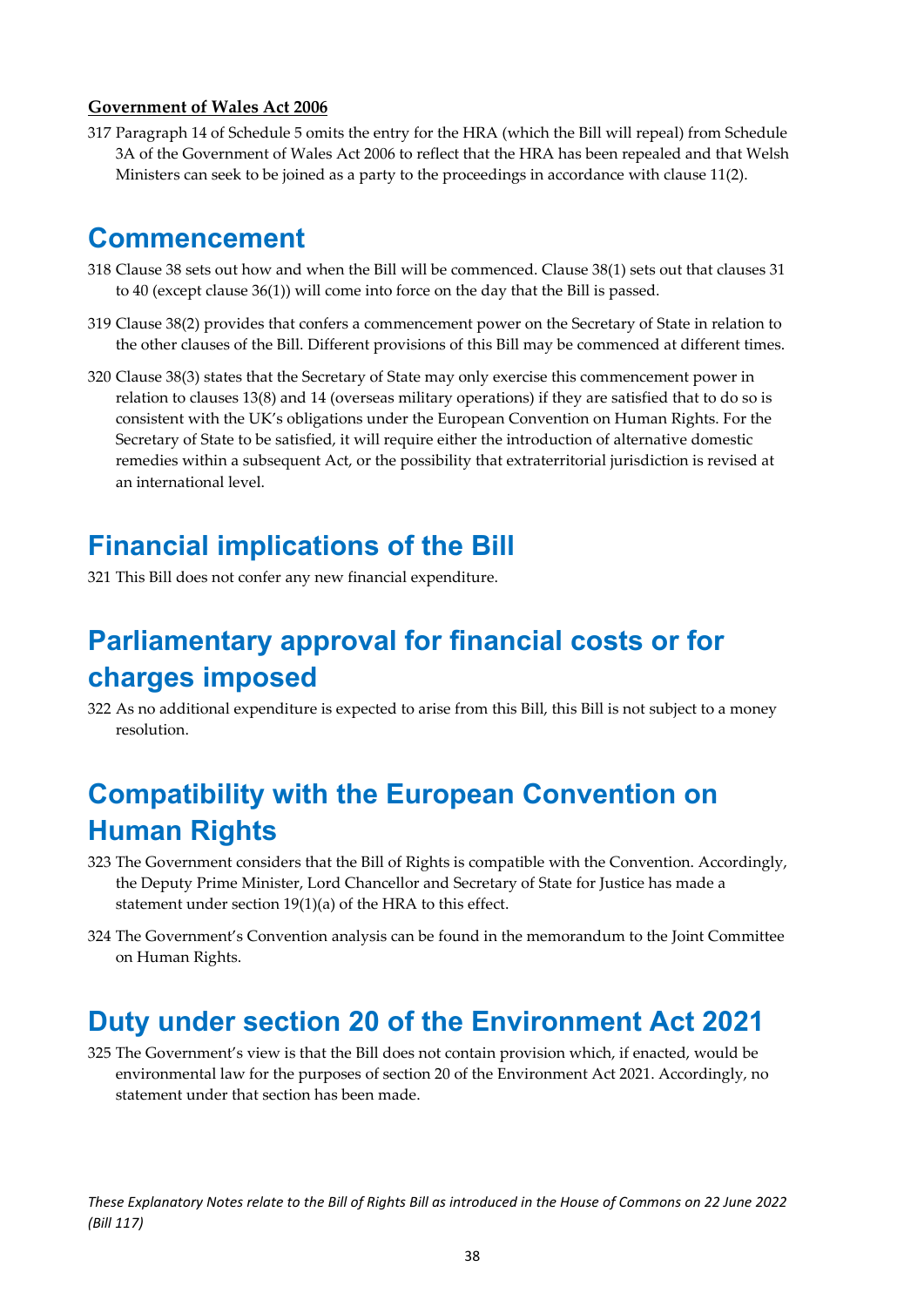## <span id="page-39-0"></span>**Related documents**

326 The following documents are relevant to the Bill and can be read at the stated locations:

• Human Rights Act Reform: A Modern Bill of Rights. A consultation to reform the Human Rights Act 1998:

[https://assets.publishing.service.gov.uk/government/uploads/system/uploads/attachment\\_dat](https://assets.publishing.service.gov.uk/government/uploads/system/uploads/attachment_data/file/1040409/human-rights-reform-consultation.pdf) [a/file/1040409/human-rights-reform-consultation.pdf](https://assets.publishing.service.gov.uk/government/uploads/system/uploads/attachment_data/file/1040409/human-rights-reform-consultation.pdf)

## <span id="page-39-1"></span>**Annex- Territorial extent and application in the United Kingdom**

The Bill in its entirety extends and applies to England, Wales, Scotland, and Northern Ireland.

| Provision                                                       | <b>Extends to E &amp;</b><br>W and applies<br>to England? | <b>Extends to E</b><br>& W and<br>applies to<br>Wales? | <b>Extends and</b><br>applies to<br>Scotland? | <b>Extends and</b><br>applies to<br>Northern<br>Ireland? | Legislative<br>consent motion<br>needed?                   |
|-----------------------------------------------------------------|-----------------------------------------------------------|--------------------------------------------------------|-----------------------------------------------|----------------------------------------------------------|------------------------------------------------------------|
| Clause 1 - Introductory                                         | Yes                                                       | Yes                                                    | Yes                                           | Yes                                                      | No                                                         |
| Clause 2 - The Convention<br><b>Rights</b>                      | Yes                                                       | Yes                                                    | Yes                                           | Yes                                                      | <b>No</b>                                                  |
| Clause 3 - Interpretation of<br><b>Convention Rights</b>        | Yes                                                       | Yes                                                    | Yes                                           | Yes                                                      | Yes - for<br>Scotland,<br>Northern Ireland,<br>and Wales   |
| Clause 4 - Freedom of<br>Speech                                 | Yes                                                       | Yes                                                    | Yes                                           | Yes                                                      | Yes - for<br>Scotland,<br>Northern Ireland,<br>and Wales   |
| Clause 5 - Positive<br>obligations                              | Yes                                                       | Yes                                                    | Yes                                           | Yes                                                      | Yes - for<br>Scotland,<br>Northern Ireland,<br>and Wales   |
| Clause 6 - Public protection                                    | Yes                                                       | Yes                                                    | Yes                                           | Yes                                                      | $Yes - for$<br>Scotland,<br>Northern Ireland,<br>and Wales |
| Clause 7 - Decisions that<br>are properly made by<br>Parliament | Yes                                                       | Yes                                                    | Yes                                           | Yes                                                      | <b>No</b>                                                  |
| Clause $8 -$ Article $8$ of the<br>Convention: Deportation      | Yes                                                       | Yes                                                    | Yes                                           | Yes                                                      | <b>No</b>                                                  |
| Clause 9 - Jury trial                                           | Yes                                                       | Yes                                                    | Yes                                           | Yes                                                      | Yes - for Scotland                                         |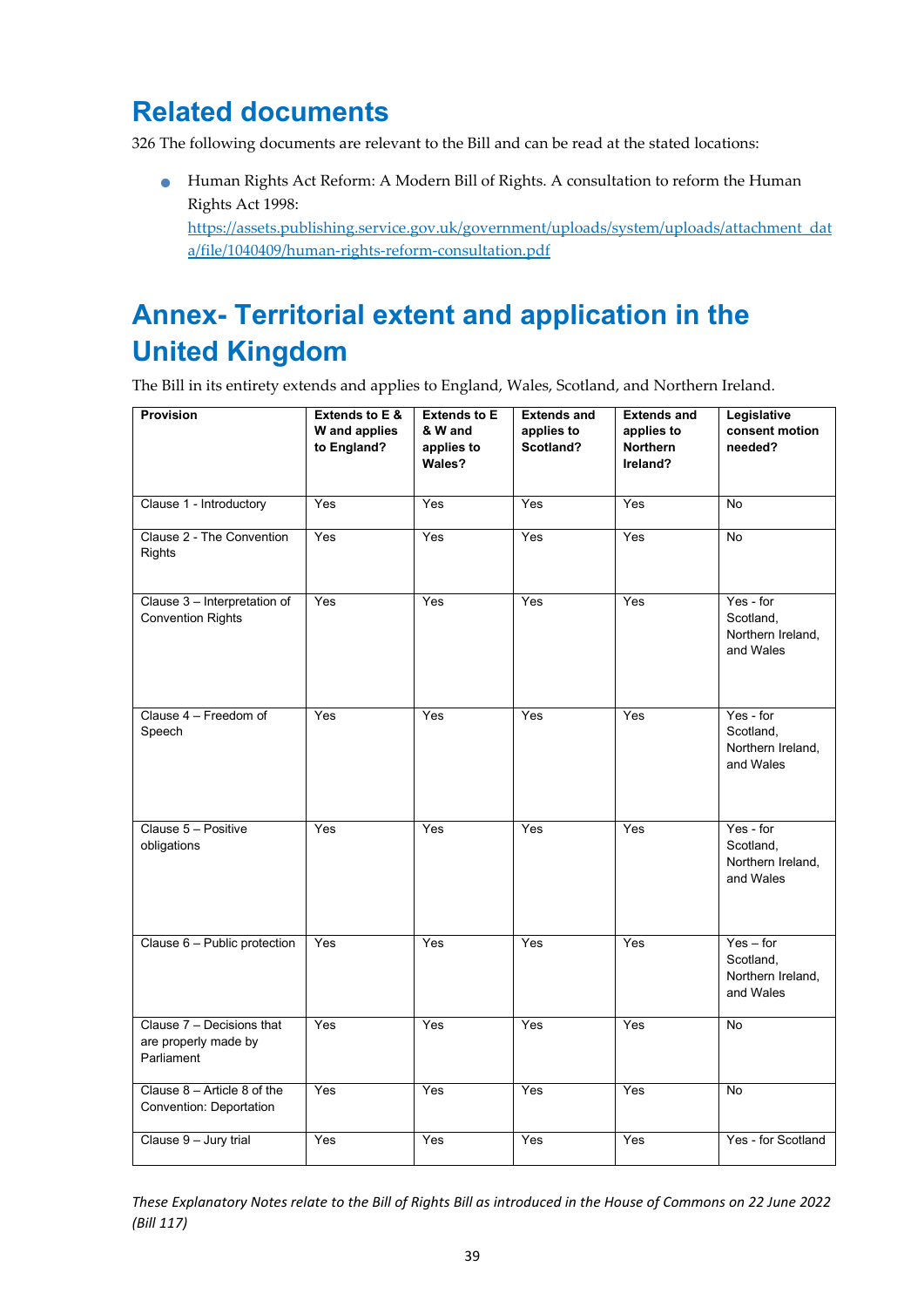| <b>Provision</b>                                                                       | Extends to E &<br>W and applies<br>to England? | <b>Extends to E</b><br>& W and<br>applies to<br>Wales? | <b>Extends and</b><br>applies to<br>Scotland? | <b>Extends and</b><br>applies to<br>Northern<br>Ireland? | Legislative<br>consent motion<br>needed?                 |
|----------------------------------------------------------------------------------------|------------------------------------------------|--------------------------------------------------------|-----------------------------------------------|----------------------------------------------------------|----------------------------------------------------------|
| Clause 10 - Declaration of<br>incompatibility                                          | Yes                                            | Yes                                                    | Yes                                           | Yes                                                      | Yes - for Scotland<br>and Northern<br>Ireland            |
| Clause 11 - Right of Crown<br>to intervene                                             | Yes                                            | Yes                                                    | Yes                                           | Yes                                                      | Yes - for<br>Scotland,<br>Northern Ireland,<br>and Wales |
| Clause 12 - Acts of public<br>authorities                                              | Yes                                            | Yes                                                    | Yes                                           | Yes                                                      | Yes - for<br>Scotland,<br>Northern Ireland,<br>and Wales |
| Clause 13 - Proceedings                                                                | Yes                                            | Yes                                                    | Yes                                           | Yes                                                      | <b>No</b>                                                |
| Clause 14 - Overseas<br>military operations                                            | Yes                                            | Yes                                                    | Yes                                           | Yes                                                      | $\overline{N}$                                           |
| Clause 15 - Permission<br>required to bring<br>proceedings: general                    | Yes                                            | Yes                                                    | Yes                                           | Yes                                                      | Yes - for Scotland<br>and Northern<br>Ireland            |
| Clause 16 - Judicial review:<br>sufficient interest                                    | Yes                                            | Yes                                                    | Yes                                           | Yes                                                      | No                                                       |
| Clause 17 - Judicial<br>remedies: general                                              | Yes                                            | Yes                                                    | Yes                                           | Yes                                                      | Yes - for<br>Scotland,<br>Northern Ireland,<br>and Wales |
| Clause 18 - Judicial<br>remedies: damages                                              | Yes                                            | Yes                                                    | Yes                                           | Yes                                                      | Yes - for Northern<br>Ireland                            |
| Clause 19 - Judicial acts                                                              | Yes                                            | Yes                                                    | Yes                                           | Yes                                                      | Yes - for Northern<br>Ireland                            |
| Clause 20 - Limits on<br>court's power to allow<br>appeals against deportation         | Yes                                            | Yes                                                    | Yes                                           | Yes                                                      | $\overline{N}$                                           |
| Clause 21 - Limit on court's<br>power to require disclosure<br>of journalistic sources | Yes                                            | Yes                                                    | Yes                                           | Yes                                                      | Yes - for<br>Scotland,<br>Northern Ireland,<br>and Wales |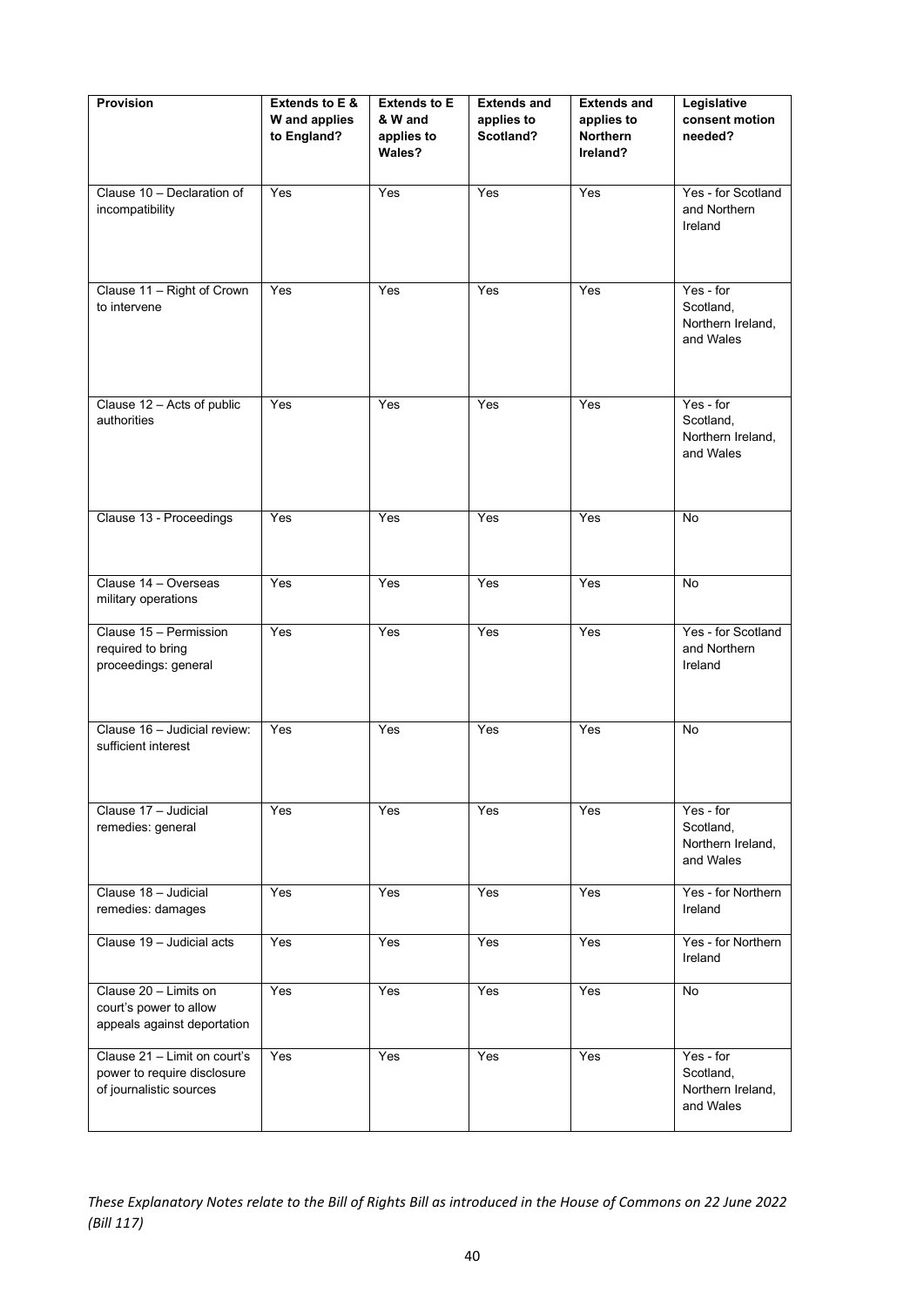| <b>Provision</b>                                                                               | Extends to E &<br>W and applies<br>to England? | <b>Extends to E</b><br>& W and<br>applies to<br>Wales? | <b>Extends and</b><br>applies to<br>Scotland? | <b>Extends and</b><br>applies to<br>Northern<br>Ireland? | Legislative<br>consent motion<br>needed?                 |
|------------------------------------------------------------------------------------------------|------------------------------------------------|--------------------------------------------------------|-----------------------------------------------|----------------------------------------------------------|----------------------------------------------------------|
| Clause 22 - Limit on court's<br>power to grant relief that<br>affects freedom of<br>expression | Yes                                            | Yes                                                    | Yes                                           | Yes                                                      | $Yes - for$<br>Northern Ireland                          |
| Clause 23 - Freedom of<br>thought, conscience, and<br>religion                                 | Yes                                            | Yes                                                    | Yes                                           | Yes                                                      | No                                                       |
| Clause 24 - Interim<br>measures of the European<br>Court of Human Rights                       | Yes                                            | Yes                                                    | Yes                                           | Yes                                                      | No                                                       |
| Clause 25 - Duty to notify<br>Parliament of failure to<br>comply with the Convention           | Yes                                            | Yes                                                    | Yes                                           | Yes                                                      | <b>No</b>                                                |
| Clause 26 - Power to take<br>remedial action                                                   | Yes                                            | Yes                                                    | Yes                                           | Yes                                                      | <b>No</b>                                                |
| Clause 27 - Derogations                                                                        | Yes                                            | Yes                                                    | Yes                                           | Yes                                                      | No                                                       |
| Clause 28 - Reservations                                                                       | Yes                                            | Yes                                                    | Yes                                           | Yes                                                      | <b>No</b>                                                |
| Clause 29 - Designated<br>derogations and<br>reservations to be set out in<br>Schedule 3       | Yes                                            | Yes                                                    | Yes                                           | Yes                                                      | No                                                       |
| Clause 30 - Appointment to<br>European Court of Human<br>Rights                                | Yes                                            | Yes                                                    | Yes                                           | Yes                                                      | Yes - for Scotland<br>and Northern<br>Ireland            |
| Clause 31 - Rules                                                                              | Yes                                            | Yes                                                    | Yes                                           | Yes                                                      | Yes - for Scotland<br>and Northern<br>Ireland            |
| Clause 32 - Regulations                                                                        | Yes                                            | Yes                                                    | Yes                                           | Yes                                                      | Yes - for<br>Scotland,<br>Northern Ireland,<br>and Wales |
| Clause 33 - Regulations<br>subject to made affirmative                                         | Yes                                            | Yes                                                    | Yes                                           | Yes                                                      | No                                                       |
| Clause 34 - Meaning of<br>"public authority"                                                   | Yes                                            | Yes                                                    | Yes                                           | Yes                                                      | $N/A -$ see<br>substantive<br>clause                     |
| Clause 35 - Meaning of<br>"Strasbourg jurisprudence"                                           | Yes                                            | Yes                                                    | Yes                                           | Yes                                                      | $N/A -$ see<br>substantive<br>clause                     |
| Clause 36 - Interpretation                                                                     | Yes                                            | Yes                                                    | Yes                                           | Yes                                                      | $N/A -$ see<br>substantive<br>clauses                    |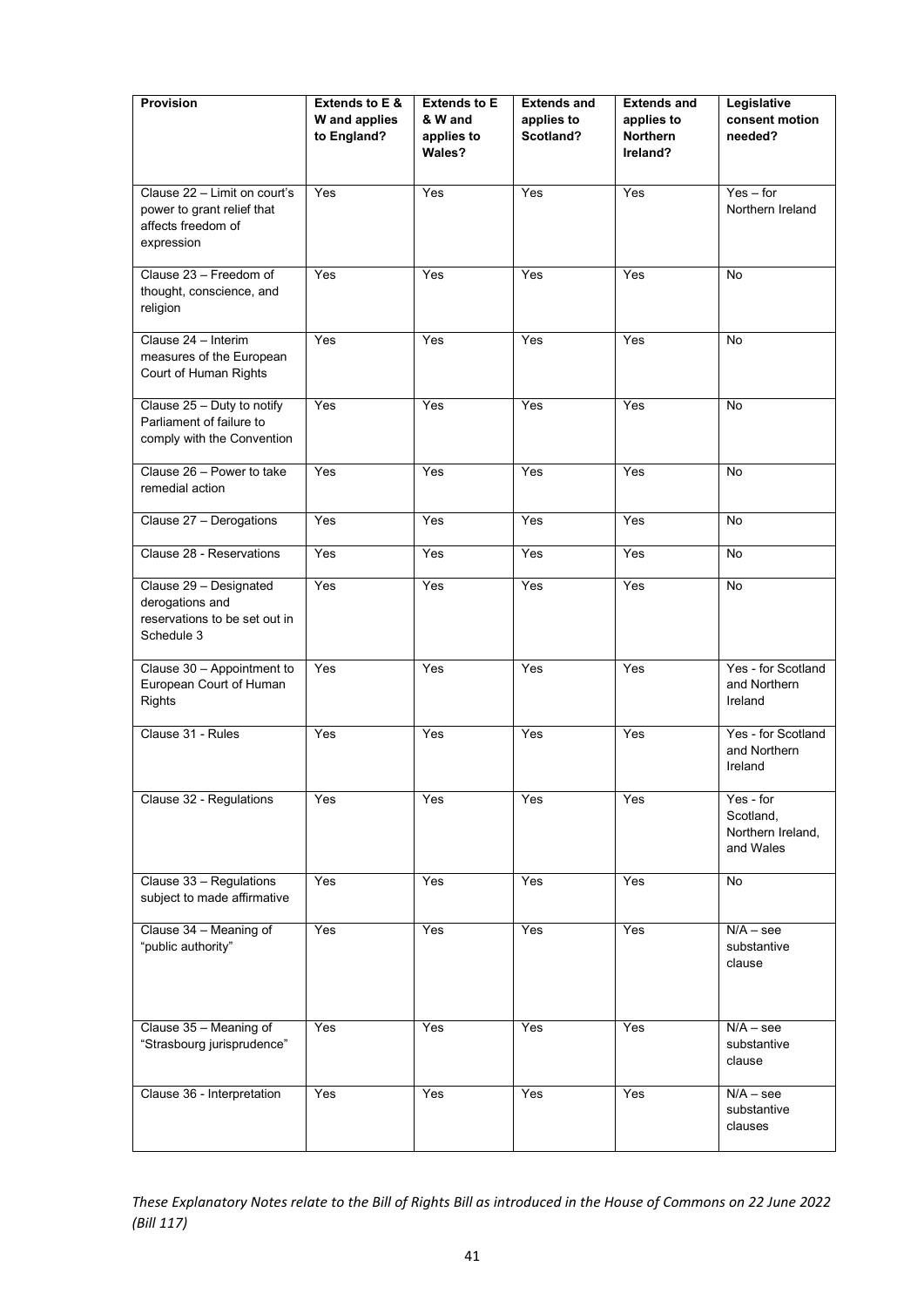| <b>Provision</b>                                                                 | Extends to E &<br>W and applies<br>to England? | <b>Extends to E</b><br>& W and<br>applies to<br>Wales? | <b>Extends and</b><br>applies to<br>Scotland? | <b>Extends and</b><br>applies to<br><b>Northern</b><br>Ireland? | Legislative<br>consent motion<br>needed?                   |
|----------------------------------------------------------------------------------|------------------------------------------------|--------------------------------------------------------|-----------------------------------------------|-----------------------------------------------------------------|------------------------------------------------------------|
| Clause 37 - Consequential<br>and minor amendments                                | Yes                                            | Yes                                                    | Yes                                           | Yes                                                             | $Yes - for$<br>Scotland,<br>Northern Ireland,<br>and Wales |
| Clause 38 - Application and<br>extent                                            | Yes                                            | Yes                                                    | Yes                                           | Yes                                                             | N/A                                                        |
| Clause 39-<br>Commencement                                                       | Yes                                            | Yes                                                    | Yes                                           | Yes                                                             | N/A                                                        |
| Clause 40 - Power to make<br>transitional or saving<br>provision                 | Yes                                            | Yes                                                    | Yes                                           | Yes                                                             | $Yes - for$<br>Scotland,<br>Northern Ireland,<br>and Wales |
| Clause 41 - Short title                                                          | Yes                                            | Yes                                                    | Yes                                           | Yes                                                             | N/A                                                        |
| Schedule 1 - The Articles                                                        | Yes                                            | Yes                                                    | Yes                                           | Yes                                                             | <b>No</b>                                                  |
| Schedule 2 - Remedial<br>Regulations                                             | Yes                                            | Yes                                                    | Yes                                           | Yes                                                             | <b>No</b>                                                  |
| Schedule 3 - Reservation                                                         | Yes                                            | Yes                                                    | Yes                                           | Yes                                                             | <b>No</b>                                                  |
| Schedule 4 - Judicial<br>pensions                                                | Yes                                            | Yes                                                    | Yes                                           | Yes                                                             | No                                                         |
| Schedule 5 - Consequential<br>and minor amendments and<br>transitional provision | Yes                                            | Yes                                                    | Yes                                           | Yes                                                             | Yes - for<br>Scotland,<br>Northern Ireland,<br>and Wales   |